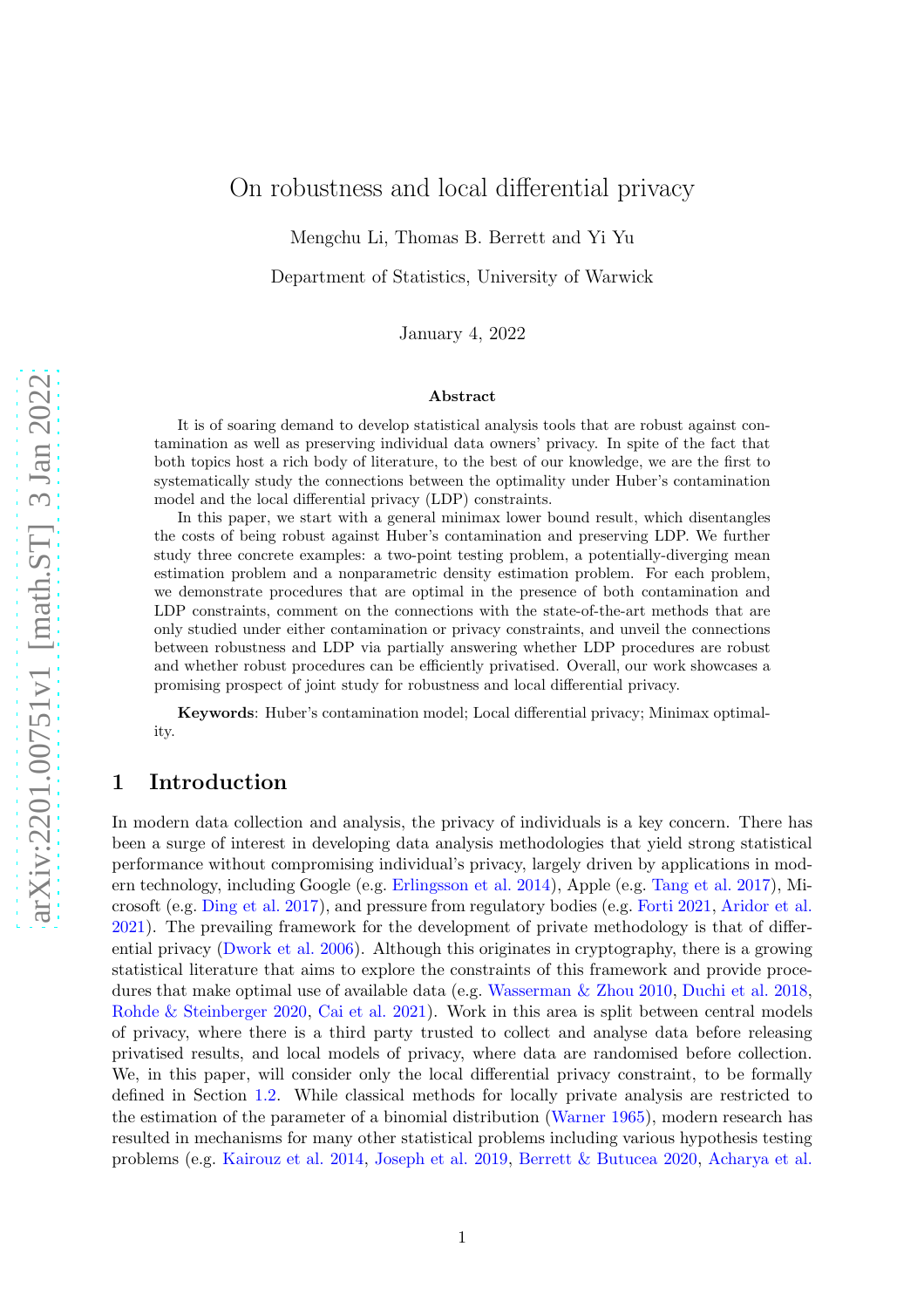[2022,](#page-16-1) [Lam-Weil et al. 2022](#page-19-4)), mean and median estimation (e.g. [Duchi et al. 2018](#page-18-4)), nonparametric estimation problems (e.g. [Rohde & Steinberger 2020,](#page-19-1) [Butucea et al. 2020\)](#page-17-2), and change point analysis (e.g. [Berrett & Yu 2021\)](#page-17-3), to name but a few.

In addition to preserving individuals' privacy, being robust to outliers and adversarial contamination is another desideratum for modern learning algorithms. The study of robust statistical procedures has sparked great interest among statisticians and there have been a number well-written textbooks in this area (e.g. [Huber & Ronchetti 2009](#page-19-5), [Hampel et al. 2011](#page-18-5), [Huber](#page-19-6) [2004,](#page-19-6) [Maronna et al. 2019](#page-19-7)). The focus of classical robust statistics is on the analysis of outliers' influence on the statistical procedures quantified through specific notations like breakdown point and influence function. Due to the demands of analysing more complex data types, the focus has, more recently, shifted towards providing non-asymptotic guarantees on convergence rates under various contamination models, including heavy-tailed models (e.g. [Catoni 2012](#page-17-4), [Lugosi & Mendelson 2019](#page-19-8)), different types of model mis-specification (e.g. [Huber](#page-19-9) [1968,](#page-19-9) [Cherukuri & Hota 2020](#page-17-5)), and strong contamination models (e.g. [Diakonikolas et al. 2017](#page-18-6), [Lugosi & Mendelson 2021](#page-19-10), [Pensia et al. 2020](#page-19-11)). A number of computationally-efficient algorithms that achieve (near) minimax optimal rates under either one or more aforementioned models have also been proposed for various tasks – see [Diakonikolas et al.](#page-18-7) [\(2019](#page-18-7)) for a recent survey.

The connections between differential privacy and robustness have been well studied in the central model of differential privacy, where there is a trusted data curator. A natural starting point for many differentially private estimators is a function of the data whose sensitivity to changes in single observations can be controlled (e.g. [Dwork et al. 2006](#page-18-3), [Dwork & Lei 2009](#page-18-8), [Canonne et al. 2019](#page-17-6), [Cai et al. 2021](#page-17-0)). This is also the case for robust statistics, where estimators are often constructed in order to be minimally sensitive to arbitrary changes in a small number of data points (e.g. [Huber & Ronchetti 2009](#page-19-5), [Huber 2004](#page-19-6)). See [Avella-Medina](#page-17-7) [\(2020](#page-17-7)) for further discussion of these connections. There has been, recently, an increasing trend, mostly in the theoretical computer sciences literature, of developing algorithms that are simultaneously robust and privacy preserving under the central model (e.g. [Dimitrakakis et al. 2014,](#page-18-9) [Ghazi et al. 2021](#page-18-10), [Esfandiari et al. 2021](#page-18-11), [Kothari et al. 2021,](#page-19-12) [Liu et al. 2021](#page-19-13)). There is, however, little work on the connection between privacy and robustness in the local model of differential privacy. A key feature to set apart our work from the aforementioned robust procedures in the central models is as follows: in the central models, it is possible to add noise after computing robust estimators, but the requirement in local privacy to add noise to each observation separately means that the approaches taken in the two models are fundamentally different.

#### <span id="page-1-0"></span>1.1 A summary of our contributions

This paper surrounds the pursuit of answering the questions:

- Q1. Can robust procedures be directly applied with privatised information and lead to desirable performances?
- Q2. Can locally private procedures be automatically robust?

To address the aforementioned questions, in this work we will study a range of statistical problems, including hypothesis testing (Section [2\)](#page-4-0), mean estimation (Section [3\)](#page-7-0) and nonparametric density estimation (Section [4\)](#page-11-0), with data assumed to be from Huber's  $\varepsilon$ -contamination model (e.g. [Huber 1992](#page-19-14)), specified in  $(1)$ .

As for Q1, when studying Huber's contamination model without privacy constraints, [Chen et al.](#page-17-8)  $(2016)$  $(2016)$  developed a general theory and showed that a Scheff $\acute{e}$  tournament method provides optimal estimators for many problems. Such a method discretises the parameter space and reduces estimation problems to hypothesis selection problems. However, it was shown by [Gopi et al.](#page-18-12) [\(2020](#page-18-12)) that hypothesis selection is exponentially more difficult under local privacy constraints,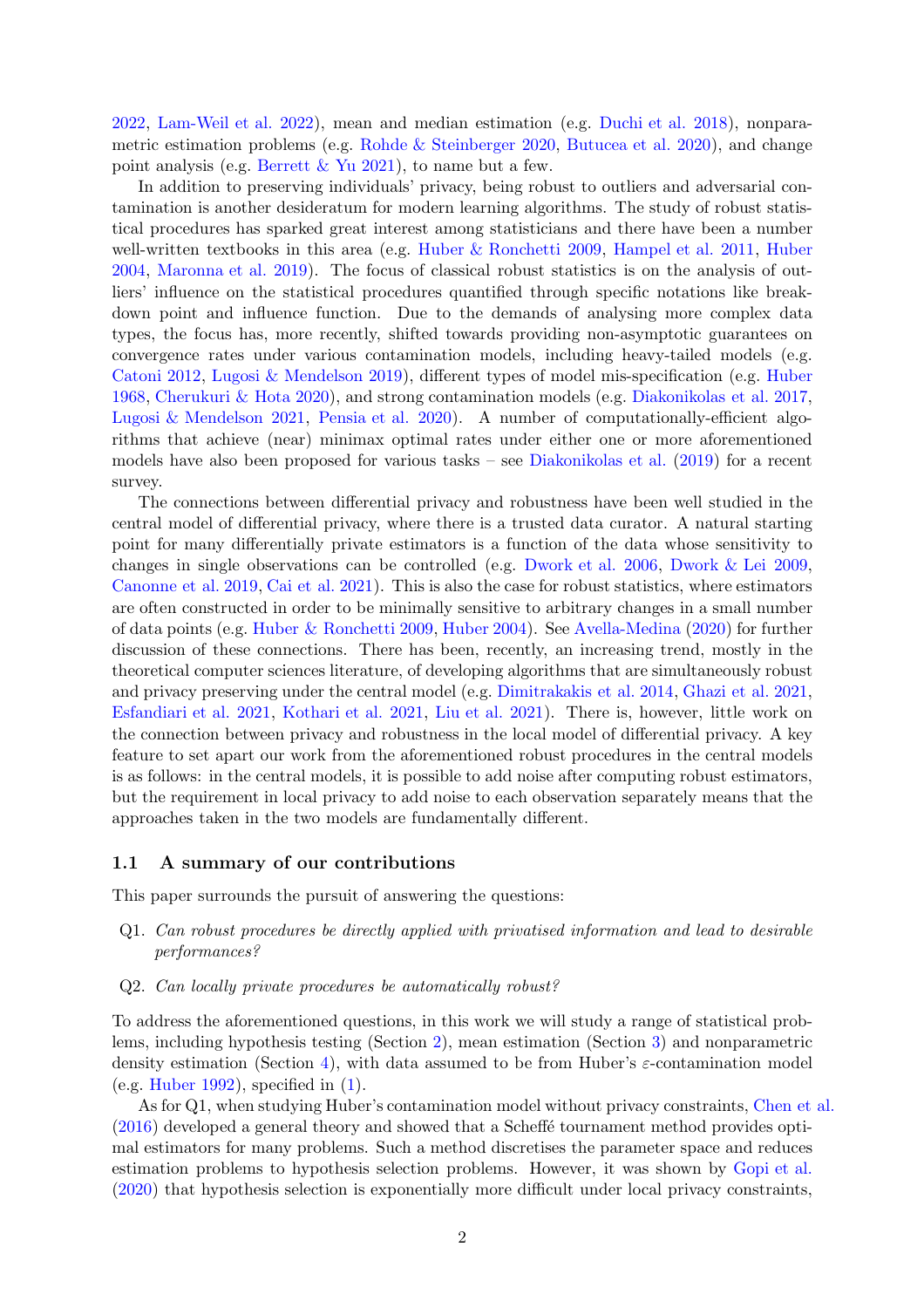prohibiting the use of this general learning scheme in many specific statistical learning tasks; we discuss this aspect in Section [2.3.](#page-6-0) Despite this negative answer to Q1 for this general robust procedure, for the specific problems considered in the sequel, we will show that optimal LDP procedures can be regarded as robust procedures applied to privatised data. See Sections [2.3,](#page-6-0) [3.3](#page-10-0) and [4.3](#page-15-0) for details.

As for Q2, it turns out that there are deep connections between locally private estimation and estimation within Huber's contamination model. [Chen et al.](#page-17-8) [\(2016\)](#page-17-8) showed that the total variation modulus of continuity, defined in [\(5\)](#page-4-1), controls the difficulty of a wide range of statistical problems studied under contamination. On the other hand, [Rohde & Steinberger](#page-19-1) [\(2020](#page-19-1)) showed that this modulus is also the key quantity in understanding the difficulty of a general class of estimation problems under local privacy. We further explore this relationship, and show that suitably-chosen procedures for locally private estimation are also optimal when Huber's contamination is introduced. More importantly, we see in specific problems, the costs of preserving privacy and contamination are separable, which matches the intuition behind our lower bound result in Proposition [1.](#page-4-2)

In this paper, we will show that for a range of statistical problems, we are able to find procedures that are simultaneously robust, privacy-preserving and statistically rate-optimal, in terms of the contamination proportion  $\varepsilon$ , the privacy parameter  $\alpha$ , the sample size n and other model parameters that may occur in specific problems.

- Section [2](#page-4-0) considers a simple hypothesis testing problem. When contamination is introduced, this becomes a composite hypothesis testing problem where the separation between the hypotheses depends on the level of contamination. We study a combination of the Scheff $\acute{\text{e}}$  test (Devroye  $\&$  Lugosi 2001) and the randomised response mechanism [\(Warner](#page-20-1) [1965](#page-20-1)), a test that has previously been used for hypothesis testing under local differential privacy constraint (e.g. [Joseph et al. 2019](#page-19-3), [Gopi et al. 2020](#page-18-12)). We obtain matching upper and lower bounds to prove that this procedure is optimal under Huber's contamination and privacy constraints.
- In Section [3,](#page-7-0) we turn our attention to robust mean estimation, where the inlier distribution has bounded kth central moment for some fixed  $k > 1$ , and unknown mean in  $[-D, D]$ for some potentially diverging  $D > 0$ . We propose a procedure that is minimax rateoptimal in terms of the mean upper bound  $D$ , the sample size  $n$ , the privacy parameter  $\alpha$  and the contamination proportion  $\varepsilon$ . Previous work on mean estimation under local differential privacy [\(Duchi et al. 2018](#page-18-4)) assumes that  $D = 1$  and deploys a Laplace privacy mechanism, which we show is sub-optimal when  $D$  is large. Previous work has noted the difficulty of private estimation with unbounded parameter spaces, both in the central model of privacy [\(Brunel & Avella-Medina 2020](#page-17-10), [Kamath et al. 2021](#page-19-15)) and the local model [\(Duchi et al. 2013](#page-18-13)). In the central model, bounds on the unknown mean can be avoided with careful procedures, but in the local model consistent estimation is impossible when  $D = \infty$ , even without contamination (see Appendix G, [Duchi et al. 2013](#page-18-13)). We derive a phase transition phenomenon, that is there exists a boundary of  $D$ , beyond which consistent estimation is impossible and below which a rate-optimal procedure is available.
- We study nonparametric density estimation problems in Section [4.](#page-11-0) The procedures we consider are the basis expansion procedures of [Duchi et al.](#page-18-4) [\(2018](#page-18-4)) and [Butucea et al.](#page-17-2) [\(2020](#page-17-2)). We give new analyses to show that these privacy procedures remain minimax rate-optimal with additional Huber's contamination introduced, for squared- $L_2$  and  $L_{\infty}$ losses, respectively.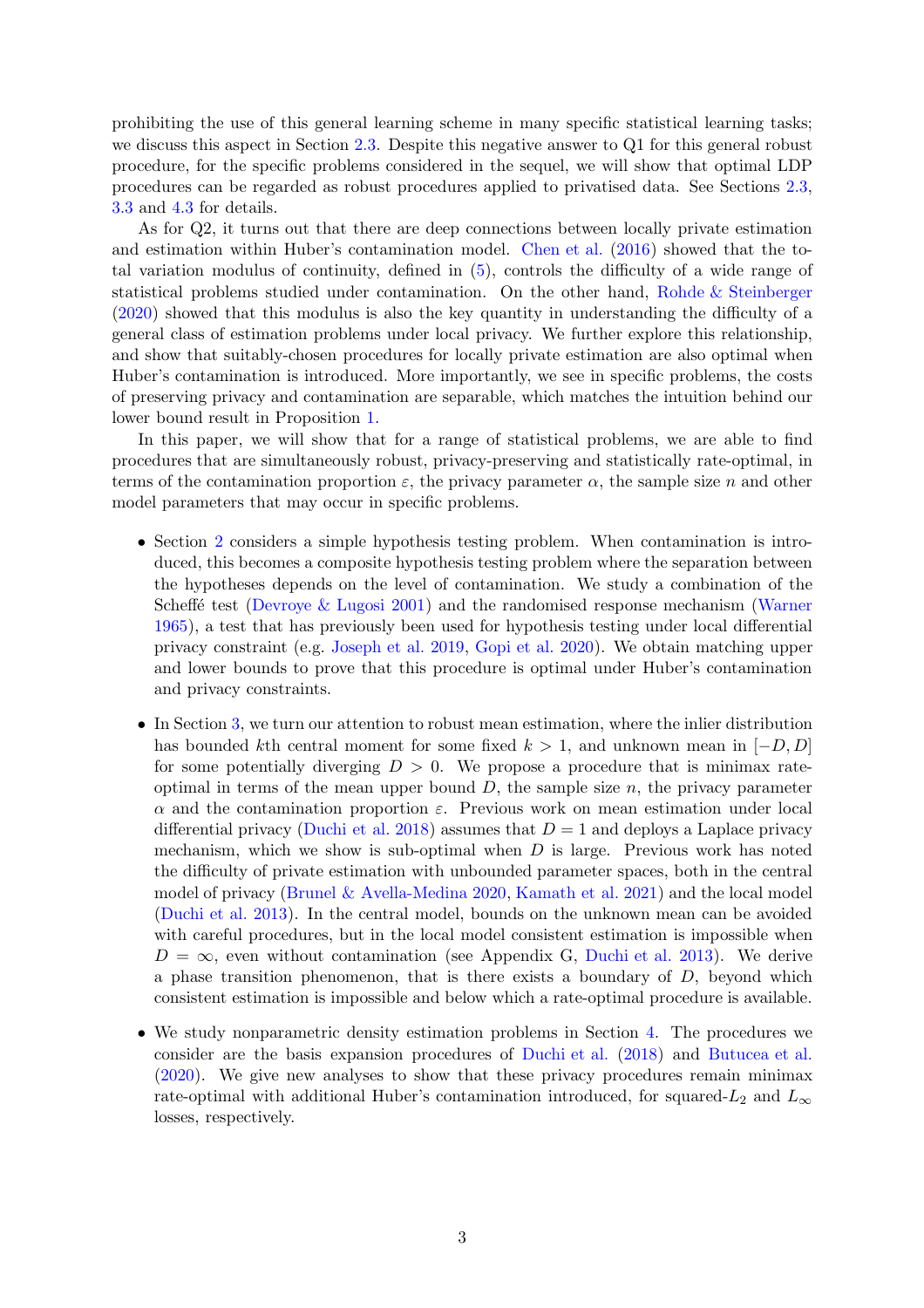#### <span id="page-3-0"></span>1.2 General setup

We will now formally define the framework we study. Let  $P$  denote a class of distributions on the sample space X and let  $\mathcal{G} \supset \mathcal{P}$  denote the set of all distributions on X. Two key ingredients in this paper are: (a) robustness against Huber's contamination and (b) privacy preservation in the sense of local differential privacy.

As for the contamination, to be specific, we consider problems where data are generated not directly from  $P \in \mathcal{P}$ , but from a contaminated distribution  $P_{\varepsilon} \in \mathcal{P}_{\varepsilon}(\mathcal{P})$ , where  $\mathcal{P}_{\varepsilon}(\mathcal{P})$  is defined as

<span id="page-3-1"></span>
$$
\mathcal{P}_{\varepsilon}(\mathcal{P}) = \{ P_{\varepsilon} = (1 - \varepsilon)P + \varepsilon G : \varepsilon \in [0, 1], P \in \mathcal{P}, G \in \mathcal{G} \}. \tag{1}
$$

The class of distributions  $P_{\varepsilon}(\mathcal{P})$  is known as the Huber  $\varepsilon$ -contamination model [\(Huber 2004](#page-19-6)) in the robust statistics literature.

As for the privacy, formally speaking, a privacy mechanism is a conditional distribution of the privatised data given the raw data, i.e.  $Q(\cdot|x_1,\ldots,x_n)$ ,  $\{x_i\}_{i=1}^n \subset \mathcal{X}$ , when the raw data are  ${X_i}_{i=1}^n = {x_i}_{i=1}^n$ . A privacy mechanism is said to be  $\alpha$ -differentially private, if for all possible observations  $\{x_i\}_{i=1}^n$  and  $\{x_i'\}_{i=1}^n$  that differ in at most one coordinate, it holds that

<span id="page-3-2"></span>
$$
\sup_{A} \frac{Q(A|x_1,\ldots,x_n)}{Q(A|x'_1,\ldots,x'_n)} \le e^{\alpha},\tag{2}
$$

where the supreme is taken over all measurable sets A.

For an  $\alpha$ -differentially private mechanism to satisfy the local privacy constraint, the output is of the form  $\{Z_i\}_{i=1}^n \subset \mathcal{Z}$ , where  $Z_1$  is generated solely based on  $X_1$ , and for each  $i \in \{2, \ldots, n\}$ ,  $n \geq 2$ ,  $Z_i$  is generated based on  $X_i$  and  $\{Z_j\}_{j=1}^{i-1}$ . The constraint [\(2\)](#page-3-2) can therefore be written in terms of the conditional distributions  $Q_i$ 's that generate  $Z_i$ 's, i.e.

<span id="page-3-3"></span>
$$
\max_{i=1,\dots,n} \sup_{A} \sup_{z_1,\dots,z_{i-1} \in \mathcal{Z}} \sup_{x,x' \in \mathcal{X}} \frac{Q_i(A|x,z_1,\dots,z_{i-1})}{Q_i(A|x',z_1,\dots,z_{i-1})} \le e^{\alpha},\tag{3}
$$

with the convention that  $\{z_1, \dots, z_j\} = \emptyset$  if  $j < 1$ . Any conditional distribution Q that satisfies [\(3\)](#page-3-3) is said to be an  $\alpha$ -local differentially private (LDP) privacy mechanism (see e.g. [Duchi et al. 2018](#page-18-4)). We write  $\mathcal{Q}_{\alpha}$  for the set of all  $\alpha$ -LDP privacy mechanisms.

From [\(3\)](#page-3-3), we can see that  $\alpha > 0$  represents the desired level of privacy usually specified by the data analyst – the larger  $\alpha$  is the less protected the raw data are. To follow suit, in this paper we only consider  $0 < \alpha < 1$ , where  $\alpha$  is a function of the sample size n. As we will discuss in more detail later, we will require that  $n\alpha^2$  diverges, as the sample size n grows unbounded.

With both the ingredients in hand, we define the  $\alpha$ -LDP minimax risk under contamination, which is at the centre of the analysis in this paper; that is,

<span id="page-3-4"></span>
$$
\mathcal{R}_{n,\alpha}(\theta(\mathcal{P}),\Phi \circ \rho,\varepsilon) = \inf_{Q \in \mathcal{Q}_{\alpha}} \inf_{\hat{\theta}} \sup_{P_{\varepsilon} \in \mathcal{P}_{\varepsilon}(\mathcal{P})} \mathbb{E}_{P_{\varepsilon},Q} \left[ \Phi \circ \rho \left\{ \hat{\theta}, \theta(P) \right\} \right],\tag{4}
$$

where

- the population quantity of interest is  $\theta(P) \in \Theta$ , denoting a functional supported on  $\mathcal{P}$ ;
- the bivariate function  $\rho$  is a semi-metric on the space  $\Theta$  and  $\Phi : \mathbb{R}_+ \to \mathbb{R}_+$  is a nondecreasing function with  $\Phi(0) = 0$ ;
- the first infimum is taken over all possible  $\alpha$ -LDP privacy mechanism:
- the second infimum is over all measurable functions  $\hat{\theta} = \hat{\theta}(Z_1, \ldots, Z_n)$  of the privatised data generated from privacy mechanism Q; and
- the loss function is in the form of unconditional expectation, with respect to both the data generating mechanism  $P_{\varepsilon}$  and the privacy mechanism Q.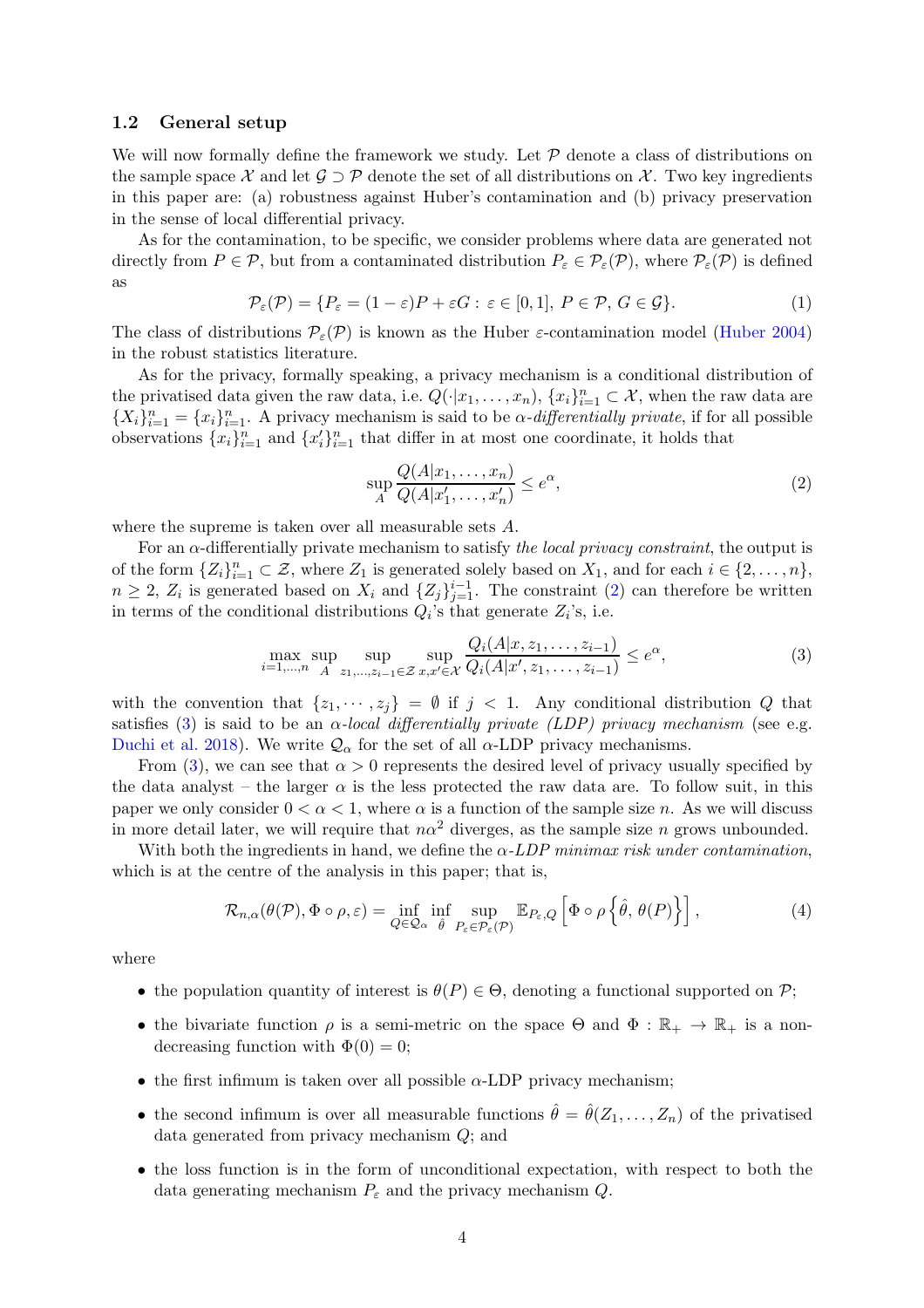As detailed in [\(4\)](#page-3-4), our goal is to understand the fundamental limits imposed by both the contamination and the privacy-preserving constraint. In Proposition [1](#page-4-2) below, we show that such statistical tasks are at least as hard as either only preserving privacy at level  $\alpha$  without contamination or only being robust against contamination without preserving privacy.

<span id="page-4-2"></span>**Proposition 1.** For any  $\varepsilon \in [0,1)$ , define the total variation modulus of continuity  $\omega(\varepsilon)$  to be

<span id="page-4-1"></span>
$$
\omega(\varepsilon) = \sup \{ \rho(\theta(R_0), \theta(R_1)) : \operatorname{TV}(R_0, R_1) \le \varepsilon/(1-\varepsilon), R_0, R_1 \in \mathcal{P} \}. \tag{5}
$$

Define the  $\alpha$ -LDP minimax risk without contamination to be

$$
\mathcal{R}_{n,\alpha}(\theta(\mathcal{P}),\Phi\circ\rho)=\mathcal{R}_{n,\alpha}(\theta(\mathcal{P}),\Phi\circ\rho,0),
$$

with  $\mathcal{R}_{n,\alpha}(\cdot,\cdot,\cdot)$  defined in [\(4\)](#page-3-4). For any given  $\alpha \in (0,\infty)$ , it holds that

$$
\mathcal{R}_{n,\alpha}(\theta(\mathcal{P}),\Phi\circ\rho,\varepsilon)\geq\mathcal{R}_{n,\alpha}(\theta(\mathcal{P}),\Phi\circ\rho)\vee\frac{\Phi(\omega(\varepsilon)/2)}{2}.
$$

We remark that Theorem 5.1 in [Chen et al.](#page-17-11) [\(2018](#page-17-11)) provided a general lower bound under the Huber contamination model for non-private data. Proposition [1](#page-4-2) extends it to a general case that accounts for the LDP constraint. A key observation in Proposition [1](#page-4-2) is that the cost of contamination is separated from that of privacy, i.e. the level of privacy required does not increase the error introduced by the contamination. The intuition behind the result is that if the two distributions are indistinguishable on the raw data space  $\mathcal{X}$ , then no 'transformation'  $Q$  can distinguish them either. Note that the quantity  $\omega(\varepsilon)$  dates back to [Donoho & Liu](#page-18-14) [\(1991](#page-18-14)) with the Hellinger distance instead of the total variance distance, which translates the perturbation in terms of the distribution's total variation distance, to the perturbation in terms of the loss on the quantities of interest -  $\rho(\theta(R_0), \theta(R_1))$ . In the sequel, we will show that this lower bound is tight in our examples of interest.

### 1.3 Notation

For  $a, b \in \mathbb{R}$ , let  $a \wedge b = \min(a, b)$ ,  $a \vee b = \max(a, b)$  and  $a_+ = a \vee 0$ . For non-negative real number sequences  $\{a_n\}_{n\in\mathbb{N}}$  and  $\{b_n\}_{n\in\mathbb{N}}$ ,  $a_n \ll b_n$  denotes that  $\lim_{n\to\infty} a_n/b_n = 0$ ,  $a_n \gg$  $b_n$  denotes that  $b_n \ll a_n$ ,  $a_n \lesssim b_n$  denotes the existence of a constant  $C > 0$  such that  $\limsup_{n\to\infty} a_n/b_n \leq C, a_n \gtrsim b_n$  denotes that  $b_n \lesssim a_n$  and  $a_n \lesssim b_n$  denotes that  $a_n \lesssim b_n \lesssim a_n$ . Let N denote all positive integers and  $\mathbb{R}_+$  denote the set of non-negative real numbers. Let  $|S|$ denote the cardinality of a set S. For two distributions  $P_a$  and  $P_b$ , their total variation distance is  $TV(P_a, P_b) = \sup_S |P_a(S) - P_b(S)|$ , where the supreme is taken over all measurable set S; and their Kullback–Leibler divergence is  $KL(P_a, P_b) = \int \log(dP_a/dP_b) dP_a$ , if  $P_a$  is absolutely continuous with respect to  $P_b$ . Let  $L_2[0,1] = \{f : [0,1] \to \mathbb{R} : \int_0^1 f^2(x) dx < \infty\}$ . A random variable X is sub-exponential with parameters  $(\tau, b)$ , if  $\mathbb{E}[\exp{\{\lambda(X - \mathbb{E}(X))\}}] \leq \exp(\lambda^2 \tau^2/2)$ , for  $|\lambda| \leq 1/b$ .

### <span id="page-4-0"></span>2 Robust testing under local differential privacy

Under the general setup described in Section [1.2,](#page-3-0) assuming that  $X_1, \ldots, X_n \in \mathcal{X}$  are i.i.d. random variables generated from  $P$ , we consider the following robust testing problem

<span id="page-4-3"></span>
$$
\begin{aligned} \mathcal{H}_0: P \in \mathcal{P}_{\varepsilon}(P_0) &= \{ P_{\varepsilon} : (1 - \varepsilon)P_0 + \varepsilon G, G \in \mathcal{G} \} \\ \text{vs.} \quad \mathcal{H}_1: P \in \mathcal{P}_{\varepsilon}(P_1) &= \{ P_{\varepsilon} : (1 - \varepsilon)P_1 + \varepsilon G, G \in \mathcal{G} \}, \end{aligned} \tag{6}
$$

where  $P_0$  and  $P_1$  are two fixed distributions supported on  $\mathcal{X}$ , and  $\mathcal{G}$  is all the distributions supported on  $\mathcal{X}$ . In this section, we are interested in testing [\(6\)](#page-4-3) under an  $\alpha$ -LDP constraint.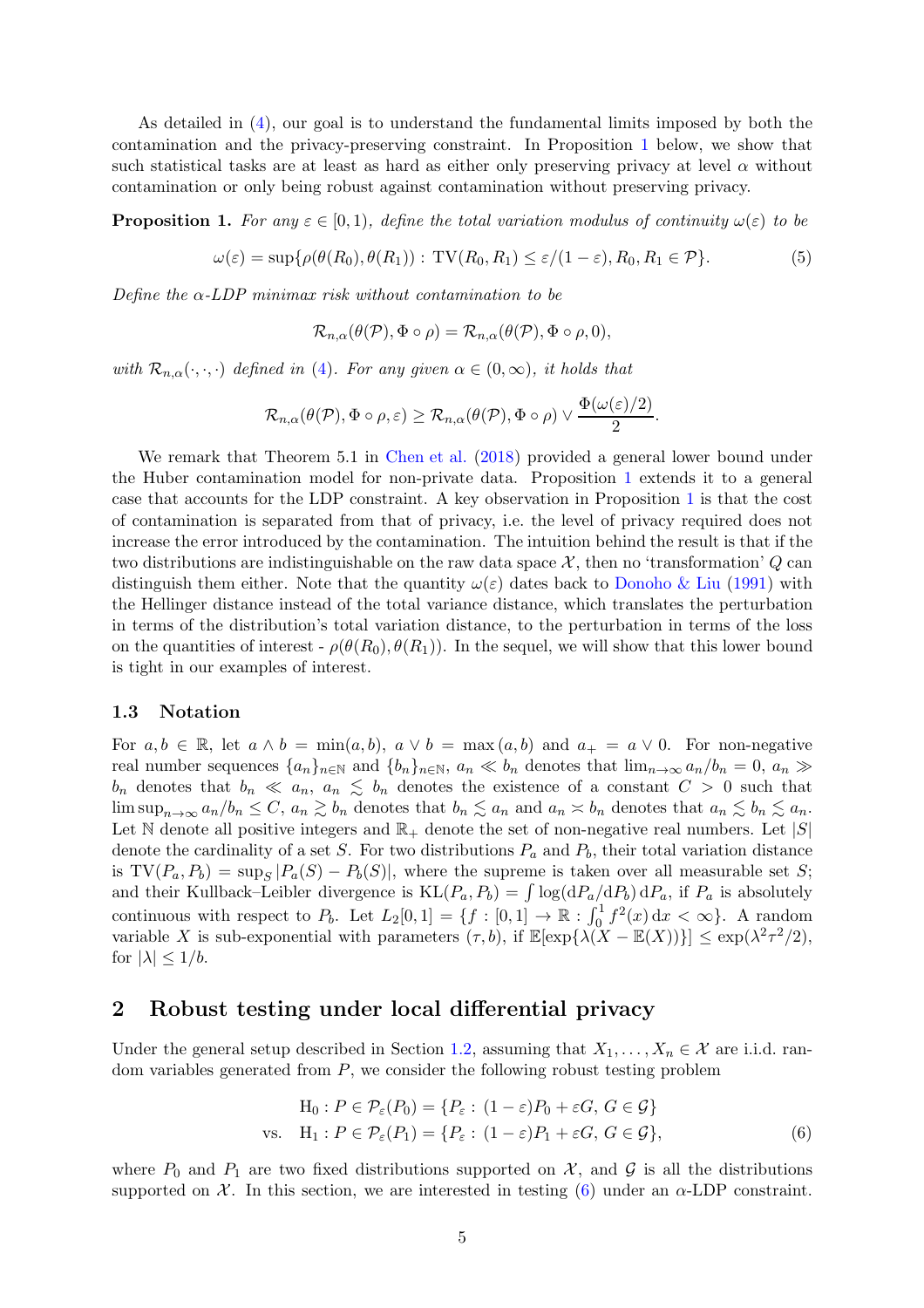For a given  $\alpha$ -LDP privacy mechanism Q, we let  $\Phi_Q = {\phi : \mathcal{Z}^n \to \{0,1\}}$  denote the set of all the binary-valued measurable functions of privatised data  $\{Z_i\}_{i=1}^n$  generated via the privacy mechanism  $Q$ . The  $\alpha$ -LDP minimax testing risk can be written as

<span id="page-5-3"></span>
$$
\mathcal{R}_{n,\alpha}(\varepsilon) = \inf_{Q \in \mathcal{Q}_{\alpha}} \inf_{\phi \in \Phi_Q} \left\{ \sup_{P \in \mathcal{P}_{\varepsilon}(P_0)} \mathbb{E}_{P,Q}(\phi) + \sup_{P' \in \mathcal{P}_{\varepsilon}(P_1)} \mathbb{E}_{P',Q}(1-\phi) \right\},\tag{7}
$$

which corresponds to [\(4\)](#page-3-4) with  $\mathcal{P} = \{P_0, P_1\}$  and  $\rho$  being the 0-1 loss, i.e.  $\rho = 0$  if  $\phi$  returns the correct hypothesis and  $\rho = 1$  otherwise. Note that, by considering the trivial test that always rejects H<sub>0</sub>, we have  $\mathcal{R}_{n,\alpha}(\varepsilon) \leq 1$ .

To fully understand the hardness of [\(6\)](#page-4-3), we construct lower and upper bounds on  $\mathcal{R}_{n,\alpha}(\varepsilon)$ in Sections [2.1](#page-5-0) and [2.2,](#page-5-1) respectively, and conclude this section with some discussions related with the existing literature in Section [2.3.](#page-6-0)

#### <span id="page-5-0"></span>2.1 Lower bound

In Proposition [2](#page-5-2) below, we provide a lower bound on the  $\alpha$ -LDP minimax testing risk  $\mathcal{R}_{n,\alpha}(\varepsilon)$ , in terms of the sample size n, the privacy constraint  $\alpha$ , the total variation distance TV $(P_0, P_1)$ and the Huber contamination proportion  $\varepsilon$ . We will discuss later that this result also serves as an infeasibility result, i.e. what conditions the testing problem [\(6\)](#page-4-3) needs to possess, in order to have a non-trivial test with a vanishing testing risk.

<span id="page-5-2"></span>**Proposition 2.** For  $\alpha \in (0,1)$  and the robust testing problem defined in [\(6\)](#page-4-3), it holds that the  $\alpha$ -LDP minimax testing risk defined in [\(7\)](#page-5-3) satisfies

$$
\mathcal{R}_{n,\alpha}(\varepsilon) \ge \exp\left\{-16\alpha^2 n(1-\varepsilon)^2 \{TV(P_0,P_1) - \varepsilon/(1-\varepsilon)\}^2_+\right\}.
$$

An immediate consequence of this lower bound is that  $\mathcal{R}_{n,\alpha}(\varepsilon) = 1$  whenever  $TV(P_0, P_1) \leq$  $\varepsilon/(1-\varepsilon)$ . Indeed, in this case, according to Lemma [9](#page-20-2) there exists some  $\widetilde{P} \in \mathcal{P}_{\varepsilon}(P_0) \cap \mathcal{P}_{\varepsilon}(P_1)$ , and therefore

$$
\mathcal{R}_{n,\alpha}(\varepsilon) \ge \inf_{Q \in \mathcal{Q}_{\alpha}} \inf_{\phi \in \Phi_Q} \left\{ \mathbb{E}_{\tilde{P},Q}[\phi] + \mathbb{E}_{\tilde{P},Q}[1-\phi] \right\} = 1.
$$

In particular, whenever  $\varepsilon \geq 1/2$ , we have that  $\varepsilon/(1-\varepsilon) \geq 1$ . In addition, since TV( $\cdot, \cdot$ )  $\leq 1$ , we have that  $\mathcal{R}_{n,\alpha}(\varepsilon) = 1$  and we can therefore treat  $(1 - \varepsilon)^2$  as a constant.

#### <span id="page-5-1"></span>2.2 Upper bound

Given the lower bound in Proposition [2,](#page-5-2) we are to show that a folklore test based on the randomised response mechanism and the Scheffe set (e.g. [Devroye & Lugosi 2001](#page-17-9)) is minimax rate-optimal for the testing problem [\(6\)](#page-4-3).

Step 1. (Privatisation.) Given data  $\{X_i\}_{i=1}^n$ , let  $Y_i = \mathbb{1}\{X_i \in A^c\}$ , where A is the Scheffé set of  $P_0$  and  $P_1$  in [\(6\)](#page-4-3), i.e.  $A = \arg \max_{S \subset \mathcal{X}} \{P_0(S) - P_1(S)\}$ . Let the privatised data  $Z_i$ 's be obtained via the randomised response mechanism. To be specific, let  $\{U_i\}_{i=1}^n$  be independent Unif [0, 1] random variables that are independent of  $\{X_i\}_{i=1}^n$ . For  $i \in \{1, \ldots, n\}$ , let

<span id="page-5-4"></span>
$$
Z_i = \begin{cases} Y_i, & U_i \le e^{\alpha}/(1+e^{\alpha}), \\ 1-Y_i, & \text{otherwise.} \end{cases}
$$
 (8)

Step 2. (Test construction.) Let

$$
\widehat{N}_0 = \sum_{i=1}^n \mathbb{1}\{Z_i = 0\} \quad \text{and} \quad \widetilde{N}_0 = \frac{e^{\alpha} + 1}{e^{\alpha} - 1} \left( \widehat{N}_0 - \frac{n}{e^{\alpha} + 1} \right).
$$

The test is then defined as

<span id="page-5-5"></span>
$$
\tilde{\phi} = \mathbb{1}\left\{ |\tilde{N}_0/n - P_0(A)| > |\tilde{N}_0/n - P_1(A)| \right\} = \mathbb{1}\left\{ 2\tilde{N}_0/n < P_0(A) + P_1(A) \right\}.\tag{9}
$$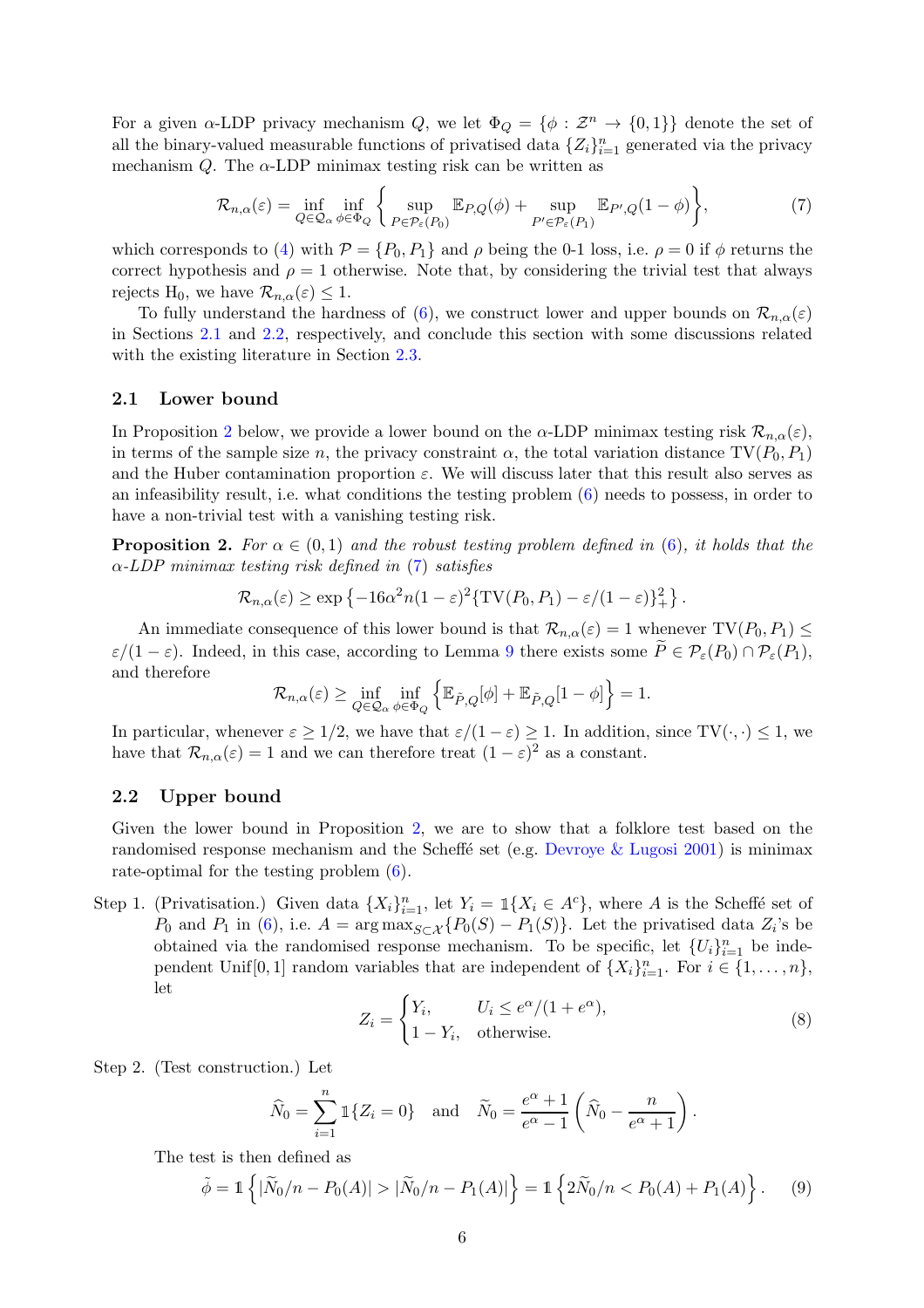Note that the privacy mechanism defined in Step 1 satisfies the  $\alpha$ -LDP constraint in [\(3\)](#page-3-3) (e.g. [Gopi et al. 2020](#page-18-12)). In fact, the test  $\phi$  and a non-private counterpart have been used in the non-robust two-point testing problem with LDP constraints (e.g. Algorithm 6 in [Joseph et al.](#page-19-3) [2019;](#page-19-3) Algorithm 4 in [Gopi et al. 2020](#page-18-12)) and the robust two-point testing problem without LDP constraint respectively (e.g. Section 2 in [Chen et al. 2016](#page-17-8)) and it is known to be optimal in both cases. The following theorem combines previous analyses and shows that this test  $\phi$  is still optimal under both the privacy constraint and the presence of contamination.

<span id="page-6-1"></span>**Theorem 3.** For  $\alpha \in (0,1)$  and the robust testing problem defined in [\(6\)](#page-4-3), assuming that  $TV(P_0, P_1) > 2\varepsilon$  with  $\varepsilon \in [0, 1/2)$ , the test defined in [\(8\)](#page-5-4) and [\(9\)](#page-5-5) satisfies that

$$
\sup_{P \in \mathcal{P}_{\varepsilon}(P_0)} \mathbb{E}_{P,Q}(\tilde{\phi}) + \sup_{P' \in \mathcal{P}_{\varepsilon}(P_1)} \mathbb{E}_{P',Q}(1-\tilde{\phi}) \le 2 \exp[-C\alpha^2 n \{TV(P_0, P_1) - 2\varepsilon\}^2],
$$

where  $C > 0$  is some absolute constant.

We first note that in Theorem [3,](#page-6-1) we require  $\varepsilon < 1/2$ , which, as discussed above, is necessary for the existence of non-trivial tests. Under the assumption  $\varepsilon < 1/2$ , we have that  $1 - \varepsilon > 1/2$ and  $\varepsilon/(1-\varepsilon) \geq \varepsilon$ , a consequence of which is that the lower bound in Proposition [2](#page-5-2) can be read as

<span id="page-6-2"></span>
$$
\mathcal{R}_{n,\alpha}(\varepsilon) \ge \exp\left\{-C'\alpha^2 n \{\text{TV}(P_0, P_1) - \varepsilon\}_+^2\right\}.
$$
\n(10)

Comparing the upper bound in Theorem [3](#page-6-1) and the lower bound in [\(10\)](#page-6-2), up to constants, we see that the test  $\phi$  is optimal in terms of the privacy constraint  $\alpha$ , the sample size n, the separation  $TV(P_0, P_1)$  and the contamination proportion  $\varepsilon$ .

<span id="page-6-3"></span>**Remark 1.** When  $\varepsilon$  is known, a modification of the test procedure defined in [\(8\)](#page-5-4) and [\(9\)](#page-5-5) achieves slightly better performance and shows that consistent testing is possible if and only if  $TV(P_0, P_1) > \varepsilon/(1-\varepsilon)$ . With the same privacy mechanism as in [\(8\)](#page-5-4), consider

$$
\phi' = \mathbb{1}\left\{2\widetilde{N}_0/n < (1-\varepsilon)\{P_0(A) + P_1(A)\} + \varepsilon\right\},\,
$$

which uses the same test statistic but compares it to a different critical value. Similar calculations to those carried out for Theorem [3](#page-6-1) show that

$$
\sup_{P \in \mathcal{P}_{\varepsilon}(P_0)} \mathbb{E}_{P,Q}(\phi') + \sup_{P' \in \mathcal{P}_{\varepsilon}(P_1)} \mathbb{E}_{P',Q}(1-\phi') \le 2 \exp[-C''\alpha^2 n \{TV(P_0, P_1) - \varepsilon/(1-\varepsilon)\}_+^2]
$$

for some absolute constant  $C'' > 0$ , provided  $\alpha \in (0,1)$ . We now see that, when  $TV(P_0, P_1) \le$  $\varepsilon/(1-\varepsilon)$  we have  $\mathcal{R}_{n,\alpha}(\varepsilon) = 1$ , and when  $\text{TV}(P_0, P_1) > \varepsilon/(1-\varepsilon) + 1/\sqrt{n\alpha^2}$  we have

$$
-\log \mathcal{R}_{n,\alpha}(\varepsilon) \asymp \alpha^2 n \{ \mathrm{TV}(P_0,P_1) - \varepsilon/(1-\varepsilon) \}_+^2.
$$

Details of the calculations are given in Section [B.2.](#page-22-0)

#### <span id="page-6-0"></span>2.3 Discussions

Our results in Proposition [2](#page-5-2) and Theorem [3](#page-6-1) share similar spirits as Theorem 5.7 in [Joseph et al.](#page-19-3) [\(2019](#page-19-3)), which stated a minimax lower bound result in terms of the sample complexity and presented an algorithm using a Laplace mechanism that achieves the optimal sample complexity. In particular, they considered a compound hypothesis testing problem when  $H_0$  and  $H_1$  correspond to convex and compact sets of well-separated discrete distributions in terms of total variation distance whereas our result concerns the Huber contamination model, with different proof schemes.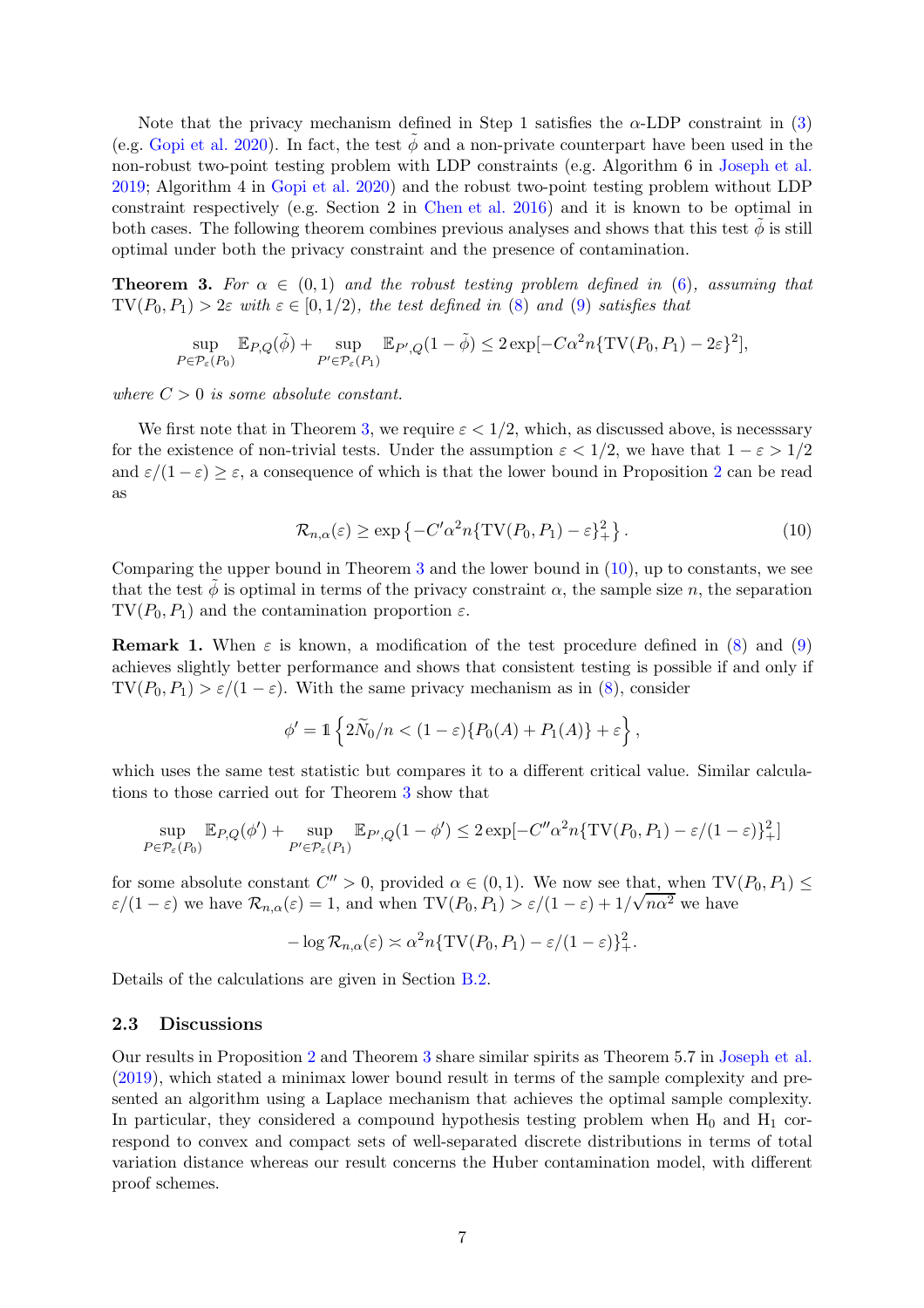An extension of the two-point testing problem defined in  $(6)$  is the hypothesis selection, which is popular in both computer science and statistics literature (e.g. [Gopi et al. 2020](#page-18-12), [Bun et al.](#page-17-12) [2019,](#page-17-12) [Yatracos 1985](#page-20-3), [Devroye & Lugosi 2001](#page-17-9), [Chen et al. 2016](#page-17-8)). To be specific, for a fixed but unknown distribution  $P \in \mathcal{P}$ , given a set of  $k_0 \in \mathbb{N}$  distributions  $\mathcal{Q} = \{q_1, \ldots, q_{k_0}\} \subset \mathcal{G}$ , one seeks an element in  $\mathcal Q$  that is closest to P in the total variation distance. In particular, taking Q to be a δ-covering set  $(δ > 0)$  of P, with  $k_0$  being the δ-covering number, this hypothesis selection problem becomes an estimation problem of the distribution P. Based on this setup, [Chen et al.](#page-17-8) [\(2016](#page-17-8)) showed that applying a tournament procedure with non-private counterparts of  $\tilde{\phi}$ , to a  $\delta$ -covering set of P, is minimax rate-optimal for estimating  $P \in \mathcal{P}_{\varepsilon}(\mathcal{P})$  in terms of the total variation metric. Their procedure returns an element  $\hat{P} \in \mathcal{Q}$ , with high probability, satisfying that

$$
TV(\widehat{P}, P) \lesssim \{ \sqrt{\log(k_0)/n + \delta^2} \} \vee \varepsilon.
$$

With  $\delta = \inf \{ \delta_1 : n \ge \log(k_0) / \delta_1^2 \}$ , it holds that  $TV(P, P) \lesssim \delta \vee \varepsilon$ , and  $n \ge \log(k_0) / \delta^2$  is called the sample complexity of the procedure. Based on the same setup, [Bun et al.](#page-17-12) [\(2019](#page-17-12)) considered the problem under the central privacy model but without contamination, i.e.  $P \in \mathcal{P}$ , and they developed an algorithm that guarantees  $TV(P, P) \leq \delta$  with the sample complexity  $n \geq \log(k_0)/\delta^2 + \log(k_0)/(\delta \alpha)$ . Note that in both these two problems,  $k_0$  appears in the sample complexity through its logarithm  $log(k_0)$ .

However, under local privacy constraints, [Gopi et al.](#page-18-12) [\(2020](#page-18-12)) established a lower bound (cf. Theorem 2 in [Gopi et al. 2020](#page-18-12)) on the sample complexity of  $n \gtrsim k_0/(\delta^2 \alpha^2)$ , which shows that the cost of this general estimation method induced by a  $\delta$ -covering set is exponentially higher in the local privacy setting compared to the central privacy and non-private settings. The exponential gap in the sample complexity directly leads to a non-optimal rate for estimation tasks. In Example [1,](#page-7-1) we state an example illustrating the non-optimality of the hypothesis selection in estimation problems, even in simple parametric problems, which motivates our proposals of problem-specific estimation procedures studied in the rest of this paper.

<span id="page-7-1"></span>**Example 1.** Consider  $\{X_i\}_{i=1}^n$  to be i.i.d. random variables from  $\mathcal{N}(\mu, 1)$ ,  $\mu \in [-D, D]$ . Estimating  $\mu$  here is a special case of the robust mean estimation problem in Section [3.](#page-7-0) For this problem, we have  $k_0 \approx D/\delta$ . Theorem 2 in [Gopi et al.](#page-18-12) [\(2020](#page-18-12)) implies that the sample complexity of the associated hypothesis selection problem is

$$
n \gtrsim \frac{k_0}{\delta^2 \alpha^2} \gtrsim \frac{D/\delta}{\delta^2 \alpha^2} = \frac{D}{\delta^3 \alpha^2}
$$
, i.e.  $\delta \gtrsim \left(\frac{D}{n \alpha^2}\right)^{1/3}$ 

.

Since  $TV(N(\mu, 1), N(\mu', 1)) \approx |\mu - \mu'|$  [\(Devroye et al. 2018](#page-17-13)), this implies that any estimator  $\hat{\mu}$ obtained based on the δ-covering set would have convergence rate measured by  $|\hat{u} - \mu|$  bounded below by  $\{D/(\hat{n}\alpha^2)\}^{1/3}$ , which is worse than the near-parametric rate achieved in Theorem [5](#page-9-0) with  $k = \infty$  (Gaussianity).

As for the questions Q1 and Q2 raised in Section [1.1,](#page-1-0) in this two-point testing problem, we see that

- there exists a procedure optimal against contamination (Section 2 in [Chen et al. 2016](#page-17-8)) that can be properly privatised to achieve optimal performance; and
- there exists an  $\alpha$ -LDP procedure [\(Joseph et al. 2019](#page-19-3)) that is automatically robust and minimax rate-optimal.

## <span id="page-7-0"></span>3 Robust mean estimation under local differential privacy

Recalling the general setup in Section [1.2,](#page-3-0) in this section we consider distributions supported on the real line, i.e.  $\mathcal{X} = \mathbb{R}$ , with finite kth  $(k > 1)$  central moments and possibly diverging expectation, as the sample size grows unbounded. We are interested in estimating the expectation,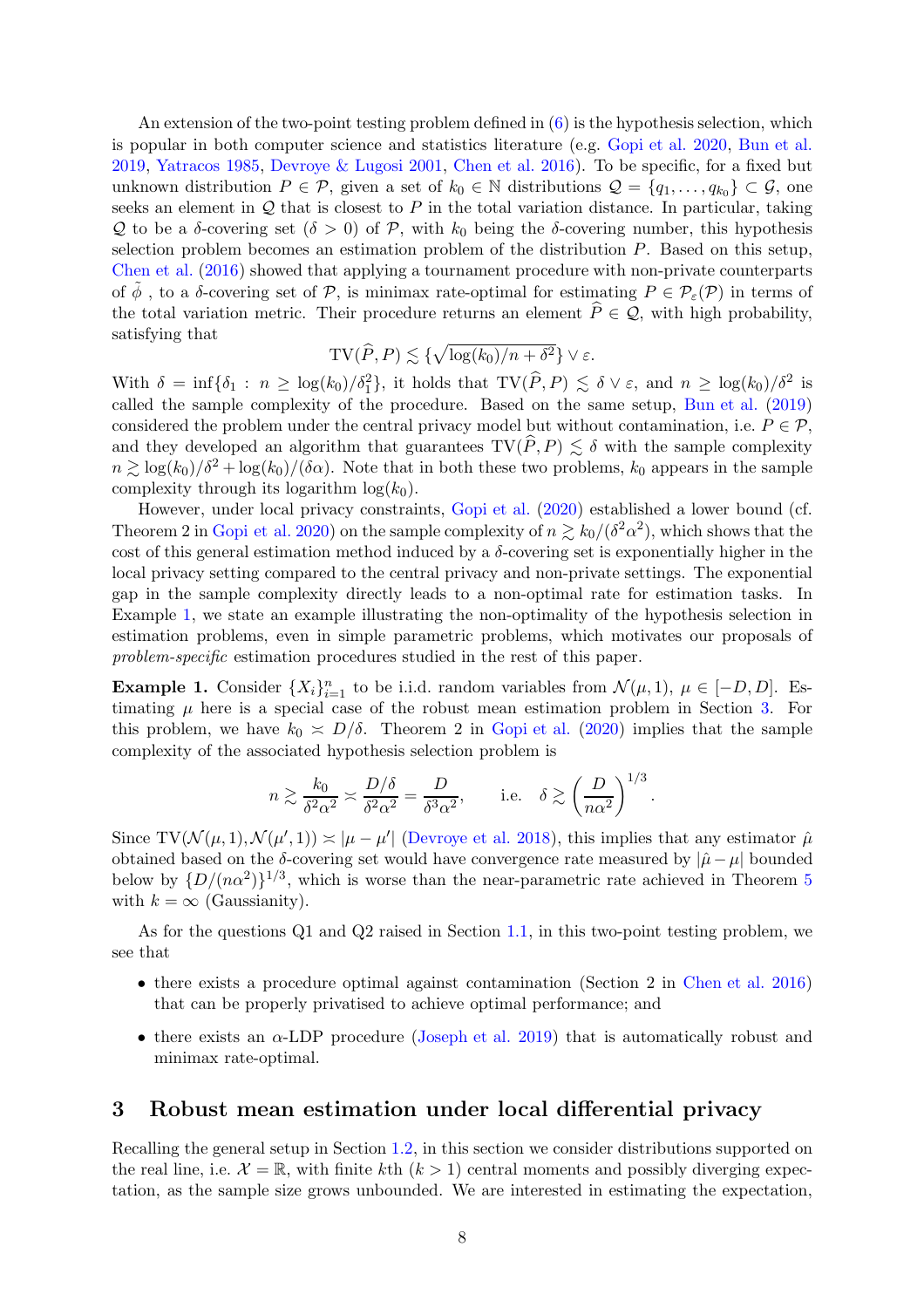i.e.  $\theta(P) = \mathbb{E}_{X \sim P}(X)$ . To be specific, we let

<span id="page-8-1"></span>
$$
\mathcal{P} = \mathcal{P}_k = \left\{ P : \mu = \mathbb{E}_{X \sim P}(X) \in [-D, D], \sigma^k = \mathbb{E}_{X \sim P}[|X - \mu|^k] \le 1 \right\},\tag{11}
$$

where k is considered fixed but arbitrary and  $D > 0$  may be a function of the sample size.

We again assume the data are generated from Huber's contamination model [\(1\)](#page-3-1). Let  $\{X_i\}_{i=1}^n$ be i.i.d. random variables with distribution  $P_{\varepsilon}^{k} \in \mathcal{P}_{\varepsilon}(\mathcal{P}_{k})$  and suppose that we are interested in estimating the expectation of the inlier distribution  $\mu$ .

The  $\alpha$ -LDP minimax risk defined in [\(4\)](#page-3-4) takes its specific form in the robust mean estimation problem as follows

<span id="page-8-2"></span>
$$
\mathcal{R}_{n,\alpha}(\varepsilon) = \mathcal{R}_{n,\alpha}(\theta(\mathcal{P}_k), (\cdot)^2, \varepsilon) = \inf_{Q \in \mathcal{Q}_\alpha} \inf_{\hat{\mu}} \sup_{P^k_{\varepsilon} \in \mathcal{P}_{\varepsilon}(\mathcal{P}_k)} \mathbb{E}_{P^k_{\varepsilon},Q} \{ (\hat{\mu} - \mu)^2 \},
$$
(12)

where the metric of interest is the squared loss and the infimum over  $\hat{\mu}$  is taken over all measurable functions of the privatised data generated from some  $Q \in \mathcal{Q}_{\alpha}$ .

### 3.1 Lower bound

We first show in Proposition [4](#page-8-0) a lower bound that comprises three terms. If either  $log(D) \ge$  $32n\alpha^2$  or  $\varepsilon \leq 1$ , then  $\mathcal{R}_{n,\alpha}(\varepsilon) \gtrsim 1$ , which implies consistent estimation of  $\mu$  would be impossible. When  $\log(D) \ll n\alpha^2$ , the lower bound simplifies to  $(n\alpha^2)^{1/k-1} \vee \varepsilon^{2-2/k}$ , which is the minimax rate for the robust mean estimation problem. We show in Theorem [5](#page-9-0) that a matching upper bound can be achieved by a mean estimation procedure using an interactive privacy mechanism under minimal conditions.

<span id="page-8-0"></span>**Proposition 4.** Let  $\{X_i\}_{i=1}^n$  be i.i.d. random variables from  $P_{\varepsilon}^k \in \mathcal{P}_{\varepsilon}(\mathcal{P}_k)$ , which is defined in [\(11\)](#page-8-1). For  $\alpha \in (0,1)$  and  $n \geq n_0$  for a large enough absolute constant  $n_0 \in \mathbb{N}$ , it holds that the  $\alpha$ -LDP minimax estimation risk defined in [\(12\)](#page-8-2) satisfies

$$
\mathcal{R}_{n,\alpha}(\varepsilon) \gtrsim (n\alpha^2)^{1/k-1} \vee \varepsilon^{2-2/k} \vee \frac{D^2}{\exp{(64n\alpha^2)}}.
$$

Proposition [4](#page-8-0) explains the hardness of this estimation problem by isolating the cost of preserving privacy, contamination and estimating a possibly diverging mean respectively. If any of these three becomes too hard, this estimation problem becomes infeasible. In terms of the preservable level of privacy, we require  $\alpha \gg n^{-1/2}$  for consistency. In terms of the Huber contamination proportion, we require  $\varepsilon \ll 1$ . In terms of D, the upper bound on the absolute mean, we require  $D \ll \exp(32n\alpha^2)$ .

The dependence on D is a rather interesting finding. When  $k = 2$  and  $D = \infty$ , it is shown in Appendix G of [Duchi et al.](#page-18-13) [\(2013](#page-18-13)) that  $\mathcal{R}_{n,\alpha}(0) = \infty$ . To interpolate between the case where consistent estimation is impossible and the case where the mean takes values in a fixed compact set, we prove in Lemma [11](#page-24-0) that, for any  $D \in [0,\infty)$  and  $n \in \mathbb{N}$ , the lower bound

$$
\mathcal{R}_{n,\alpha}(0) \ge \frac{D^2}{32\exp{(64n\alpha^2)}}
$$

holds.

Another interesting aspect roots in the derivation of the term  $(n\alpha^2)^{1/k-1}$ , which unveils a somewhat deeper connection between locally private estimation and estimation within Huber's contamination model. To derive the term  $(n\alpha^2)^{1/k-1}$ , we apply Corollary 3.1 in [Rohde & Steinberger](#page-19-1) [\(2020](#page-19-1)), which crucially depends on the following quantity

$$
\omega'(\eta) = \omega(\eta/(1+\eta)) = \sup\{|\mu_0 - \mu_1| : TV(R_0, R_1) \leq \eta, R_0, R_1 \in \mathcal{P}_k\},\
$$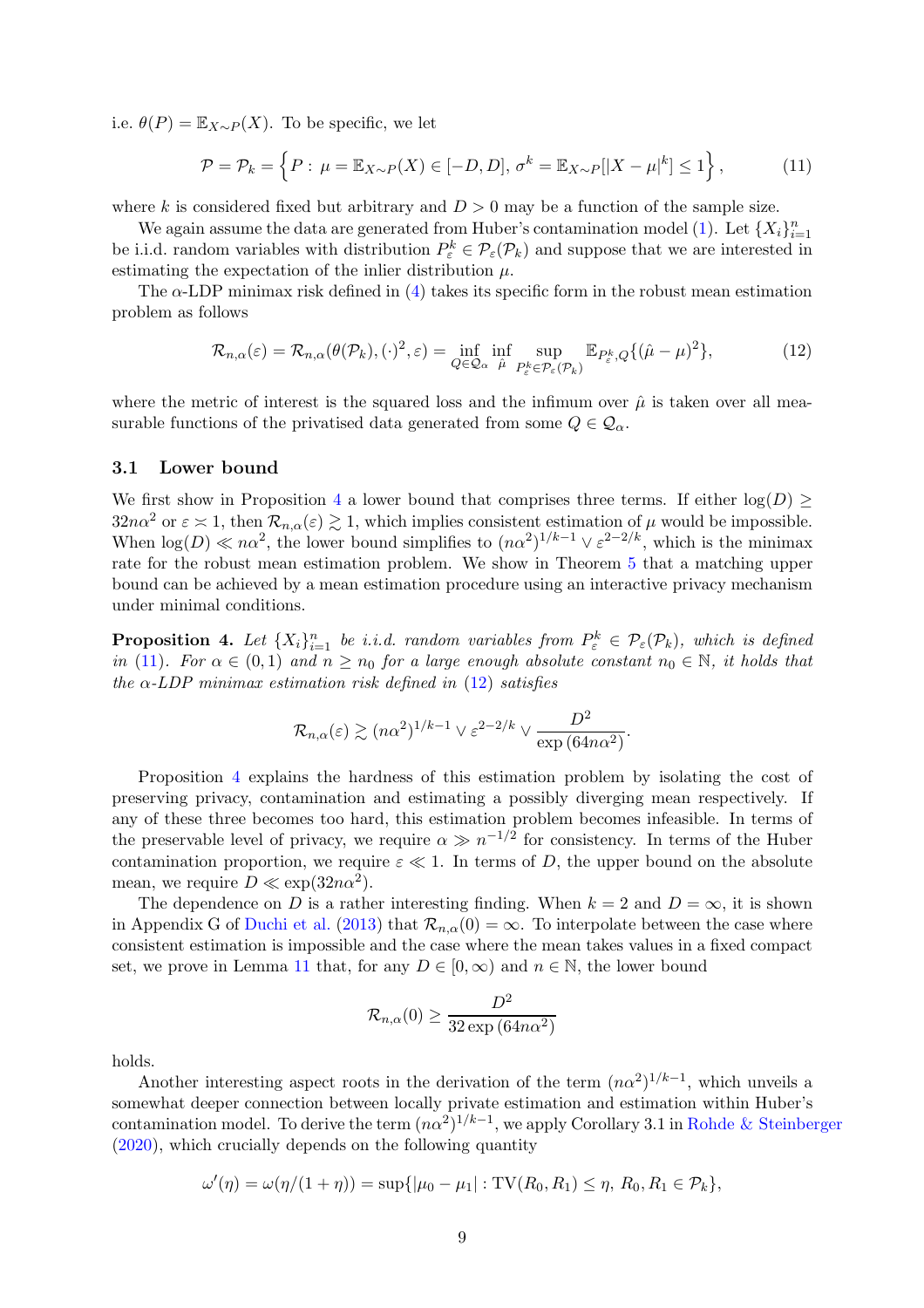where  $\mu_0$  and  $\mu_1$  denote the means of  $R_0$  and  $R_1$  respectively. It is almost identical to  $\omega(\cdot)$  defined in [\(5\)](#page-4-1), up to a change of variable, and has been shown to play a central role in establishing minimax rates for locally private estimation problems [\(Rohde & Steinberger 2020](#page-19-1)). Therefore, we see that the total variation modulus of continuity  $\omega(\cdot)$ , a single unifying quantity, can quantify the costs of both privacy and contamination in the Huber's contamination model.

### 3.2 Upper bound

We are now to show that the lower bound in Proposition [4](#page-8-0) is indeed tight. For notational simplicity, we consider a sample of size  $2n$ . The estimator is constructed in two steps: we first construct a privatised histogram using half of the data and obtain an initial estimator. Then we privatise the second half of the data by the Laplace mechanism and obtain our final estimator. We let  $\lceil \cdot \rceil_M = \max\{-M, \min\{\cdot, M\}\}\$  denote the truncation operator, where  $M > 0$  is a given truncation level.

Step 1. (Initial estimator.) Let  $\mathcal{J} = \{-D, -D + r, \ldots, D - r\}$ . For  $i \in \{1, \ldots, n\}$  and  $j \in \mathcal{J}$ , let  $A_j = [j, j + r)$  and  $Z_{ij} = \mathbb{1}\{X_i \in A_j\} + (2/\alpha)W'_{ij}$ , where  $W'_{ij}$ s are i.i.d. standard Laplace random variables. Let the initial estimate of  $\mu$  be the left endpoint of the interval that has the highest empirical mass, i.e.

<span id="page-9-1"></span>
$$
J = \min \underset{j \in \mathcal{J}}{\arg \max} \sum_{i=1}^{n} Z_{ij},\tag{13}
$$

where the minimum is to account for the potential non-uniqueness of the maximisers.

Step 2. (Final estimator.) For  $i \in \{n+1,\ldots,2n\}$ , let  $Z_i = J + [X_i - J]_M + (2M/\alpha)L_i$ , where  $M > 0$  is a given truncation parameter to be elaborated and  $L_i$ 's are i.i.d. standard Laplace random variables that are independent of  $\{X_i\}_{i=1}^{2n}$  and  $\{W'_{ij}\}_{i=1,j\in\mathcal{J}}^n$ . The final estimator is defined as

<span id="page-9-2"></span>
$$
\hat{\mu} = \frac{1}{n} \sum_{i=n+1}^{2n} Z_i.
$$
\n(14)

The idea of creating private histogram in Step 1 has been used for different problems under LDP constraints, such as developing confidence interval for  $\mu$  (referred as bit flipping al-gorithm in [Gaboardi et al. 2019\)](#page-18-15), change point detection (Berrett  $&\text{Yu }2021$ ), classification [\(Berrett & Butucea 2019](#page-17-14)) and nonparametric regression [\(Berrett et al. 2021](#page-17-15)). To the best our our knowledge, this is the first time seen to analyse its performance in the presence of contamination.

<span id="page-9-0"></span>**Theorem 5.** Suppose we are given i.i.d. random variables  $\{X_i\}_{i=1}^{2n} \sim P_{\varepsilon}^k = (1 - \varepsilon)P_k + \varepsilon G$ , where  $P_k \in \mathcal{P}_k$ , defined in [\(11\)](#page-8-1) with  $D \geq e$ , and G is any arbitrary distribution supported on  $\mathbb{R}$ . Suppose that there exists some  $C_1 < 0.16$  such that

<span id="page-9-3"></span>
$$
\varepsilon + C_0 \sqrt{\log(D)/(n\alpha^2)} < C_1,\tag{15}
$$

where  $C_0 > 1$  is an absolute constant. Then for  $n^{-1/2} \ll \alpha \leq 1$  and n sufficiently large, the twostep estimator  $\hat{\mu}$  defined via [\(13\)](#page-9-1) with  $r = 100^{1/k}$ , and [\(14\)](#page-9-2) with the tuning paramter  $M > 4r$ , satisfies that

$$
\mathbb{E}\{(\hat{\mu}-\mu)^2\} \lesssim \frac{M^2}{n\alpha^2} + \varepsilon^2 M^2 + \frac{1}{M^{2k-2}},
$$

where  $\mu$  denotes the expectation of the inlier distribution  $P_k$ . In particular, with the choice of truncation parameter  $M \approx \varepsilon^{-1/k} \wedge (n\alpha^2)^{1/(2k)}$ , we have that

$$
\mathbb{E}\{(\hat{\mu}-\mu)^2\} \lesssim (n\alpha^2)^{1/k-1} \vee \varepsilon^{2-2/k}.
$$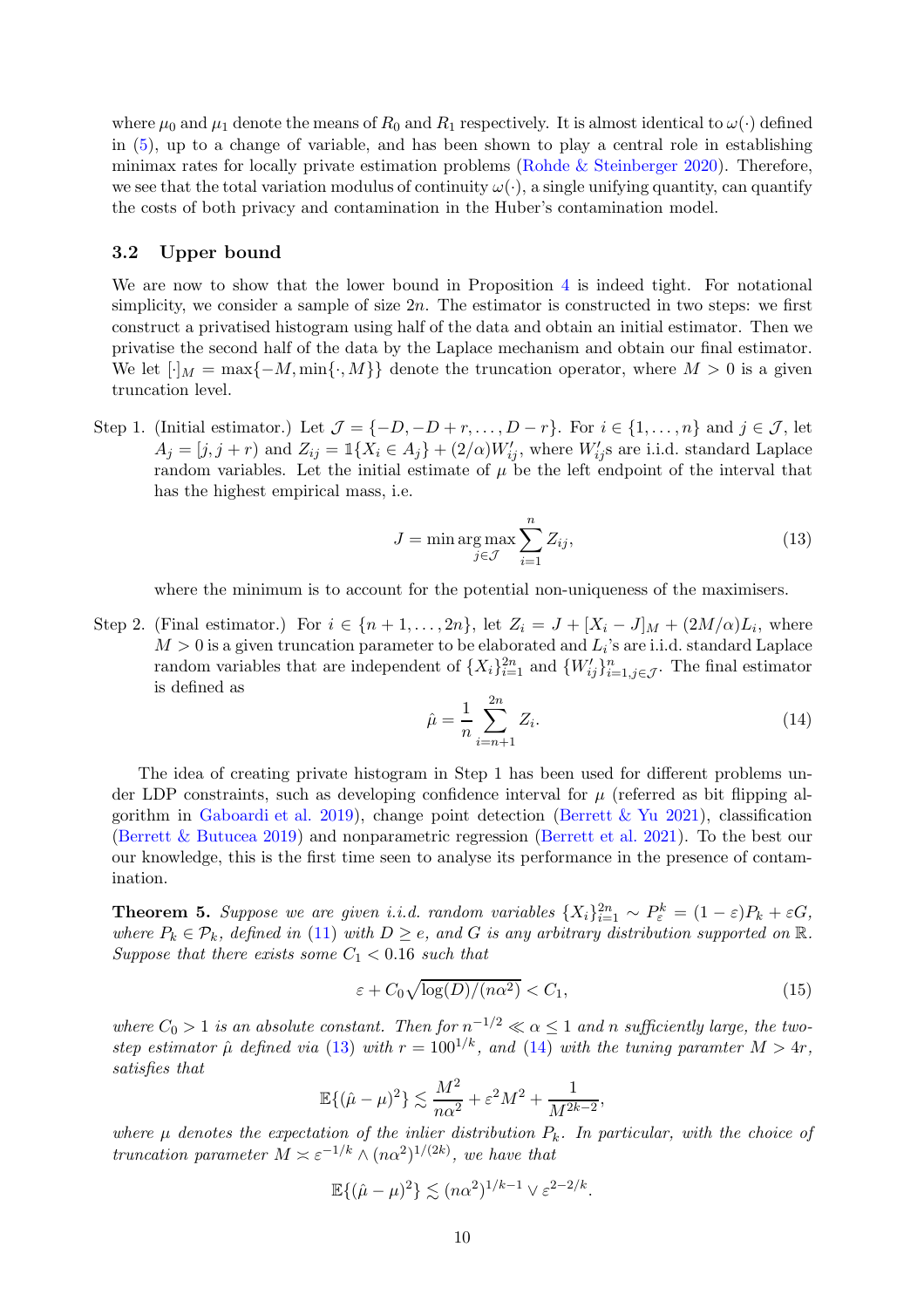**Remark 2.** Since D serves as an upper bound on the range that  $\mu$  belongs to and the difficult regime is when D is large, the condition  $D \ge e$  is rather mild and merely for simplifying the statement of the results. In the case when  $2D < r$ , we can take  $J = 0$  in [\(13\)](#page-9-1) and the estimator  $\hat{\mu}$  in [\(14\)](#page-9-2) becomes the same as the one studied by [Duchi et al.](#page-18-4) [\(2018](#page-18-4)) (cf. Section 3.2.1 therein) and our result still holds. The choice of  $r = 100^{1/k}$  is for convenience in the proof to show that there is sufficiently large probability mass on the interval  $\mu$  belongs to when controlling the quality of the initial estimator J.

Theorem [5](#page-9-0) provides an upper bound on the mean squared error of the two-step estimator  $\hat{\mu}$ and serves as an upper bound on  $\mathcal{R}_{n,\alpha}(\varepsilon)$ . We interpret Theorem [5](#page-9-0) through comparisons with Proposition [4.](#page-8-0)

Since we assume  $D \geq e$ , the condition [\(15\)](#page-9-3) can be read as

$$
\varepsilon \vee \frac{1}{n\alpha^2} \vee \frac{D^2}{\exp(n\alpha^2)} \lesssim 1,
$$

which complements exactly the regime detailed in the lower bound result Proposition [4.](#page-8-0) For any estimator  $\tilde{\mu}$ , if  $\mathbb{E}\{(\tilde{\mu} - \mu)^2\}$  vanishes as the sample size grows unbounded, then  $\tilde{\mu}$  is said to be consistent. Given this concept, Proposition [4](#page-8-0) and Theorem [5](#page-9-0) together unveil a phase transition, which separates the whole parameter space into the regime where consistent estimation is feasible and the complementary regime where no consistent estimator is guaranteed.

With the properly chosen truncation tuning parameter  $M$ , Theorem [5](#page-9-0) shows that our twostep estimator  $\hat{\mu}$  gives an upper bound on the mean squared error of  $(n\alpha^2)^{1/k-1} \vee \varepsilon^{2-2/k}$ , which is under the assumption [\(15\)](#page-9-3) where, in particular,  $\log(D)/(n\alpha^2)$  is sufficiently small. Comparing with Proposition [4,](#page-8-0) we see that  $\hat{\mu}$  is minimax rate-optimal in terms of the dependence on n,  $\alpha$ and  $\varepsilon$ . It is notable that it remains rate-optimal even for a diverging D, provided that it is not growing faster than exponentially in  $n\alpha^2$ . Lastly, Theorem [5](#page-9-0) shows that our two-step estimator has an upper bound independent of D, which is in contrast to the performance of the private mean estimator based on the standard Laplace mechanism studied in [Duchi et al.](#page-18-4) [\(2018](#page-18-4)) (see Proposition [13](#page-29-0) in Appendix [C.2\)](#page-29-1).

#### <span id="page-10-0"></span>3.3 Discussions

Our focus is when both contamination and privacy constraints are present. In this section, we discuss some related results in the literature that only consider either contamination or the local privacy constraint.

Without the local privacy constraint, [Prasad et al.](#page-19-16) [\(2020](#page-19-16)) proposed a two-step robust mean estimator (cf. Algorithm 2 therein) that achieves the optimality in the model [\(11\)](#page-8-1) with  $k \geq 2$ and  $D = \infty$ . With probability at least  $1 - \delta$ , their estimator  $\hat{\mu}_{\text{Pra}}$  satisfies that

<span id="page-10-1"></span>
$$
|\hat{\mu}_{\text{Pra}} - \mu|^2 \lesssim n^{-1} \log(1/\delta) \vee \varepsilon^{2-2/k},\tag{16}
$$

which is known to be information-theoretic optimal (e.g. [Diakonikolas et al. 2019](#page-18-7)). Recalling that our results are in the form of expectation, to compare [\(16\)](#page-10-1) with Theorem [5,](#page-9-0) we hence ignore the logarithmic term. Regarding the term involving  $\varepsilon$ , we see that in Theorem [5,](#page-9-0) it is completely isolated from the privacy level  $\alpha$ ; and in both [\(16\)](#page-10-1) and Theorem [5,](#page-9-0) it is of the order  $\varepsilon^{2-2/k}$ . As for preserving privacy at level  $\alpha$ , we see the effects are two-fold (see also Section 3.2.1 in [Duchi et al.](#page-18-13) [\(2013](#page-18-13))): (1) a reduction of the effective sample size from n to  $n\alpha^2$ ; and (2) instead of  $n^{-1}$  in the non-private case, we have in Theorem [5](#page-9-0) the term  $n^{1/k-1}$ , i.e. the heavy-tailedness of  $P \in \mathcal{P}_k$  has no effect on the non-private convergence rate in [\(16\)](#page-10-1) whereas a loss of  $1/k$  in the exponent is incurred in the private setting. Given that we have shown in Proposition [4,](#page-8-0) the rate we achieved in Theorem [5](#page-9-0) is optimal, the loss in the rate  $n^{1/k}$  is unavoidable due to the privacy constraint – similar phenomena have also been observed in the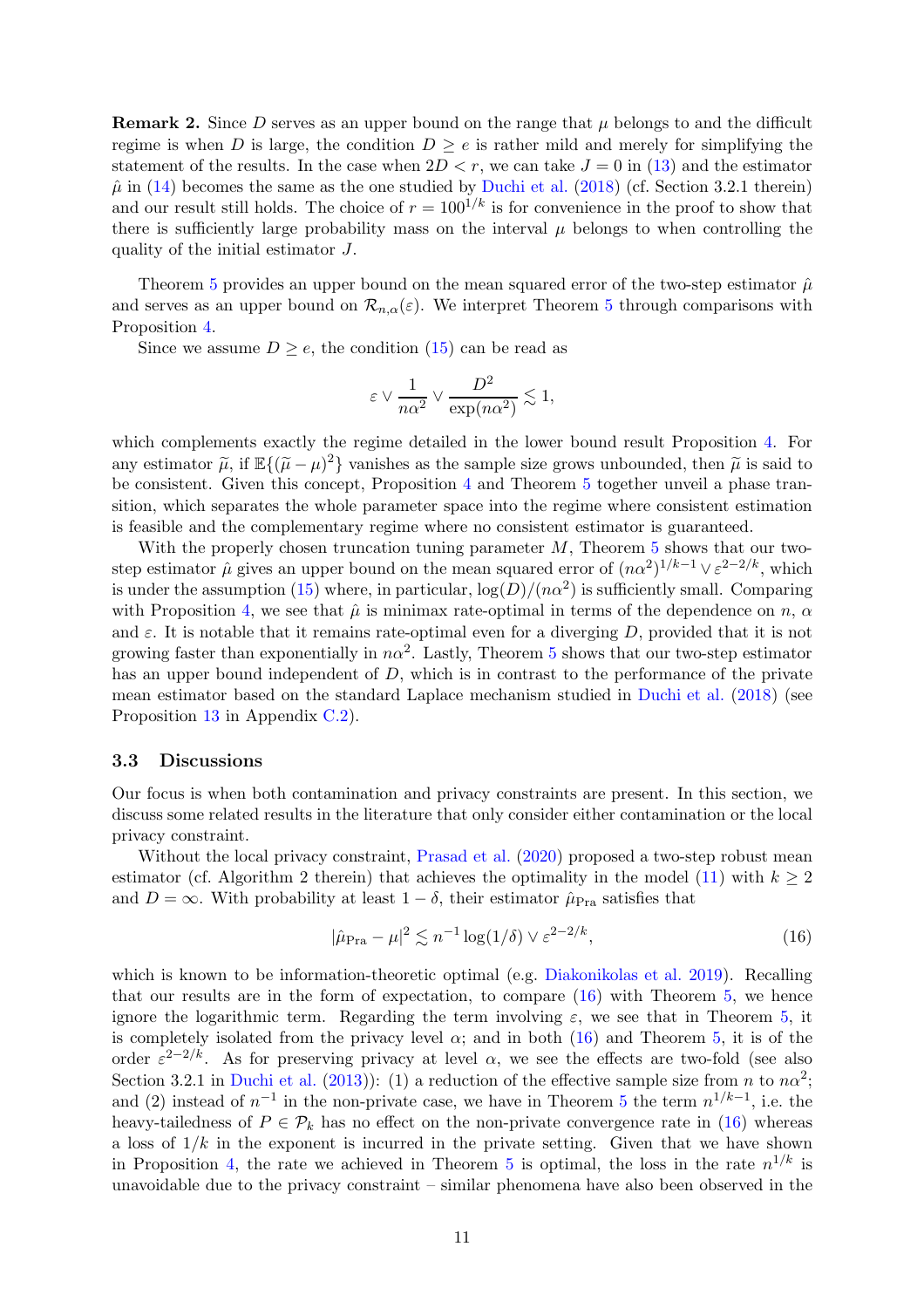nonparametric estimation literature (e.g. [Berrett & Butucea 2019,](#page-17-14) [Berrett & Yu 2021](#page-17-3)) as well as in Section [4.](#page-11-0)

In view of Q1 in Section [1.1,](#page-1-0) we claim that the estimator  $\hat{\mu}_{\text{Pra}}$  is rather similar to our estimator  $\hat{\mu}$  [\(14\)](#page-9-2) and can be thought as a non-private counterpart of  $\hat{\mu}$ . To be specific, as detailed in Algorithm 2 in [Prasad et al.](#page-19-16) [\(2020](#page-19-16)),  $\hat{\mu}_{\text{Pra}}$  first constructed a shortest interval initial estimator using half of the data - this is essentially equivalent to finding the most populated interval in our Step 1, and then projected the second half of the data on to the interval found in the first step to output the final estimator. One may, therefore, see in a broad sense that our estimator  $\hat{\mu}$  is a private version of an optimal robust mean estimator.

In view of Q2 in Section [1.1,](#page-1-0) [Duchi et al.](#page-18-4) [\(2018\)](#page-18-4) studied the problem [\(11\)](#page-8-1) with  $D = 1$  and  $\varepsilon = 0$  (cf. Section 3.2.1 therein). They estimated the mean by averaging the privatised data obtained by adding Laplace noise to the truncated data. This mechanism guarantees the  $\alpha$ -LDP constraint, but in the case when D is large and  $\varepsilon > 0$ , it is shown to be sub-optimal. See Proposition [13.](#page-29-0)

To summarise, in this robust mean estimation problem, we see that

- there exists a procedure [\(Prasad et al. 2020](#page-19-16)) optimal against contamination that can be properly privatised to achieve optimal performance; and
- $\bullet$  a standard  $\alpha$ -LDP procedure is not automatically robust and minimax rate-optimal when the parameter space grows (cf. Proposition [13\)](#page-29-0).

## <span id="page-11-0"></span>4 Robust density estimation under local differential privacy

<span id="page-11-4"></span>Recalling the general setup in Section [1.2,](#page-3-0) in this section we consider distributions supported on  $\mathcal{X} = [0, 1]$ , belonging to the Sobolev class  $\mathcal{P} = \mathcal{F}_{\beta}$ , defined below.

**Definition 1** (Sobolev class). Let  $\beta > 1/2$  and  $\{\gamma_t\}_{t \in \mathcal{T}}$  be an orthonormal basis of  $L_2[0,1]$ indexed by a countable family  $\mathcal{T}$ . For a given coefficient sequence  $\{a_t\}_{t\in\mathcal{T}}$  associated with  $\{\gamma_t\}_{t\in\mathcal{T}}$ , the Sobolev class  $\mathcal{F}_{\beta}$  is defined as

$$
\mathcal{F}_{\beta} = \left\{ f : [0, 1] \to \mathbb{R}_{+} \Big| \int_{[0, 1]} f(x) dx = 1, \right\}
$$

$$
\sum_{t \in \mathcal{T}} |a_{t}|^{2\beta} \left| \int_{[0, 1]} f(x) \gamma_{t}(x) dx \right|^{2} = \sum_{t \in \mathcal{T}} |a_{t}|^{2\beta} |f_{t}|^{2} < \infty \right\}.
$$
 (17)

We again assume that the data are generated from Huber's contamination model [\(1\)](#page-3-1). When  $\{X_i\}_{i=1}^n$  are i.i.d. random variables with distribution  $P_{f_{\varepsilon}} \in \mathcal{P}_{\varepsilon}(\mathcal{F}_{\beta})$ , we are interested in estimating the density of the inlier distribution  $\theta(P) = f$ .

The  $\alpha$ -LDP minimax risk defined in [\(4\)](#page-3-4) takes its specific form in the robust density estimation problem as follows

<span id="page-11-3"></span><span id="page-11-1"></span>
$$
\mathcal{R}_{n,\alpha}(\mathcal{F}_{\beta},\Phi\circ\rho,\varepsilon)=\inf_{Q\in\mathcal{Q}_{\alpha}}\inf_{\tilde{f}}\sup_{P_{f_{\varepsilon}}\in\mathcal{P}_{\varepsilon}(\mathcal{F}_{\beta})}\mathbb{E}_{P_{f_{\varepsilon}},Q}\Big\{\Phi\circ\rho(\tilde{f},f)\Big\},\tag{18}
$$

where the infimum over  $\tilde{f}$  is taken over all measurable functions of the privatised data generated from some  $Q \in \mathcal{Q}_\alpha$ . We consider two loss functions, both of which are commonly used in the nonparametric estimation literature (e.g. [Tsybakov 2009](#page-20-4)). To be specific, we consider  $\Phi \circ \rho$  to be the squared- $L_2$  loss and the  $L_{\infty}$  loss, separately. For any two density functions  $g_1$  and  $g_2$ supported on [0, 1], let the squared- $L_2$ -loss and the  $L_{\infty}$  loss be

<span id="page-11-2"></span>
$$
||g_1 - g_2||_2^2 = \int_{[0,1]} \{g_1(x) - g_2(x)\}^2 dx \text{ and } ||g_1 - g_2||_{\infty} = \sup_{x \in [0,1]} |g_1(x) - g_2(x)|,
$$
 (19)

respectively.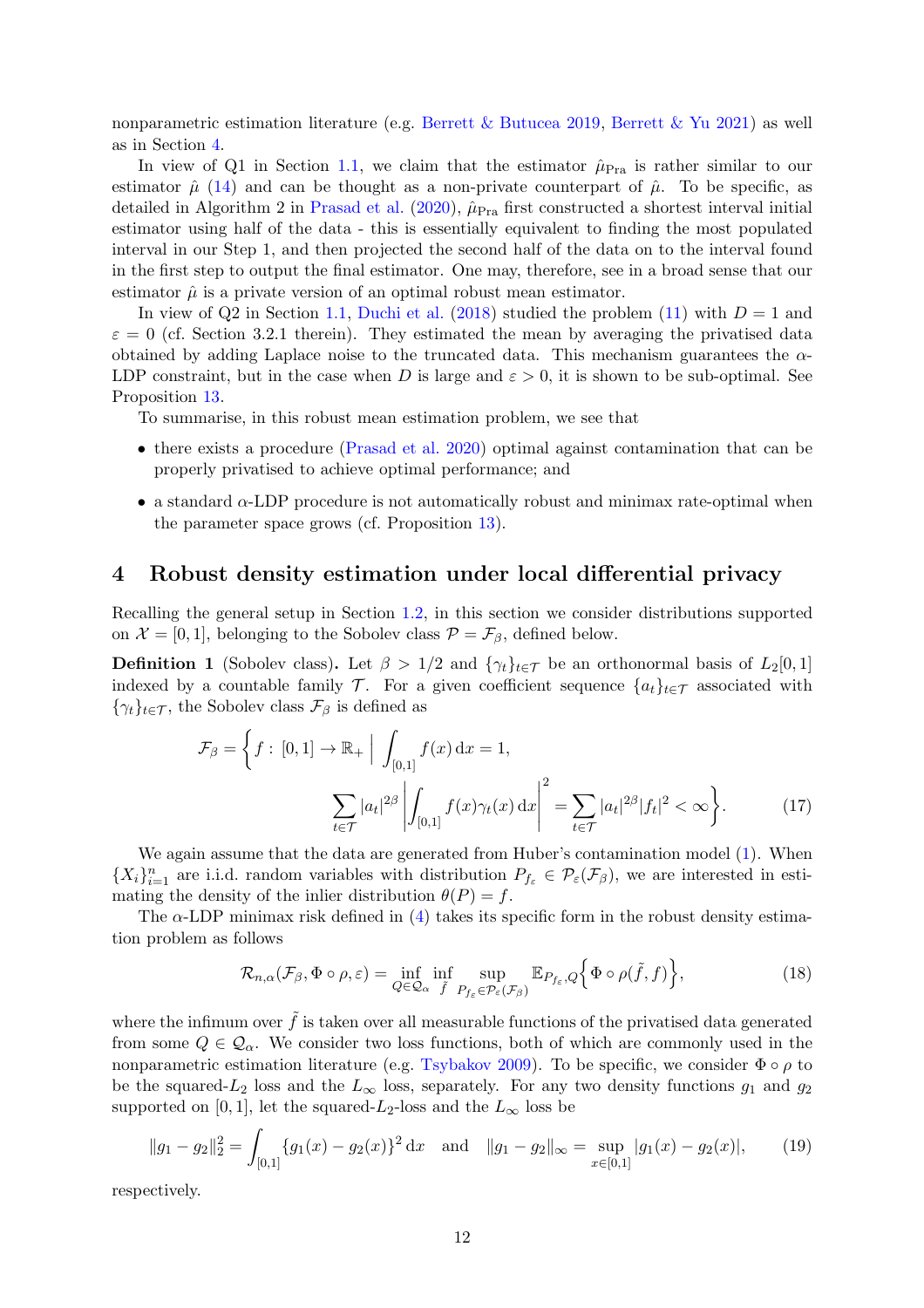### 4.1 Lower bound

In Proposition [6](#page-12-0) below, we present lower bounds on  $\mathcal{R}_{n,\alpha}(\mathcal{F}_{\beta},\Phi\circ\rho,\varepsilon)$ , with  $\Phi\circ\rho$  taken to be the squared- $L_2$  loss and  $L_{\infty}$  loss. As we shall discuss later, Proposition [6](#page-12-0) is an application of the general lower bound result Proposition [1.](#page-4-2)

<span id="page-12-0"></span>**Proposition 6.** Let  $\{X_i\}_{i=1}^n$  be i.i.d. random variables with distribution  $P_{f_{\varepsilon}} \in \mathcal{P}_{\varepsilon}(\mathcal{F}_{\beta})$ . For  $\alpha \in (0,1)$ , it holds that the  $\alpha$ -LDP minimax estimation risks defined in [\(18\)](#page-11-1), equipped with the squared- $L_2$  loss and the  $L_{\infty}$  loss defined in [\(19\)](#page-11-2), are

<span id="page-12-2"></span>
$$
\mathcal{R}_{n,\alpha}(\mathcal{F}_{\beta}, \|\cdot\|_{2}^{2}, \varepsilon) \gtrsim (n\alpha^{2})^{-\frac{2\beta}{2\beta+2}} \vee \varepsilon^{\frac{4\beta}{2\beta+1}} \tag{20}
$$

and

<span id="page-12-3"></span>
$$
\mathcal{R}_{n,\alpha}(\mathcal{F}_{\beta}, \|\cdot\|_{\infty}, \varepsilon) \gtrsim \left\{ \frac{\log(n\alpha^2)}{n\alpha^2} \right\}^{\frac{2\beta-1}{4\beta+2}} \vee \varepsilon^{\frac{2\beta-1}{2\beta+1}}, \tag{21}
$$

respectively.

In view of Proposition [1,](#page-4-2) the results in Proposition [6](#page-12-0) are obtained by separately controlling the lower bounds on (i) the non-robust cases  $\mathcal{R}_{n,\alpha}(\mathcal{F}_{\beta}, \|\cdot\|_{2}^{2},0)$  and  $\mathcal{R}_{n,\alpha}(\mathcal{F}_{\beta}, \|\cdot\|_{\infty},0)$  and (ii) the total variation modulus of continuity  $\omega(\varepsilon)$  under different loss functions.

As for (i), due to the Sobolev embedding theorem for Besov space (e.g. Proposition 4.3.20 in Giné & Nickl 2021), it can be seen as a special case of Corollary 2.1 in [Butucea et al.](#page-17-2) [\(2020](#page-17-2)), which is a result on minimax rates for estimating density functions under  $L_r$  loss ( $r \geq 1$ ) without contamination but with an  $\alpha$ -LDP constraint.

As for (ii), we construct a lower bound on  $\omega(\varepsilon)$  by considering a pair of density functions with the help of wavelet basis functions. We note that Theorem 3 in [Uppal et al.](#page-20-5) [\(2020](#page-20-5)) studied a robust density estimation problem in the Besov space, under the Besov integral probability metrics but without privacy constraints.

#### 4.2 Upper bounds

In this subsection, we study the robustness property of two  $\alpha$ -LDP estimators of the density function, subject to the squared- $L_2$  loss and the  $L_{\infty}$  loss, in Theorems [7](#page-13-0) and [8,](#page-14-0) respectively. Both estimators are in the form of linear projection estimators, but constructed based on different choices of orthonormal basis functions and privacy mechanisms.

**The squared-** $L_2$  loss. To obtain an upper bound on  $\mathcal{R}_{n,\alpha}(\mathcal{F}_{\beta},\|\cdot\|_2^2,\varepsilon)$ , we analyse a projection estimator based on the orthonormal basis for  $L^2[0,1]$  consisting of trigonometric functions, i.e.

<span id="page-12-4"></span>
$$
\varphi_1(x) = 1
$$
,  $\varphi_{2j}(x) = \sqrt{2}\cos(2\pi jx)$  and  $\varphi_{2j+1}(x) = \sqrt{2}\sin(2\pi jx)$ ,  $j \in \mathbb{N}$ . (22)

With the choices  $a_i = |(j + 1)/2|$  $a_i = |(j + 1)/2|$  $a_i = |(j + 1)/2|$  in [\(17\)](#page-11-3), the Sobolev space in Definition 1 is characterised by

<span id="page-12-1"></span>
$$
\sum_{j=1}^{\infty} j^{2\beta} \theta_j^2 = \sum_{j=1}^{\infty} j^{2\beta} \left\{ \int_0^1 f(x) \varphi_j(x) \, dx \right\}^2 \le r^2 < \infty,\tag{23}
$$

where  $r > 0$  is some universal constant controlling the radius of the ellipsoid. Condition [\(23\)](#page-12-1) can be translated into smoothness conditions on functions having  $\beta$ -th order (weak) derivative in  $L^2[0,1]$  (e.g. Proposition 1.14 in [Tsybakov 2009](#page-20-4)). Our projection estimator  $\hat{f}$  is then constructed as follows.

Step 1. (Privatisation.) Given data  $\{X_i\}_{i=1}^n$ , for any  $i \in \{1, \ldots, n\}$ , let  $v = [\varphi_j(X_i)]_{j=1}^k \in \mathbb{R}^k$ , where  $k \in \mathbb{N}$  is a pre-specified tuning parameter. Let the corresponding privatised data be  $Z_i \in \mathbb{R}^k$  satisfying that  $\mathbb{E}_Q[Z_{i,j}|X_i] = \varphi_j(X_i)$  and  $Z_{i,j} = \{-B, B\}$  with  $B \lesssim \sqrt{k}/\alpha$ , where  $\mathbb{E}_Q$  denotes the expectation under the privacy mechanism. See Appendix [D.2](#page-34-0) for full details of this privacy mechanism.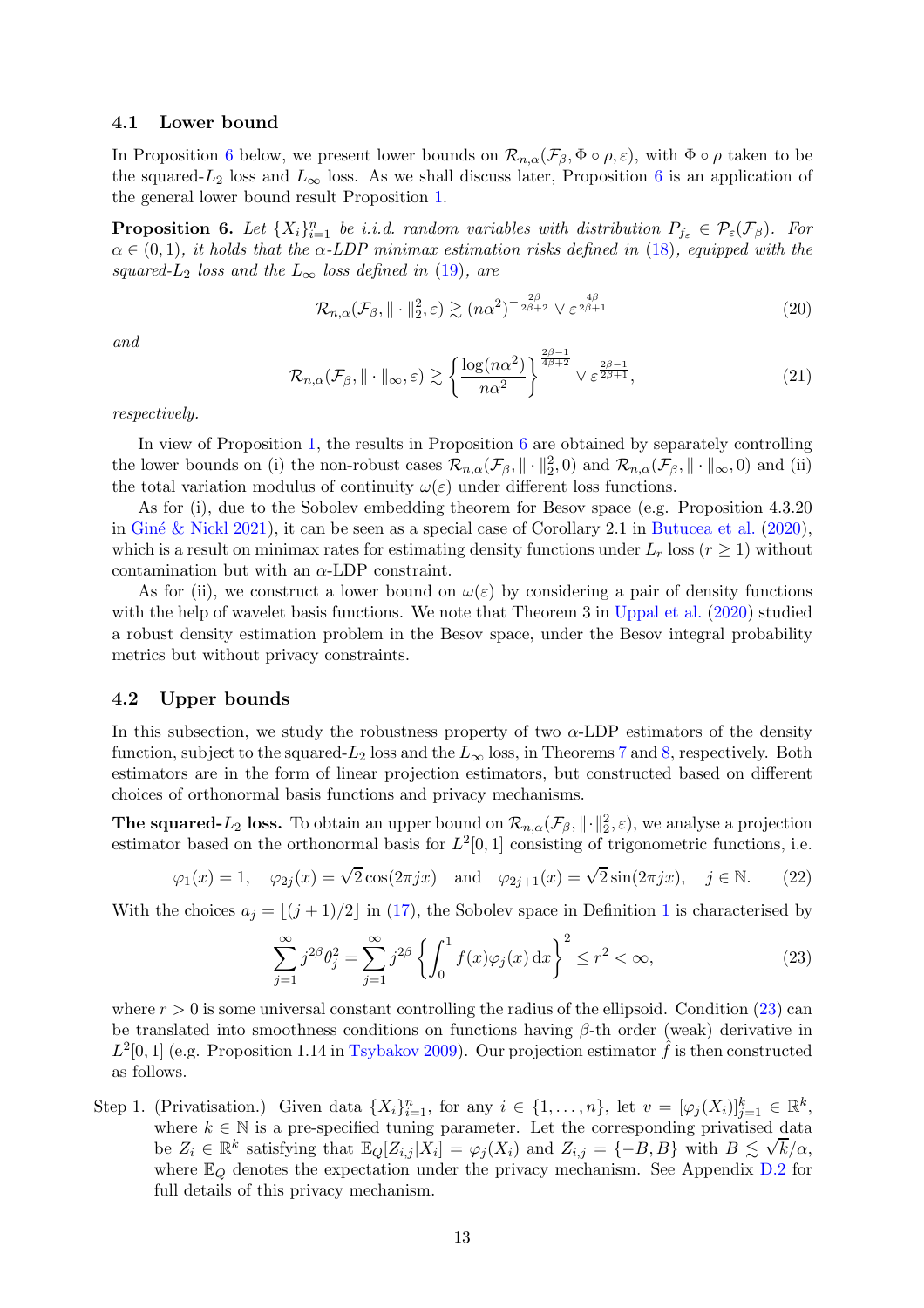Step 2. (Estimator construction.) Let

<span id="page-13-1"></span>
$$
\hat{f} = \sum_{j=1}^{k} \overline{Z}_j \varphi_j = \sum_{j=1}^{k} \left( \frac{1}{n} \sum_{i=1}^{n} Z_{i,j} \right) \varphi_j.
$$
\n(24)

In the construction of  $\hat{f}$ , we choose the trigonometric functions, which satisfy the bounded basis function condition with

<span id="page-13-2"></span>
$$
\max_{1 \le j \le k} \|\varphi_j(\cdot)\|_{\infty} \le \sqrt{2}.\tag{25}
$$

We remark that one may also choose other basis functions, provided that all basis functions are upper bounded by an absolute constant in the function supremum norm. This is to guarantee that the  $\alpha$ -LDP constraint [\(3\)](#page-3-3) holds [\(Duchi et al. 2018\)](#page-18-4). Another piece of input is the truncation number k, which essentially truncates this infinite-dimensional nonparametric problem to a  $k$ dimensional estimation problem. In fact, the estimator [\(24\)](#page-13-1) is considered in Section 5.2.2 of [Duchi et al.](#page-18-4) [\(2018\)](#page-18-4), as a nonparametric density estimator, which is shown to be minimax rate optimal in terms of the squared- $L_2$  norm under local differential privacy without contamination (cf. Corollary 7 in [Duchi et al. 2018](#page-18-4)). Together with Theorem [7](#page-13-0) below, we will show that this private procedure is automatically robust, in view of Q2 in Section [1.1.](#page-1-0)

We remark that  $f$  defined in [\(24\)](#page-13-1) is a privatised version of the widely-used nonparametric projection estimator (e.g. Chapter 1 in [Tsybakov 2009](#page-20-4)), defined as

$$
\tilde{f} = \sum_{j=1}^{k} \left\{ \frac{1}{n} \sum_{i=1}^{n} \varphi_j(X_i) \right\} \varphi_j,
$$

which attains the optimal minimax rate under squared- $L<sub>2</sub>$  loss when applied to nonparametric regression problems for functions belonging to the Sobolev class [\(23\)](#page-12-1) (cf. Theorem 1.9 in [Tsybakov 2009](#page-20-4)).

<span id="page-13-0"></span>**Theorem 7** (The squared- $L_2$  norm case). Given i.i.d. random variables  $\{X_i\}_{i=1}^n$  with distribution  $P_{f_{\varepsilon}} = (1 - \varepsilon)P_f + \varepsilon G$ , where  $P_f$  denotes the distribution with the density function  $f \in \mathcal{F}_{\beta}$ , defined in [\(17\)](#page-11-3), and G is an arbitrary distribution supported on [0,1], for  $\alpha \in (0,1)$ and  $\varepsilon \in [0,1]$ , the estimator f defined in [\(24\)](#page-13-1) satisfies that

$$
\mathbb{E}_{P_{f_{\varepsilon}},Q}[\|\hat{f}-f\|_2^2] \lesssim \varepsilon^{\frac{4\beta}{2\beta+1}} \vee (n\alpha^2)^{-\frac{2\beta}{2\beta+2}},
$$

when the tuning parameter k is chosen to be  $k \approx \varepsilon^{-\frac{2}{2\beta+1}} \wedge (n\alpha^2)^{\frac{1}{2\beta+2}}$ .

Comparing with the lower bound in  $(20)$ , Theorem [7](#page-13-0) shows that under a suitable choice of k, the estimator  $\hat{f}$  is minimax rate-optimal in the presence of contamination and a local privacy constraint.

The  $L_{\infty}$  loss. Our next goal is to obtain an upper bound on  $\mathcal{R}_{n,\alpha}(\mathcal{F}_{\beta},\|\cdot\|_{\infty},\varepsilon)$ , and it turns out that the trigonometric basis used in the previous analysis under the squared- $L_2$  risk is not flexible enough to obtain the optimal rate in the  $L_{\infty}$  case. One reason is that it prevents the use of Laplace mechanism to construct optimal private estimator. As discussed in the last paragraph of Section 5.2.2 in [Duchi et al.](#page-18-4)  $(2018)$  $(2018)$ , even under  $L_2$  loss, adding Laplace noise to the trigonometric basis leads to sub-optimal rate of order  $(n\alpha^2)^{-2\beta/(2\beta+3)}$ , which is worse than the corresponding optimal rate  $(n\alpha^2)^{-2\beta/(2\beta+2)}$  as that in Theorem [7.](#page-13-0)

We instead exploit the wavelet basis. An important advantage of wavelet bases is their property of localising in both time and frequency domains in contrast to the Fourier basis which only localises in the frequency domain. This allows the use of a simple Laplace mechanism to efficiently privatise the empirical wavelet coefficients [\(Butucea et al. 2020](#page-17-2)).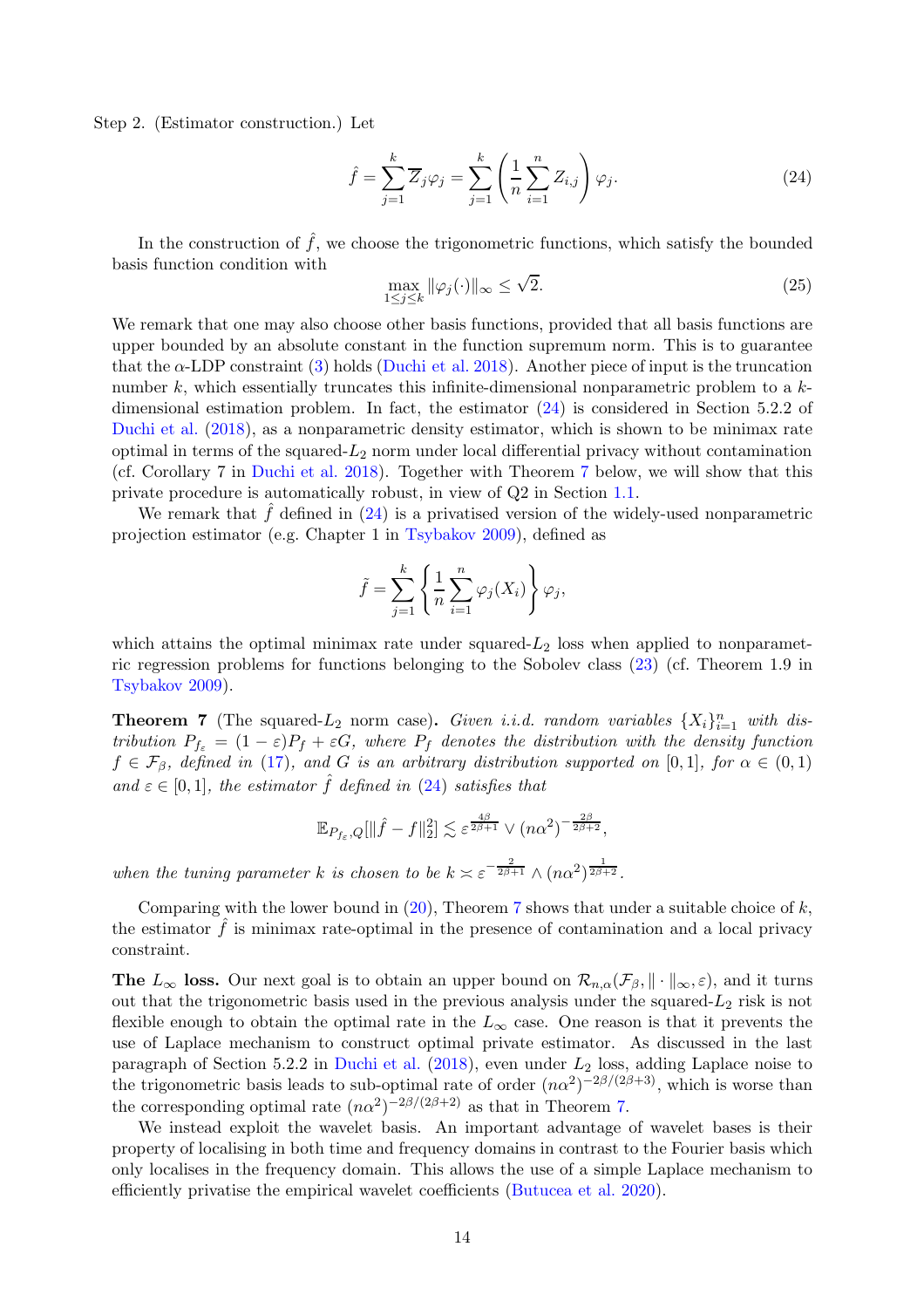Given a father wavelet  $\phi : [-A, A] \to \mathbb{R}$  and a mother wavelet  $\psi : [-A, A] \to \mathbb{R}$ , where  $A > 0$ is an absolute constant (see e.g. Section 4.2.1 in Giné & Nickl 2021), satisfying

<span id="page-14-1"></span>
$$
\int_{\mathbb{R}} \psi(x) dx = 0, \quad \|\psi\|_{\infty} < \infty \quad \text{and} \quad \|\phi\|_{\infty} < \infty,
$$
\n(26)

a wavelet basis of  $L^2(\mathbb{R})$  can be formed as

$$
\{\phi_k = \phi(\cdot - k) : k \in \mathbb{Z}\} \cup \{\psi_{jk} = 2^{j/2}\psi(2^j(\cdot) - k) : j \in \mathbb{N} \cup \{0\}, k \in \mathbb{Z}\}.
$$

We shall denote  $\phi_k$  as  $\psi_{-1k}$  to simplify the notation. Given such a basis, we have that for any  $f \in L^2(\mathbb{R}),$ 

<span id="page-14-2"></span>
$$
f(x) = \sum_{j \ge -1} \sum_{k \in \mathbb{Z}} \beta_{jk} \psi_{jk}(x) = \sum_{j \ge -1} \sum_{k \in \mathbb{Z}} \left\{ \int_{\mathbb{R}} f(x') \psi_{jk}(x') dx' \right\} \psi_{jk}(x).
$$
 (27)

Note that one can periodise a wavelet basis of  $L^2(\mathbb{R})$  to construct a basis on  $L^2[0,1]$  or apply boundary correction to wavelet basis for non-periodic functions supported on [0, 1] while regular wavelet properties including  $(26)$  still hold. We refer to Giné & Nickl  $(2021)$  $(2021)$  and [Daubechies](#page-17-16) [\(1992](#page-17-16)) for more detailed introduction on the theory of wavelets.

Since the density functions and the wavelet basis are assumed to have compact supports on [0, 1] and  $[-A, A]$  respectively, the representation [\(27\)](#page-14-2) implies that for each resolution level  $j \ge -1, |\mathcal{N}_j| = |\{k : \beta_{jk} \ne 0\}| \le 2^j + 2A + 1$ . With the choice  $a_j = 2^j$  in [\(17\)](#page-11-3), the Sobolev space in Definition [1](#page-11-4) can be characterised by

<span id="page-14-3"></span>
$$
\sum_{j\geq -1} (2^j)^{2\beta} \|\beta_j\|_2^2 = \sum_{j\geq -1} (2^j)^{2\beta} \left(\sum_{k\in \mathcal{N}_j} \beta_{jk}^2\right) < \infty. \tag{28}
$$

Condition [\(28\)](#page-14-3) can also be translated to smoothness conditions on functions having  $\beta$ -th order (weak) derivative in  $L^2(\mathbb{R})$  (e.g. Proposition 4.3.20 in Giné & Nickl 2021).

The projection estimator is then constructed as follows.

Step 1. (Privatisation.) Given data  $\{X_i\}_{i=1}^n$ , for any  $i \in \{1, \ldots, n\}$ ,  $j \in \{-1, 0, \ldots, J\}$  and  $k \in \mathcal{N}_j$ , where  $J \in \mathbb{N}$  is a pre-specified tuning parameter, let  $W_{ijk}$ 's be independent standard Laplace random variables which are also independent of  $X_i$ 's, the noise parameter  $\sigma_J$  be

<span id="page-14-5"></span>
$$
\sigma_J = C2^{J/2}/\alpha, \quad \text{with} \quad C = (8\lceil A\rceil + 4) \|\psi\|_{\infty} \sqrt{2}(\sqrt{2} - 1)^{-1}, \tag{29}
$$

and the privatised empirical wavelet coefficients be

$$
\hat{\beta}_{jk} = \frac{1}{n} \sum_{i=1}^{n} Z_{ijk} = \frac{1}{n} \sum_{i=1}^{n} \{ \psi_{jk}(X_i) + \sigma_J W_{ijk} \}.
$$

Step 2. (Estimator construction.) Let the final estimator be

<span id="page-14-4"></span>
$$
\hat{f}_{\text{Lap}} = \sum_{j=-1}^{J} \sum_{k \in \mathcal{N}_j} \hat{\beta}_{jk} \psi_{jk}.
$$
\n(30)

The tuning parameter J serves as a truncation parameter, reducing an infinite-dimensional nonparametric estimation problem to a finite-dimensional p roblem with dimensionality being  $\nabla^J$  $j_{j=-1}^{J}$  |N<sub>j</sub>|. The noise level  $\sigma_{J}$  is chosen to guarantee the  $\alpha$ -LDP constraint (Proposition 3.1) in [Butucea et al. 2020](#page-17-2)).

<span id="page-14-0"></span>The estimator [\(30\)](#page-14-4) is previously studied in [Butucea et al.](#page-17-2) [\(2020](#page-17-2)), without the presence of contamination but shown to be optimal in terms of estimating the  $L_{\infty}$ -loss, under  $\alpha$ -LDP constraint. We remark that [Butucea et al.](#page-17-2) [\(2020](#page-17-2)) studies a more general space and a wider range of loss functions. Together with Theorem [8](#page-14-0) below, we will show that this private procedure is also automatically robust, again in view of Q2 in Section [1.1.](#page-1-0)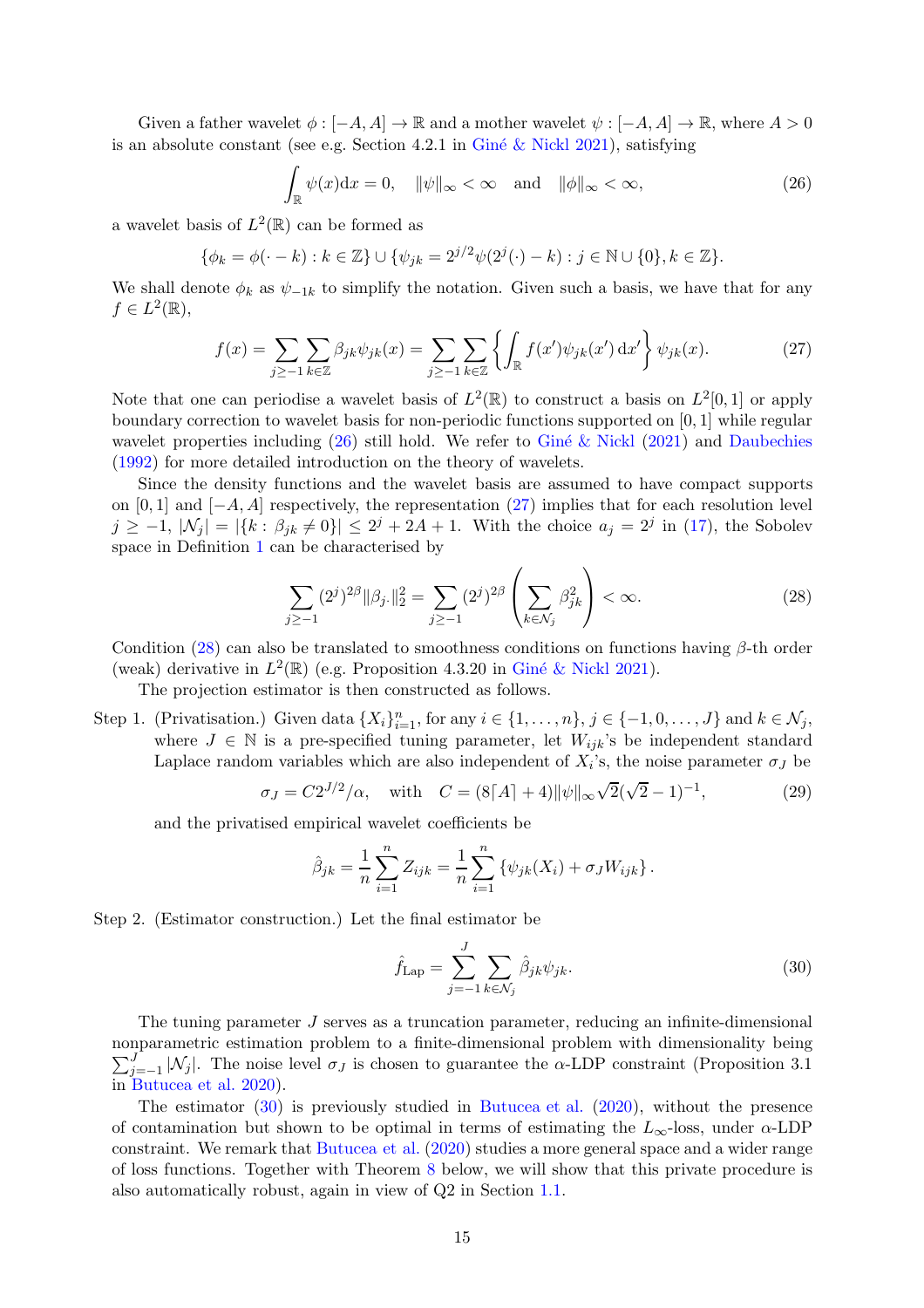**Theorem 8** (The  $L_{\infty}$  norm case). Given i.i.d. random variables  $\{X_i\}_{i=1}^n$  with distribution  $P_{f_{\varepsilon}} = (1 - \varepsilon)P_f + \varepsilon G$ , where  $P_f$  denotes the distribution with the density function  $f \in \mathcal{F}_{\beta}$ , defined in [\(17\)](#page-11-3), and G is an arbitrary distribution supported on [0,1], for  $\alpha \in (0,1)$  and  $\varepsilon \in [0,1]$ , the estimator  $f_{\text{Lap}}$  defined in [\(30\)](#page-14-4) satisfies that

$$
\mathbb{E}_{P_{f_{\varepsilon}},Q}(\|\widehat{f}_{\mathrm{Lap}}-f\|_{\infty})\lesssim \left\{\frac{\log(n\alpha^2)}{n\alpha^2}\right\}^{\frac{2\beta-1}{4\beta+2}}\vee\varepsilon^{\frac{2\beta-1}{2\beta+1}},
$$

with the tuning parameter J satisfying

$$
2^{J} \asymp \left\{ \frac{\log(n\alpha^2)}{n\alpha^2} \right\}^{-\frac{1}{2\beta+1}} \wedge \varepsilon^{-\frac{2}{2\beta+1}}.
$$

Comparing with the lower bound in [\(21\)](#page-12-3), Theorem [8](#page-14-0) shows that under a suitable choice of J, the estimator  $f_{\text{Lap}}$  is minimax rate optimal.

#### <span id="page-15-0"></span>4.3 Discussions

In the classical nonparametric density estimation literature (e.g. [Tsybakov 2009](#page-20-4)), it is known that without the presence of contamination or privacy constraints,

<span id="page-15-1"></span>
$$
\mathcal{R}_{n,\infty}(\mathcal{F}_{\beta}, \|\cdot\|_{2}^{2},0) \asymp n^{-\frac{2\beta}{2\beta+1}} \quad \text{and} \quad \mathcal{R}_{n,\infty}(\mathcal{F}_{\beta}, \|\cdot\|_{\infty},0) \asymp \left\{\frac{\log(n)}{n}\right\}^{\frac{2\beta}{4\beta+2}}.\tag{31}
$$

With the presence of both contamination and privacy constraints, in this section, we have shown that

$$
\mathcal{R}_{n,\alpha}(\mathcal{F}_{\beta}, \|\cdot\|_{2}^{2}, \varepsilon) \asymp (n\alpha^{2})^{-\frac{2\beta}{2\beta+2}} \vee \varepsilon^{\frac{4\beta}{2\beta+1}} \text{ and } \mathcal{R}_{n,\alpha}(\mathcal{F}_{\beta}, \|\cdot\|_{\infty}, \varepsilon) \asymp \left\{ \frac{\log(n\alpha^{2})}{n\alpha^{2}} \right\}^{\frac{2\beta-1}{4\beta+2}} \vee \varepsilon^{\frac{2\beta-1}{2\beta+1}}.
$$

Comparing our results with the classical rates in [\(31\)](#page-15-1), we see that, similar to the mean estimation problem studied in Section [3,](#page-7-0) the cost of preserving privacy is manifested through a reduction of the effective sample size from n to  $n\alpha^2$  and a loss in the exponent of convergence rate, both of which have been observed in the literature [\(Duchi et al. 2013](#page-18-13), [2018,](#page-18-4) [Butucea et al. 2020](#page-17-2)). It is, however, interesting to observe that the privacy constraint and the contamination proportion are completely isolated in terms of the fundamental limits. We also remark that the condition of bounded basis function [\(25\)](#page-13-2) and [\(26\)](#page-14-1) are critical for both privatising the data and being robust to contamination.

On the other hand – with contamination but without LDP constraints – [Uppal et al.](#page-20-6) [\(2019](#page-20-6)) studied a non-private version of  $\hat{f}_{\text{Lap}}$ , which is linear, and a non-linear wavelet thresholding estimator for robust estimation of densities belonging to Besov space. They showed that the wavelet thresholding estimator is optimal for a wide range of loss functions, but for the squared- $L_2$  loss and  $L_\infty$  loss we considered here, it suffices to use linear estimators to achieve optimality in the presence of contamination. (Similar phenomena were observed in [Butucea et al.](#page-17-2) [\(2020](#page-17-2)) when estimating functions in Besov space under local privacy constraint.) Therefore, we may again view  $f_{\text{Lap}}$  as a properly privatised version of a robust estimator that yields optimal performance, and the success of which depends crucially on the choice of basis function.

In the robust statistics literature (e.g. [Chen et al. 2016](#page-17-8), [2018](#page-17-11), [Uppal et al. 2020](#page-20-5)), an interesting quantity to investigate is the maximum proportion of contamination such that  $\mathcal{R}_{n,\alpha}(\theta(\mathcal{P}),\Phi\circ\theta)$  $\rho, \varepsilon$ )  $\leq \mathcal{R}_{n,\alpha}(\theta(\mathcal{P}), \Phi \circ \rho, 0)$ , that is the maximum proportion of contamination that the estimators can tolerate to obtain the optimal rate without contamination. In the private setting, denoting this quantity as  $\varepsilon_{\alpha}^*$ , we have that  $\varepsilon_{\alpha}^* \asymp (n\alpha^2)^{-(2\beta+1)/(4\beta+4)}$  in the squared-L<sub>2</sub> case and  $\varepsilon^*_{\alpha} \asymp {\log(n\alpha^2)} / (n\alpha^2)$ <sup>1/2</sup> in the  $L_{\infty}$  case. Comparing to the non-private setting, denoting this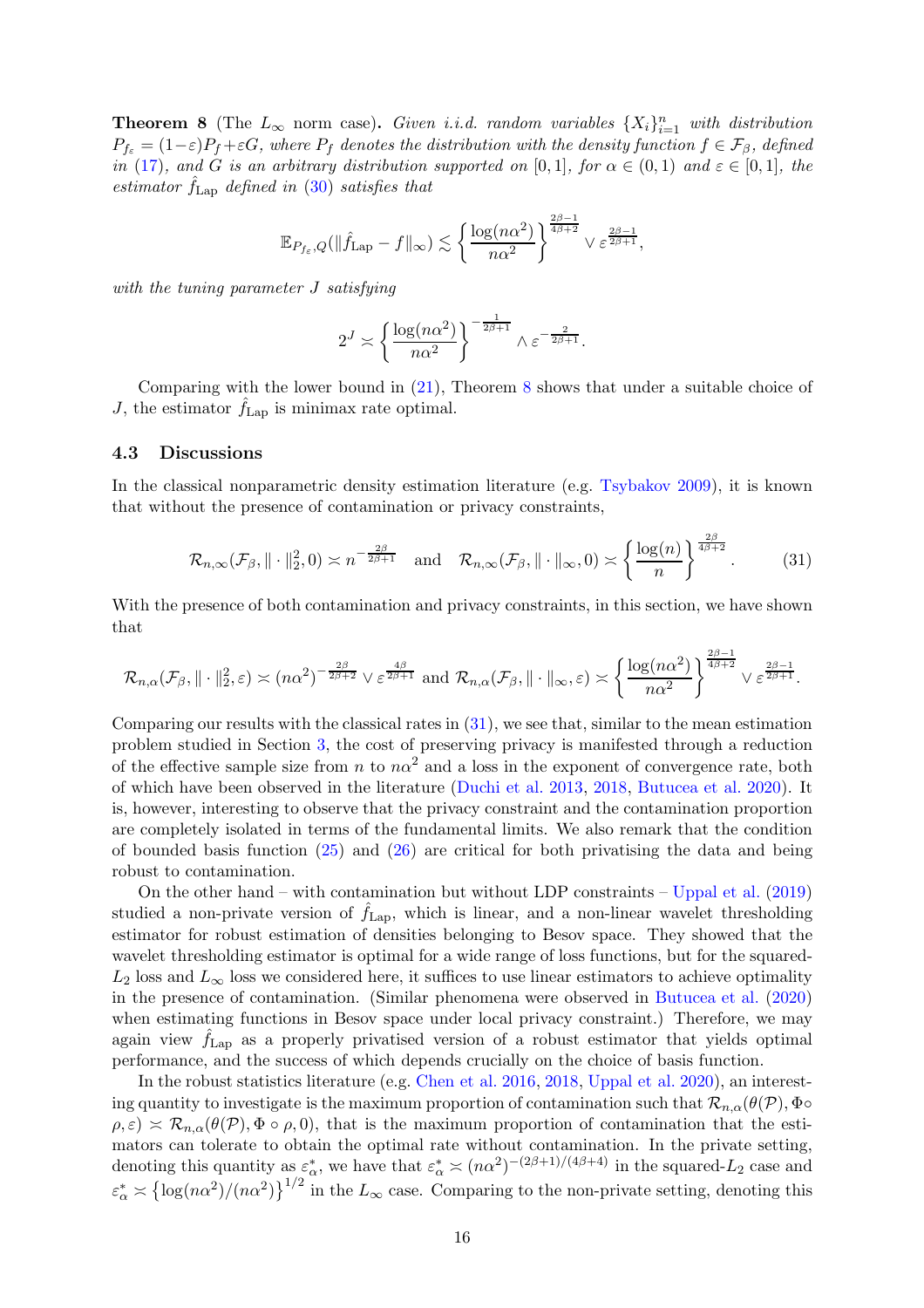quantity as  $\varepsilon^*$ , where  $\varepsilon^* \approx n^{-1/2}$  in the squared- $L_2$  case and  $\varepsilon^* \approx {\log(n\alpha^2)}/{(n\alpha^2)}^{\beta/(2\beta-1)}$  in the  $L_{\infty}$  case, we see that private algorithms can tolerate more contamination but the at price of converging at a slower rate, due to the presence of privacy constraints.

We conjecture that the condition that the density function of interest is supported on a compact set is critical in terms of achieving optimality under both contamination and LDP constraints. As a consequence of this compact support condition, we require bounded basis functions – see  $(25)$  and  $(26)$  – which facilitate our proofs. Another direct consequence of this compact support condition is the following summary.

As for the questions Q1 and Q2 raised in Section [1.1,](#page-1-0) in this robust density estimation problem, we see that

- there exist procedures optimal against contamination [\(Uppal et al. 2019](#page-20-6)) that can be properly privatised to achieve optimal performance; and
- there are existing  $\alpha$ -LDP procedures [\(Duchi et al. 2018](#page-18-4), [Butucea et al. 2020](#page-17-2)) that are automatically robust and minimax rate optimal.

## 5 Conclusions

In this paper, we studied various statistical problems under both Huber's  $\varepsilon$ -contamination model [\(1\)](#page-3-1) and LDP constraints [\(3\)](#page-3-3). For the three problems concerned in this paper, we made an attempt to answer  $Q1$  and  $Q2$  in Section [1.1;](#page-1-0) that is, being aware of the deep connections between robustness and LDP, what we can say about the ability of preserving privacy regarding robust procedures and the robustness of private procedures. For all three problems that we studied, we find procedures that are simultaneously robust, privacy-preserving and statistically rate-optimal. We commented on the connections between our methods to those which are used only under contamination or only under LDP constraints, and provided partial answers to those two questions in specific cases.

The optimality of our procedures mostly relies on the knowledge of  $\varepsilon$  - an upper bound on the contamination level. This is an assumption commonly used in the literature (e.g. [Huber 1992](#page-19-14), [Prasad et al. 2020](#page-19-16), [Lugosi & Mendelson 2021](#page-19-10), [Lai et al. 2016\)](#page-19-17), however it is unsatisfactory and impractical - it is impossible to estimate  $\varepsilon$  when the contamination distribution is not specified. An overly large input of  $\varepsilon$  leads to an inflated error bound and a conservative input of  $\varepsilon$  leads to unjustified error controls. In addition to the contamination proportion  $\varepsilon$ , we also require knowledge of the smoothness parameter  $\beta$  and the heavy-tailedness parameter k. It would be interesting to develop private, robust and optimal procedures, which are also adaptive to these potentially unknown model parameters.

We also note that Proposition [1](#page-4-2) is a markedly general result, the potential of which is by no means fully exploited in this paper. Based on the current work, which demonstrated a promising prospect of jointly studying robustness and local differential privacy, we will continue working on understanding the interplay between these two areas at a more general level, in particular for problems in high dimensions, e.g. mean estimation and density estimation, with Proposition [1](#page-4-2) providing a minimax lower bound to start with.

## References

- <span id="page-16-1"></span>Acharya, J., Canonne, C. L., Liu, Y., Sun, Z. & Tyagi, H. (2022), 'Interactive inference under information constraints', IEEE Transactions on Information Theory  $68(1)$ , 502–516.
- <span id="page-16-0"></span>Aridor, G., Che, Y.-K. & Salz, T. (2021), 'The effect of privacy regulation on the data industry: Empirical evidence from GDPR', Proceedings of the 22nd ACM Conference on Economics and Computation pp. 93–94.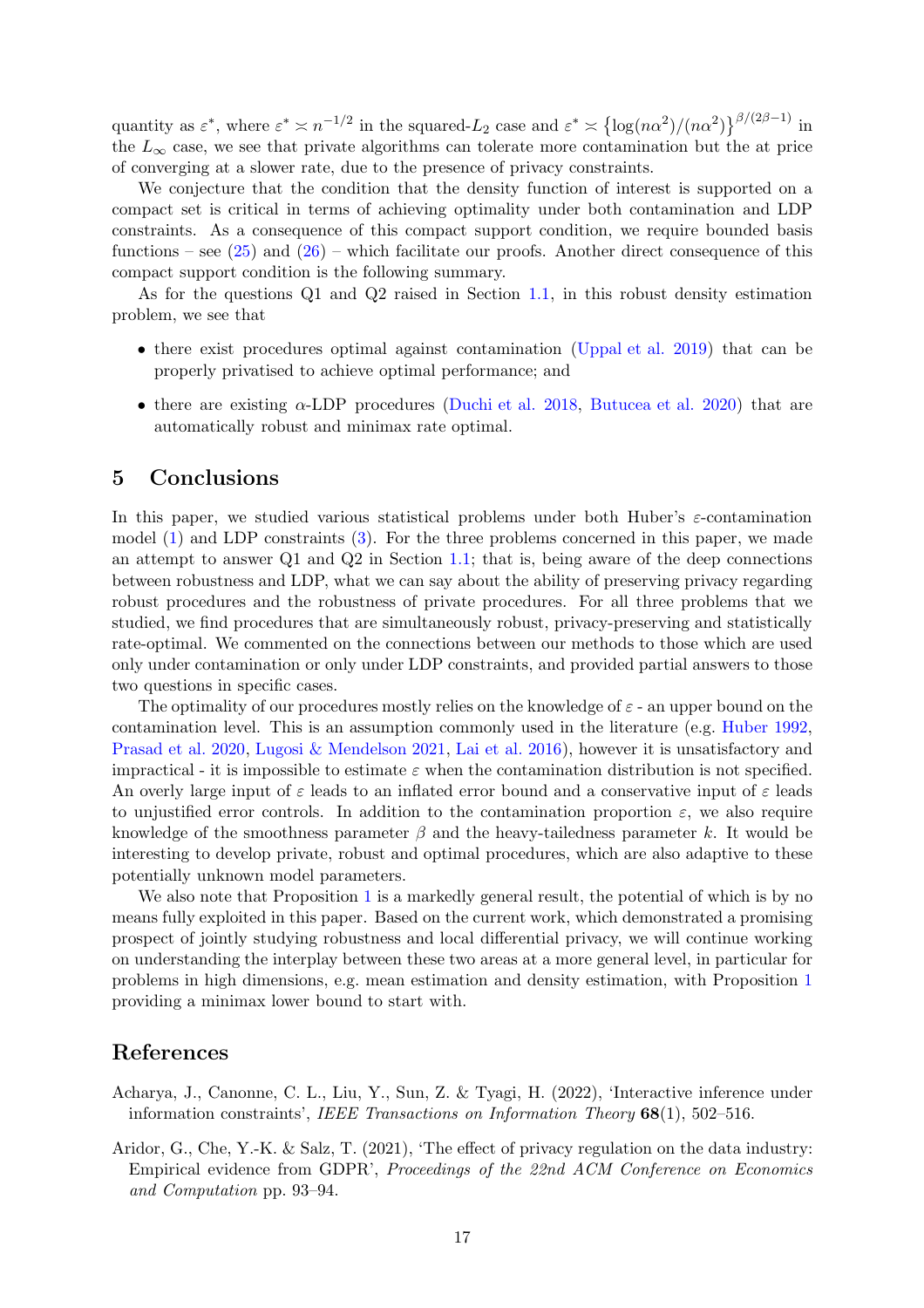- <span id="page-17-7"></span>Avella-Medina, M. (2020), 'The role of robust statistics in private data analysis', CHANCE 33(4), 37–42.
- <span id="page-17-1"></span>Berrett, T. B. & Butucea, C. (2020), 'Locally private non-asymptotic testing of discrete distributions is faster using interactive mechanisms', Advances in Neural Information Processing Systems 33, 3164–3173.
- <span id="page-17-15"></span>Berrett, T. B., Györfi, L. & Walk, H. (2021), 'Strongly universally consistent nonparametric regression and classification with privatised data', Electronic Journal of Statistics 15(1), 2430– 2453.
- <span id="page-17-3"></span>Berrett, T. B. & Yu, Y. (2021), 'Locally private online change point detection', Advances in Neural Information Processing Systems 34, to appear.
- <span id="page-17-14"></span>Berrett, T. & Butucea, C. (2019), 'Classification under local differential privacy', Annales de l'ISUP 63, 191–205.
- <span id="page-17-17"></span>Boucheron, S., Lugosi, G. & Massart, P. (2013), Concentration Inequalities: A Nonasymptotic Theory of Independence, Oxford University Press.
- <span id="page-17-10"></span>Brunel, V.-E. & Avella-Medina, M. (2020), 'Propose, test, release: Differentially private estimation with high probability',  $arXiv$  preprint  $arXiv:2002.08774$ .
- <span id="page-17-12"></span>Bun, M., Kamath, G., Steinke, T. & Wu, S. Z. (2019), 'Private hypothesis selection', Advances in Neural Information Processing Systems 32, 156–167.
- <span id="page-17-2"></span>Butucea, C., Dubois, A., Kroll, M. & Saumard, A. (2020), 'Local differential privacy: Elbow effect in optimal density estimation and adaptation over Besov ellipsoids', Bernoulli  $26(3), 1727-1764.$
- <span id="page-17-0"></span>Cai, T. T., Wang, Y. & Zhang, L. (2021), 'The cost of privacy: Optimal rates of convergence for parameter estimation with differential privacy', The Annals of Statistics 49(5), 2825–2850.
- <span id="page-17-6"></span>Canonne, C. L., Kamath, G., McMillan, A., Smith, A. & Ullman, J. (2019), 'The structure of optimal private tests for simple hypotheses', Proceedings of the 51st Annual ACM SIGACT Symposium on Theory of Computing pp. 310–321.
- <span id="page-17-4"></span>Catoni, O. (2012), 'Challenging the empirical mean and empirical variance: a deviation study', Annales de l'IHP Probabilités et Statistiques 48, 1148–1185.
- <span id="page-17-8"></span>Chen, M., Gao, C. & Ren, Z. (2016), 'A general decision theory for Huber's  $\varepsilon$ -contamination model', Electronic Journal of Statistics 10(2), 3752–3774.
- <span id="page-17-11"></span>Chen, M., Gao, C. & Ren, Z. (2018), 'Robust covariance and scatter matrix estimation under huber's contamination model', The Annals of Statistics 46(5), 1932–1960.
- <span id="page-17-5"></span>Cherukuri, A. & Hota, A. R. (2020), 'Consistency of distributionally robust risk-and chanceconstrained optimization under wasserstein ambiguity sets', IEEE Control Systems Letters 5(5), 1729–1734.
- <span id="page-17-16"></span>Daubechies, I. (1992), Ten Lectures on Wavelets, SIAM.
- <span id="page-17-9"></span>Devroye, L. & Lugosi, G. (2001), Combinatorial Methods in Density Estimation, Springer Science & Business Media.
- <span id="page-17-13"></span>Devroye, L., Mehrabian, A. & Reddad, T. (2018), 'The total variation distance between highdimensional Gaussians', arXiv preprint arXiv:1810.08693 .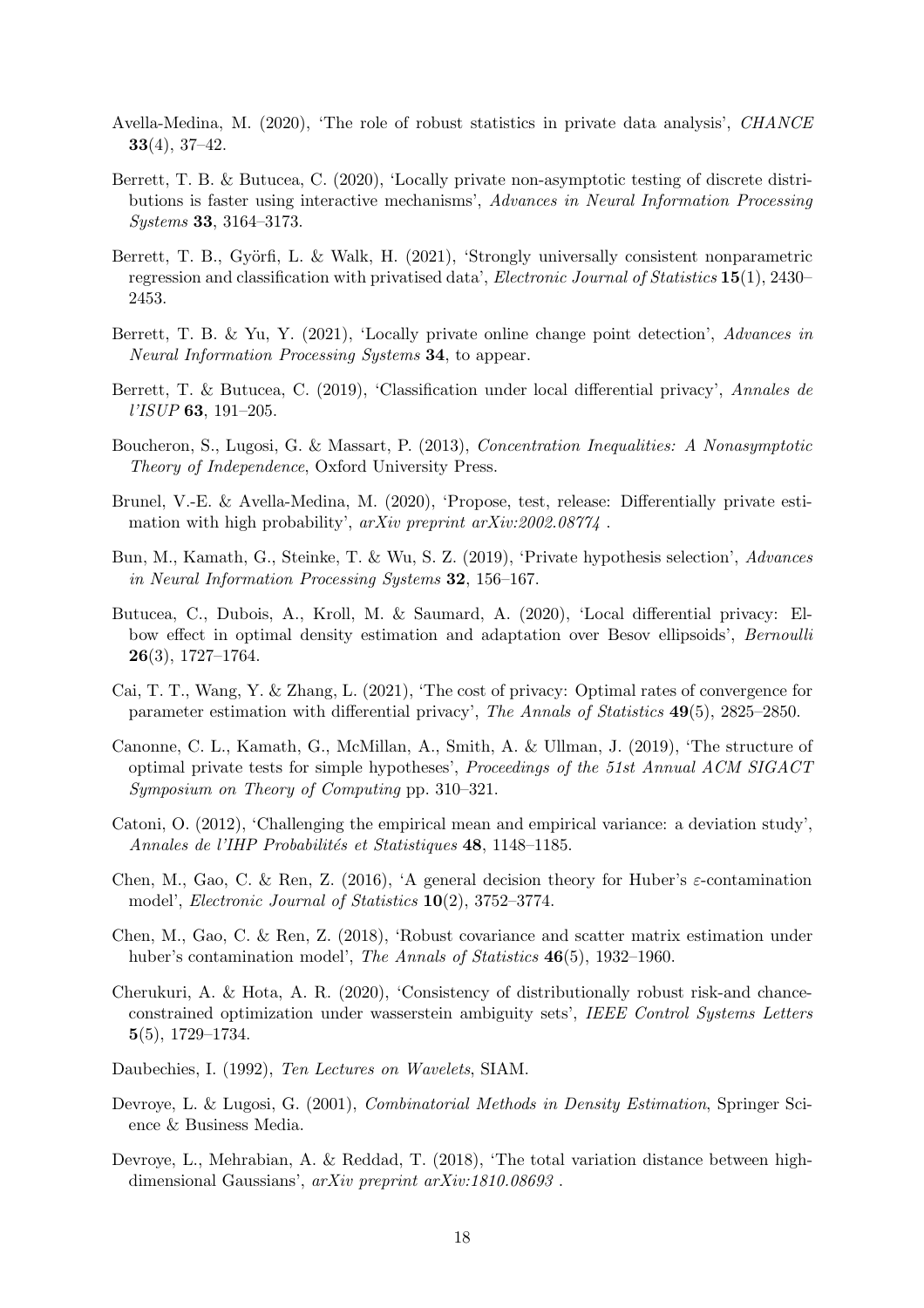- <span id="page-18-7"></span>Diakonikolas, I., Kamath, G., Kane, D., Li, J., Moitra, A. & Stewart, A. (2019), 'Robust estimators in high-dimensions without the computational intractability', SIAM Journal on Computing 48(2), 742–864.
- <span id="page-18-6"></span>Diakonikolas, I., Kamath, G., Kane, D. M., Li, J., Moitra, A. & Stewart, A. (2017), 'Being robust (in high dimensions) can be practical', International Conference on Machine Learning pp. 999–1008.
- <span id="page-18-9"></span>Dimitrakakis, C., Nelson, B., Mitrokotsa, A. & Rubinstein, B. I. (2014), 'Robust and private Bayesian inference', International Conference on Algorithmic Learning Theory pp. 291–305.
- <span id="page-18-1"></span>Ding, B., Kulkarni, J. & Yekhanin, S. (2017), 'Collecting telemetry data privately', Advances in Neural Information Processing Systems 30.
- <span id="page-18-17"></span>Donoho, D. L., Johnstone, I. M., Kerkyacharian, G. & Picard, D. (1996), 'Density estimation by wavelet thresholding', The Annals of Statistics 24, 508–539.
- <span id="page-18-14"></span>Donoho, D. L. & Liu, R. C. (1991), 'Geometrizing rates of convergence, II', The Annals of Statistics 19, 633–667.
- <span id="page-18-13"></span>Duchi, J. C., Jordan, M. I. & Wainwright, M. J. (2013), 'Local privacy, data processing inequalities, and statistical minimax rates', arXiv preprint arXiv:1302.3203 .
- <span id="page-18-4"></span>Duchi, J. C., Jordan, M. I. & Wainwright, M. J. (2018), 'Minimax optimal procedures for locally private estimation', Journal of the American Statistical Association 113(521), 182–201.
- <span id="page-18-8"></span>Dwork, C. & Lei, J. (2009), 'Differential privacy and robust statistics', *Proceedings of the Forty*first Annual ACM Symposium on Theory of Computing pp. 371–380.
- <span id="page-18-3"></span>Dwork, C., McSherry, F., Nissim, K. & Smith, A. (2006), 'Calibrating noise to sensitivity in private data analysis', Theory of Cryptography Conference pp. 265–284.
- <span id="page-18-0"></span>Erlingsson, U., Pihur, V. & Korolova, A. (2014), 'Rappor: Randomized aggregatable privacypreserving ordinal response', Proceedings of the 2014 ACM SIGSAC Conference on Computer and Communications Security pp. 1054–1067.
- <span id="page-18-11"></span>Esfandiari, H., Mirrokni, V. & Narayanan, S. (2021), 'Tight and robust private mean estimation with few users',  $arXiv$  preprint  $arXiv:2110.11876$ .
- <span id="page-18-2"></span>Forti, M. (2021), 'The deployment of artificial intelligence tools in the health sector: privacy concerns and regulatory answers within the gdpr', Eur. J. Legal Stud. 13, 29.
- <span id="page-18-15"></span>Gaboardi, M., Rogers, R. & Sheffet, O. (2019), 'Locally private mean estimation: z-test and tight confidence intervals', The 22nd International Conference on Artificial Intelligence and Statistics pp. 2545–2554.
- <span id="page-18-10"></span>Ghazi, B., Kumar, R., Manurangsi, P. & Nguyen, T. (2021), 'Robust and private learning of halfspaces', International Conference on Artificial Intelligence and Statistics pp. 1603–1611.
- <span id="page-18-16"></span>Giné, E. & Nickl, R. (2021), Mathematical Foundations of Infinite-Dimensional Statistical Models, Cambridge University Press.
- <span id="page-18-12"></span>Gopi, S., Kamath, G., Kulkarni, J., Nikolov, A., Wu, Z. S. & Zhang, H. (2020), 'Locally private hypothesis selection', Conference on Learning Theory pp. 1785–1816.
- <span id="page-18-5"></span>Hampel, F. R., Ronchetti, E. M., Rousseeuw, P. J. & Stahel, W. A. (2011), Robust Statistics: The Approach Based on Influence Functions, Vol. 196, John Wiley & Sons.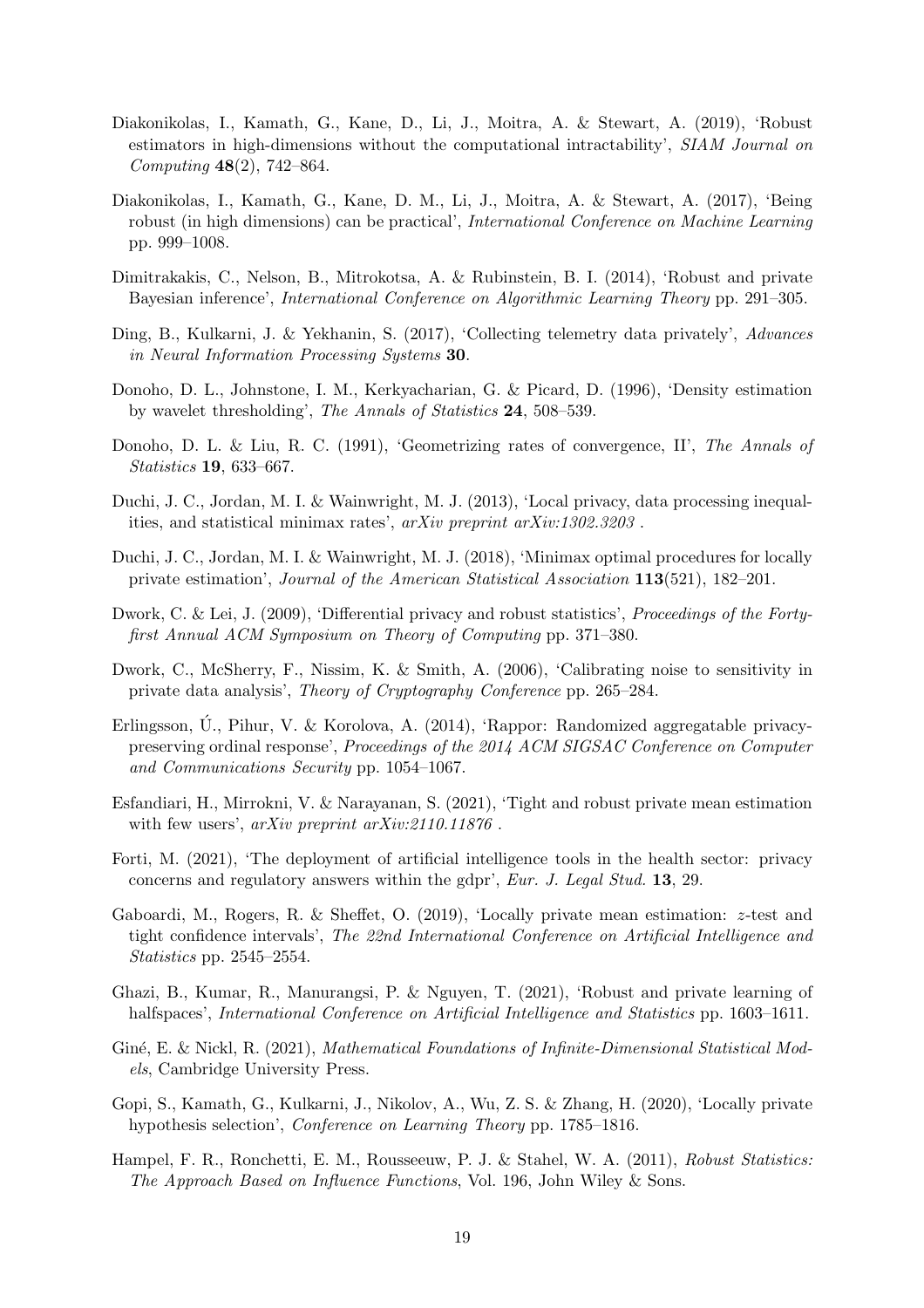- <span id="page-19-18"></span>Härdle, W., Kerkyacharian, G., Picard, D. & Tsybakov, A. (2012), Wavelets, Approximation, and Statistical Applications, Vol. 129, Springer Science & Business Media.
- <span id="page-19-9"></span>Huber, P. J. (1968), 'Robust confidence limits', Zeitschrift für Wahrscheinlichkeitstheorie und verwandte Gebiete  $10(4)$ , 269–278.
- <span id="page-19-14"></span>Huber, P. J. (1992), 'Robust estimation of a location parameter', *Breakthroughs in Statistics* pp. 492–518.
- <span id="page-19-6"></span>Huber, P. J. (2004), Robust Statistics, Vol. 523, John Wiley & Sons.
- <span id="page-19-5"></span>Huber, P. J. & Ronchetti, E. M. (2009), Robust Statistics, John Wiley & Sons.
- <span id="page-19-3"></span>Joseph, M., Mao, J., Neel, S. & Roth, A. (2019), 'The role of interactivity in local differential privacy', 2019 IEEE 60th Annual Symposium on Foundations of Computer Science (FOCS) pp. 94–105.
- <span id="page-19-2"></span>Kairouz, P., Oh, S. & Viswanath, P. (2014), 'Extremal mechanisms for local differential privacy', Advances in Neural Information Processing Systems 27, 2879–2887.
- <span id="page-19-15"></span>Kamath, G., Mouzakis, A., Singhal, V., Steinke, T. & Ullman, J. (2021), 'A private and computationally-efficient estimator for unbounded Gaussians', arXiv preprint arXiv:2111.04609 .
- <span id="page-19-12"></span>Kothari, P. K., Manurangsi, P. & Velingker, A. (2021), 'Private robust estimation by stabilizing convex relaxations', arXiv preprint arXiv:2112.03548 .
- <span id="page-19-17"></span>Lai, K. A., Rao, A. B. & Vempala, S. (2016), 'Agnostic estimation of mean and covariance', 2016 IEEE 57th Annual Symposium on Foundations of Computer Science (FOCS) pp. 665–674.
- <span id="page-19-4"></span>Lam-Weil, J., Laurent, B. & Loubes, J.-M. (2022), 'Minimax optimal goodness-of-fit testing for densities and multinomials under a local differential privacy constraint', Bernoulli 28(1), 579 – 600.
- <span id="page-19-13"></span>Liu, X., Kong, W., Kakade, S. & Oh, S. (2021), 'Robust and differentially private mean estimation', arXiv preprint arXiv:2102.09159.
- <span id="page-19-8"></span>Lugosi, G. & Mendelson, S. (2019), 'Sub-Gaussian estimators of the mean of a random vector', The Annals of Statistics 47(2), 783–794.
- <span id="page-19-10"></span>Lugosi, G. & Mendelson, S. (2021), 'Robust multivariate mean estimation: the optimality of trimmed mean', The Annals of Statistics  $49(1)$ , 393-410.
- <span id="page-19-7"></span>Maronna, R. A., Martin, R. D., Yohai, V. J. & Salibián-Barrera, M. (2019), Robust Statistics: Theory and Methods (with  $R$ ), John Wiley & Sons.
- <span id="page-19-11"></span>Pensia, A., Jog, V. & Loh, P.-L. (2020), 'Robust regression with covariate filtering: Heavy tails and adversarial contamination', arXiv preprint arXiv:2009.12976 .
- <span id="page-19-16"></span>Prasad, A., Suggala, A. S., Balakrishnan, S. & Ravikumar, P. (2020), 'Robust estimation via robust gradient estimation', Journal of the Royal Statistical Society: Series B (Statistical  $Methodology)$  **82**(3), 601–627.
- <span id="page-19-1"></span>Rohde, A. & Steinberger, L. (2020), 'Geometrizing rates of convergence under local differential privacy constraints', The Annals of Statistics 48(5), 2646–2670.
- <span id="page-19-0"></span>Tang, J., Korolova, A., Bai, X., Wang, X. & Wang, X. (2017), 'Privacy loss in Apple's implementation of differential privacy on MacOS 10.12',  $arXiv$  preprint  $arXiv:1709.02753$ .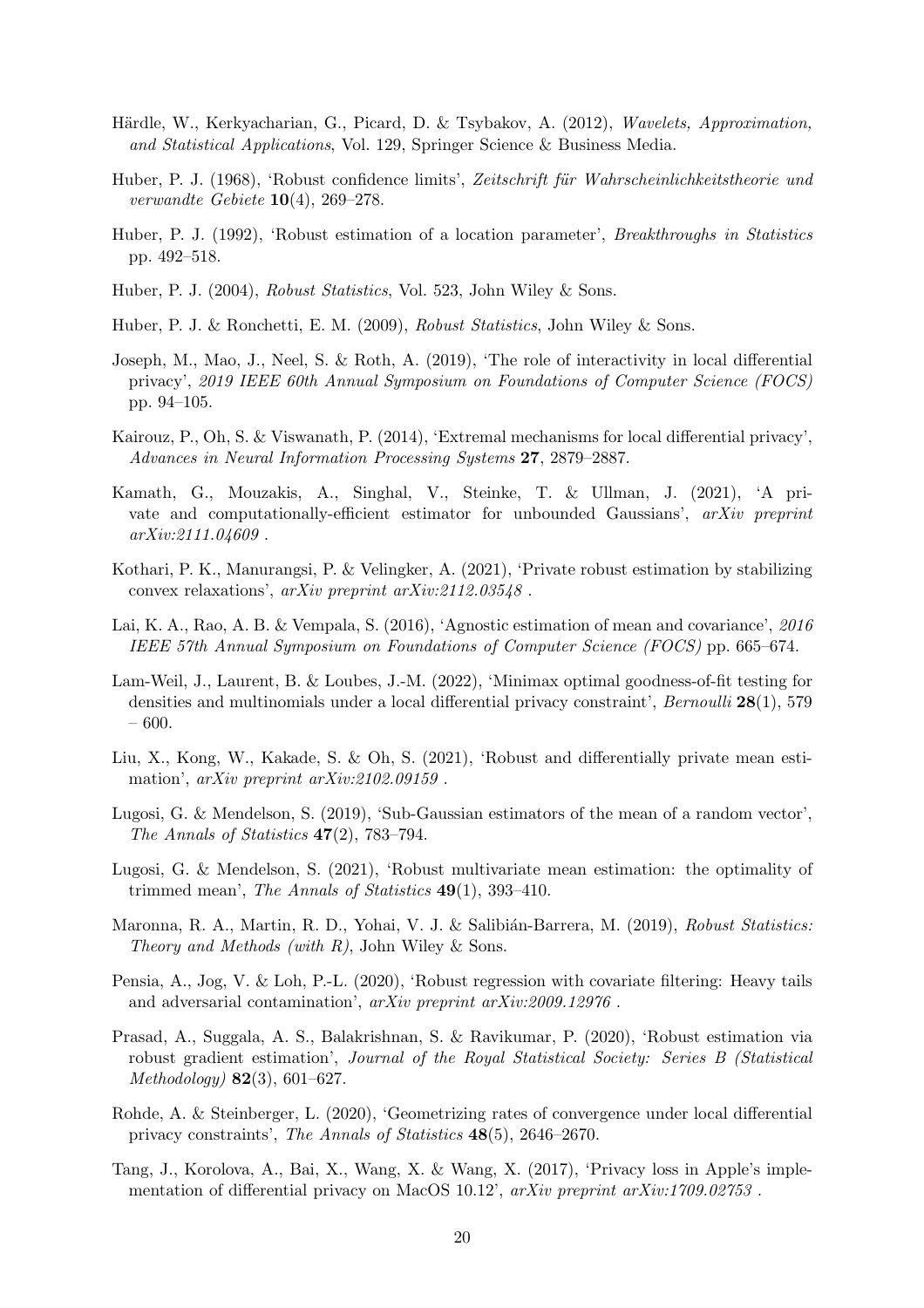<span id="page-20-4"></span>Tsybakov, A. B. (2009), Introduction to Nonparametric Estimation, Springer.

- <span id="page-20-6"></span>Uppal, A., Singh, S. & Póczos, B. (2019), 'Nonparametric density estimation  $\&$  convergence rates for GANs under Besov IPM losses', Advances in Neural Information Processing Systems 32.
- <span id="page-20-5"></span>Uppal, A., Singh, S. & Poczos, B. (2020), 'Robust density estimation under Besov IPM losses', Advances in Neural Information Processing Systems 33.
- <span id="page-20-12"></span>Vershynin, R. (2018), High-Dimensional Probability: An Introduction With Applications in Data Science, Vol. 47, Cambridge University Press.
- <span id="page-20-11"></span>Wainwright, M. J. (2019), High-Dimensional Statistics: A Non-asymptotic Viewpoint, Vol. 48, Cambridge University Press.
- <span id="page-20-1"></span>Warner, S. L. (1965), 'Randomized response: A survey technique for eliminating evasive answer bias', Journal of the American Statistical Association 60, 63–69.
- <span id="page-20-0"></span>Wasserman, L. & Zhou, S. (2010), 'A statistical framework for differential privacy', *Journal of* the American Statistical Association 105(489), 375–389.
- <span id="page-20-3"></span>Yatracos, Y. G. (1985), 'Rates of convergence of minimum distance estimators and Kolmogorov's entropy', The Annals of Statistics 13, 768–774.

## A Technical details of Section [1](#page-0-0)

*Proof of Proposition [1.](#page-4-2)* Since  $\varepsilon \in [0,1]$ , due to the definition of  $\mathcal{P}_{\varepsilon}(\mathcal{P})$ , we have that

<span id="page-20-8"></span>
$$
\mathcal{R}_{n,\alpha}(\theta(\mathcal{P}),\Phi\circ\rho,\varepsilon)\geq\mathcal{R}_{n,\alpha}(\theta(\mathcal{P}),\Phi\circ\rho).
$$
\n(32)

Using Lemma [9](#page-20-2) we have that when  $TV(R_0, R_1) \leq \varepsilon/(1-\varepsilon)$ , there exist distributions  $G_0$ and  $G_1$  such that

$$
(1 - \varepsilon)R_0 + \varepsilon G_0 = (1 - \varepsilon)R_1 + \varepsilon G_1.
$$

Writing  $R_i = (1 - \varepsilon)R_i + \varepsilon G_i$  for  $i = 0, 1$ , it then holds that

<span id="page-20-7"></span>
$$
TV(R_0, R_1) = 0,\t\t(33)
$$

 $\Box$ 

Therefore, we have

<span id="page-20-9"></span>
$$
\mathcal{R}_{n,\alpha}(\theta(\mathcal{P}_{\varepsilon}),\Phi\circ\rho)\geq\frac{\Phi(\omega(\varepsilon)/2)}{2}\left(1-\sqrt{4n\alpha^2}\mathrm{TV}(\widetilde{R}_0,\widetilde{R}_1)\right)=\frac{\Phi(\omega(\varepsilon)/2)}{2},\qquad(34)
$$

where the inequality is due to Proportion 1 in [Duchi et al.](#page-18-4) [\(2018](#page-18-4)), the private form of the Le Cam bound, and the identity is due to [\(33\)](#page-20-7).

Combining [\(32\)](#page-20-8) and [\(34\)](#page-20-9), we conclude the proof.

<span id="page-20-2"></span>**Lemma 9** (Theorem 5.1 in [Chen et al.](#page-17-11) [\(2018\)](#page-17-11)). Let  $R_1$  and  $R_2$  be two distributions on X. If for some  $\varepsilon \in [0,1]$ , we have that  $TV(R_1, R_2) = \varepsilon/(1-\varepsilon)$ , then there exists two distributions on the same probability space  $G_1$  and  $G_2$  such that

<span id="page-20-10"></span>
$$
(1 - \varepsilon)R_1 + \varepsilon G_1 = (1 - \varepsilon)R_2 + \varepsilon G_2.
$$
\n(35)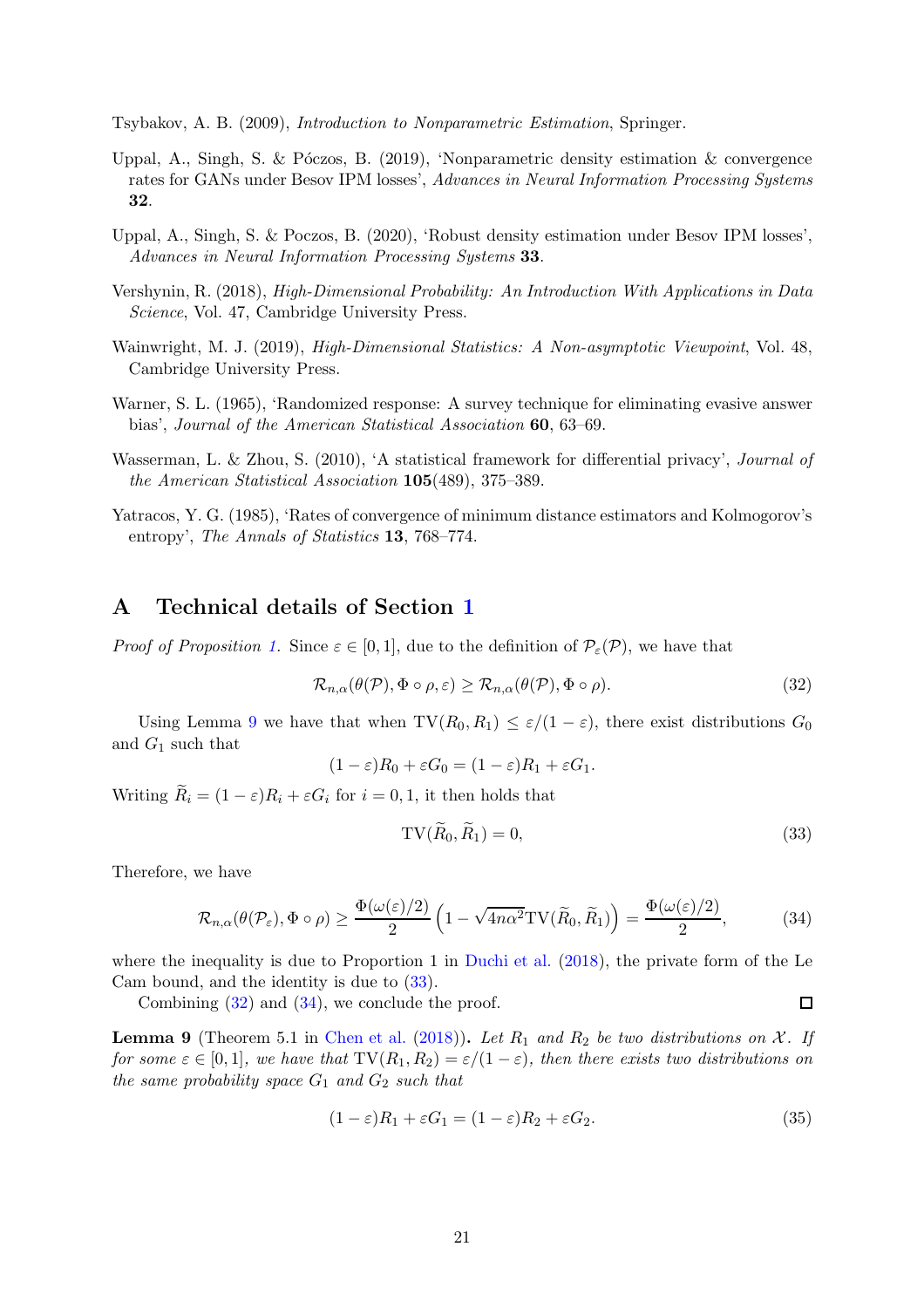Proof. This is the essential step in the proof of Theorem 5.1 in [Chen et al.](#page-17-11) [\(2018](#page-17-11)). Let the densities of  $R_1$  and  $R_2$  be

$$
r_1 = \frac{dR_1}{d(R_1 + R_2)}
$$
 and  $r_2 = \frac{dR_2}{d(R_1 + R_2)}$ .

Then the following choices of  $G_1$  and  $G_2$ 

$$
\frac{dG_1}{d(R_1+R_2)} = \frac{(r_2-r_1)\mathbb{1}\{r_2 \ge r_1\}}{\text{TV}(R_1, R_2)} \quad \text{and} \quad \frac{dG_2}{d(R_1+R_2)} = \frac{(r_1-r_2)\mathbb{1}\{r_1 \ge r_2\}}{\text{TV}(R_1, R_2)},
$$

satisfy  $(35)$ , following the calculations done in the proof of Theorem 5.1 in [Chen et al.](#page-17-11) [\(2018](#page-17-11)).

 $\Box$ 

 $\Box$ 

## B Technical details of Section [2](#page-4-0)

#### B.1 Proofs of results in Section [2](#page-4-0)

*Proof of Proposition [2.](#page-5-2)* We use  $QM_0^n$  and  $QM_1^n$  to denote the joint distribution of  $Z_1, \ldots, Z_n$ , when  $X_1, \ldots, X_n$  are generated from  $M_0 \in \mathcal{P}_{\varepsilon}(P_0)$  and  $M_1 \in \mathcal{P}_{\varepsilon}(P_1)$ , respectively. We then have

$$
\mathcal{R}_{n,\alpha}(\varepsilon) \ge \inf_{Q \in \mathcal{Q}_{\alpha}} \inf_{\phi \in \Phi_Q} \{ Q M_0^n(\phi = 1) + Q M_1^n(\phi = 0) \}
$$
  
=  $\inf_{Q \in \mathcal{Q}_{\alpha}} \inf_{\phi \in \Phi_Q} \{ 1 - [Q M_0^n(\phi = 0) - Q M_1^n(\phi = 0)] \} \ge \inf_{Q \in \mathcal{Q}_{\alpha}} \{ 1 - \text{TV}(Q M_0^n, Q M_1^n) \}$   
 $\ge \inf_{Q \in \mathcal{Q}_{\alpha}} \exp \{ - \text{KL}(Q M_0^n, Q M_1^n) \} \ge \exp \{ -4n(e^{\alpha} - 1)^2 \text{TV}^2(M_0, M_1) \},$ 

where the second inequality follows from the definition of the total variation distance, the third inequality follows from Lemma 2.6 in [Tsybakov](#page-20-4) [\(2009](#page-20-4)) and final inequality is due to Corollary 3 in [Duchi et al.](#page-18-4) [\(2018](#page-18-4)).

Let  $\eta = \text{TV}(P_0, P_1)/\{1 + \text{TV}(P_0, P_1)\}\$ and suppose that  $\eta \geq \varepsilon$ . By Lemma [9,](#page-20-2) there exist probability distributions  $G_0, G_1$  with  $(1 - \eta)P_0 + \eta G_0 = (1 - \eta)P_1 + \eta G_1$ , so that we may write  $G_0 - G_1 = (1 - \eta)/\eta(P_1 - P_0)$ . For  $j = 0, 1$ , define  $M_j = (1 - \varepsilon)P_j + \varepsilon G_j$ . Then

$$
TV(M_0, M_1) = \sup_{S} \{ M_0(S) - M_1(S) \} = \sup_{S} [(1 - \varepsilon) \{ P_0(S) - P_1(S) \} + \varepsilon \{ G_0(S) - G_1(S) \} ]
$$
  
= 
$$
\sup_{S} [\{ 1 - \varepsilon - \varepsilon (1 - \eta) / \eta \} \{ P_0(S) - P_1(S) \}] = (1 - \varepsilon / \eta) TV(P_0, P_1)
$$
  
= 
$$
(1 - \varepsilon) \{ TV(P_0, P_1) - \varepsilon / (1 - \varepsilon) \}.
$$

On the other hand, when  $\eta < \varepsilon$  we take  $M_j = (1 - \eta)P_j + \eta G_j$ . Therefore, we have  $\mathcal{R}_{n,\alpha}(\varepsilon) \geq$  $\exp(-16n\alpha^2(1-\varepsilon)^2\{\text{TV}(P_0,P_1)-\varepsilon/(1-\varepsilon)\}^2_+)$  when  $\alpha \in (0,1)$  since  $e^{\alpha}-1 < 2\alpha$ .

*Proof of Theorem [3.](#page-6-1)* The result follows from Lemma [10](#page-21-0) since for any  $P \in \mathcal{P}_{\varepsilon}(P_0)$ , we have

$$
TV(P_0, P) = \sup_A |P_0(A) - P(A)| = \varepsilon \sup_A |P(A) - G(A)| \le \varepsilon,
$$

and similarly for  $P' \in \mathcal{P}'_{\varepsilon}(P_1)$ . Therefore, it holds that

<span id="page-21-0"></span>
$$
\sup_{P \in \mathcal{P}_{\varepsilon}(P_0)} \mathbb{E}_{P,Q}[\tilde{\phi}] + \sup_{P' \in \mathcal{P}_{\varepsilon}(P_1)} \mathbb{E}_{P',Q}[(1-\tilde{\phi})]
$$
\n
$$
\leq \sup_{P: \text{TV}(P,P_0) \leq \varepsilon} \mathbb{E}_{P,Q}[\tilde{\phi}] + \sup_{P': \text{TV}(P',P_1) \leq \varepsilon} \mathbb{E}_{P',Q}[(1-\tilde{\phi})] \leq 4 \exp \Big\{ -C\alpha^2 n \{ \text{TV}(P_0,P_1) - 2\varepsilon \}^2 \Big\}.
$$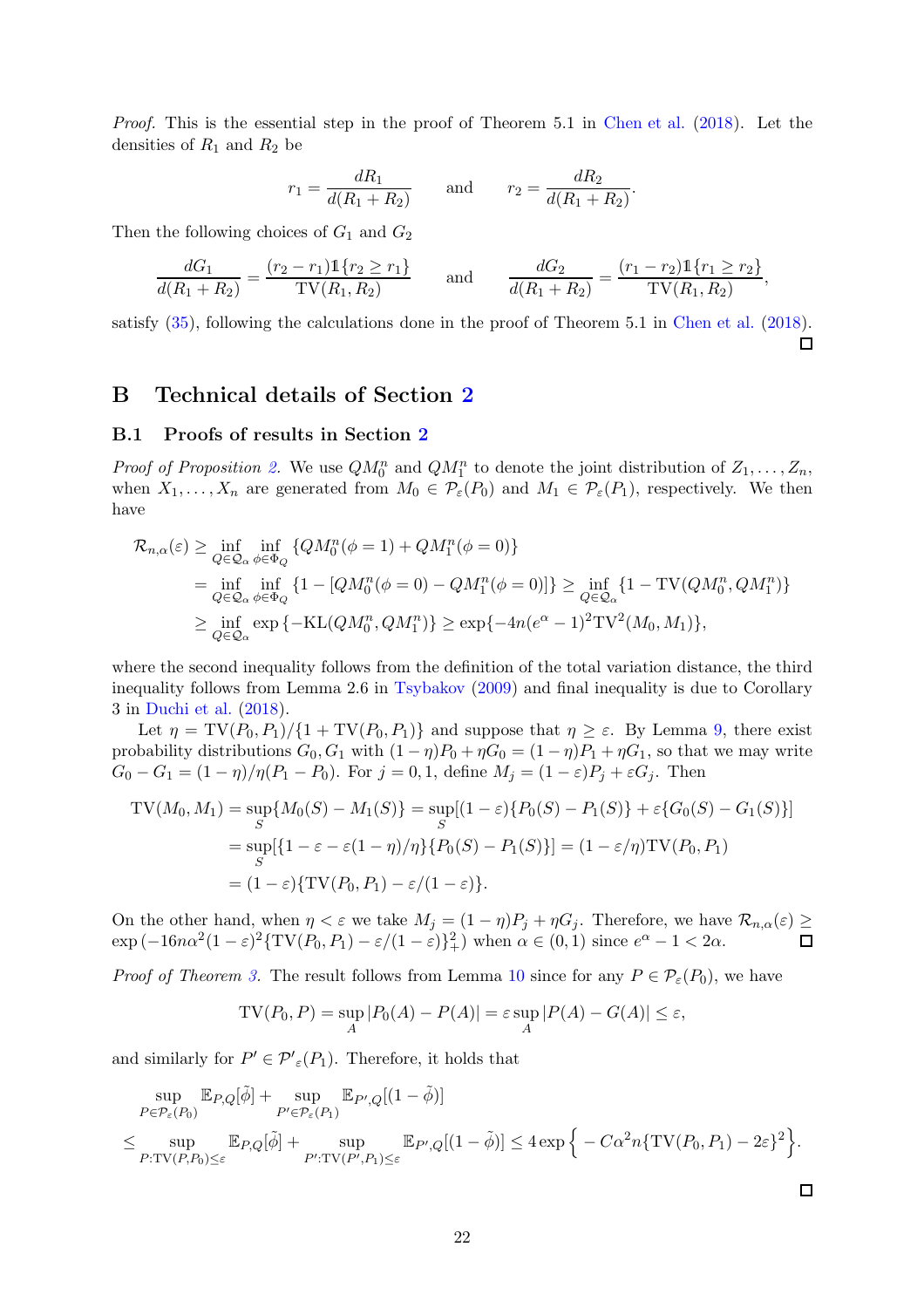**Lemma 10.** Assume  $TV(P_0, P_1) > 2\varepsilon$ , and  $\alpha \in (0, 1)$ , then it holds that

<span id="page-22-2"></span><span id="page-22-1"></span>
$$
\sup_{P:\text{TV}(P,P_0)\leq \varepsilon} \mathbb{E}_{P,Q}[\tilde{\phi}] \leq \exp\{-C\alpha^2 n \left(\text{TV}(P_0, P_1) - 2\varepsilon\right)^2\} \tag{36}
$$

$$
\sup_{P':\text{TV}(P',P_1)\leq\varepsilon} \mathbb{E}_{P',Q}[(1-\tilde{\phi})] \leq \exp\{-C\alpha^2 n \left(\text{TV}(P_0,P_1) - 2\varepsilon\right)^2\},\tag{37}
$$

where  $C > 0$  is some absolute constant.

*Proof of Lemma [10.](#page-21-0)* We only prove  $(36)$  since  $(37)$  follows using the same arguments. For any P such that  $TV(P, P_0) \leq \varepsilon$ , we have

$$
\mathbb{E}_{P,Q}[\tilde{\phi}] = \mathbb{P}\left(|\tilde{N}_0/n - P_0(A)| > |\tilde{N}_0/n - P_1(A)|\right)
$$
  
=  $\mathbb{P}\left(2\{\tilde{N}_0/n - P(A)\} < P_0(A) + P_1(A) - 2P(A)\right)$   
 $\leq \mathbb{P}\left(2\{\tilde{N}_0/n - P(A)\} < -\text{TV}(P_0, P_1) + 2\varepsilon\right)$ 

where the last line is due to  $TV(P_0, P_1) = P_0(A) - P_1(A)$ .

Note that

$$
\mathbb{E}_{P,Q}\left[\frac{\tilde{N}_0}{n}\right] = \frac{e^{\alpha} + 1}{e^{\alpha} - 1} \left(\frac{\mathbb{E}_{P,Q}[\hat{N}_0]}{n} - \frac{1}{e^{\alpha} + 1}\right) = P(A)
$$

since

$$
\mathbb{E}_{P,Q}\Big[\frac{\hat{N}_0}{n}\Big] = \frac{e^{\alpha}}{e^{\alpha}+1}\mathbb{P}(Y_1 = 0) + \frac{1}{e^{\alpha}+1}\mathbb{P}(Y_1 = 1) = \frac{1}{e^{\alpha}+1}\Big\{1 + (e^{\alpha} - 1)P(A)\Big\}.
$$

Therefore, for some absolute constants  $C_0$  and C, we have when  $TV(P_0, P_1) > 2\varepsilon$ 

$$
\mathbb{E}_{P,Q}[\tilde{\phi}] \le \mathbb{P}\left(\tilde{N}_0/n - P(A) < -\text{TV}(P_0, P_1)/2 + \varepsilon\right)
$$
\n
$$
\le \exp\left\{-C_0 \left(\frac{e^{\alpha} - 1}{e^{\alpha} + 1}\right)^2 n \left(\text{TV}(P_0, P_1)/2 - \varepsilon\right)^2\right\}
$$
\n
$$
\le \exp\left\{-C\alpha^2 n \left(\text{TV}(P_0, P_1) - 2\varepsilon\right)^2\right\},
$$

where we apply Hoeffding's inequality (e.g. Proposition 2.5 in [Wainwright 2019\)](#page-20-11) in the second line since  $\tilde{N}_0/n$  is a sub-Gaussian random variable with variance proxy  $\sigma^2 \leq n^{-1}(e^{\alpha}+1)^2(e^{\alpha}$  $1)^{-2}$ .

#### <span id="page-22-0"></span>B.2 Additional results

We conclude this section by giving details of the calculations presented in Remark [1.](#page-6-3) Under  $H_0$ we have that

$$
\mathbb{E}\widetilde{N}_0/n - \frac{1-\varepsilon}{2}\{P_0(A) + P_1(A)\} - \frac{\varepsilon}{2} = P(A) - \frac{1-\varepsilon}{2}\{P_0(A) + P_1(A)\} - \frac{\varepsilon}{2}
$$

$$
\geq (1-\varepsilon)P_0(A) - \frac{1-\varepsilon}{2}\{P_0(A) + P_1(A)\} - \frac{\varepsilon}{2}
$$

$$
= \frac{1-\varepsilon}{2}\mathrm{TV}(P_0, P_1) - \frac{\varepsilon}{2}.
$$

Similarly, under  $H_1$  we have

$$
\mathbb{E}\widetilde{N}_0/n - \frac{1-\varepsilon}{2}\{P_0(A) + P_1(A)\} - \frac{\varepsilon}{2} \le (1-\varepsilon)P_1(A) + \varepsilon - \frac{1-\varepsilon}{2}\{P_0(A) + P_1(A)\} - \frac{\varepsilon}{2}
$$

$$
= \frac{\varepsilon}{2} - \frac{1-\varepsilon}{2}\text{TV}(P_0, P_1).
$$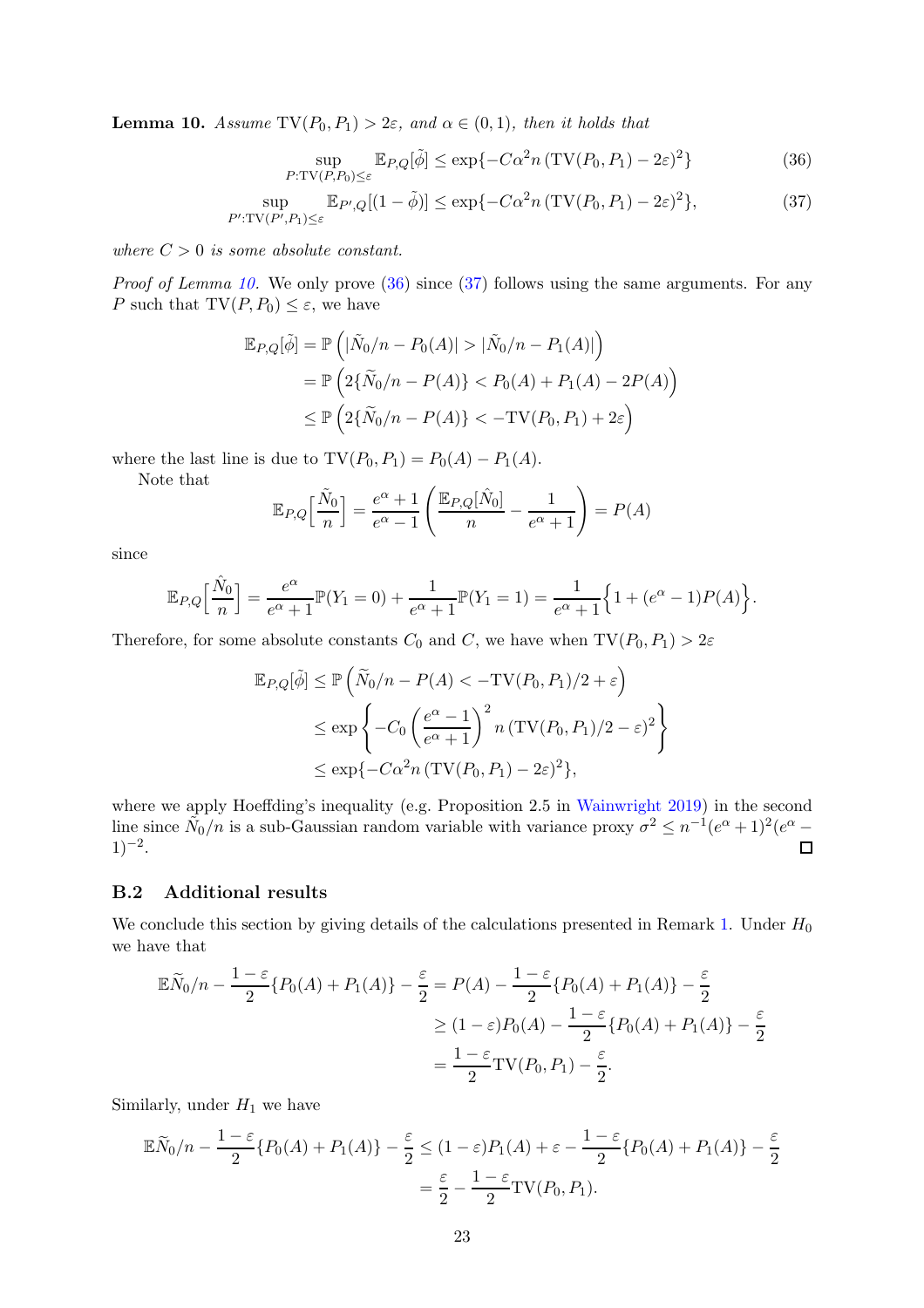Using Hoeffding's inequality as in the proof of Lemma [10](#page-21-0) we see that, under  $H_0$ ,

$$
\mathbb{P}\left(\widetilde{N}_0/n < \frac{1-\varepsilon}{2}\{P_0(A) + P_1(A)\} + \frac{\varepsilon}{2}\right) \le \exp\left\{-C\alpha^2 n(1-\varepsilon)^2\{\text{TV}(P_0, P_1) - \varepsilon/(1-\varepsilon)\}^2_+\right\}.
$$

Combining with an analogous bound under  $H_1$ , we see that

$$
\mathcal{R}_{n,\alpha}(\varepsilon) \leq 2 \exp \left\{-C\alpha^2 n (1-\varepsilon)^2 \{ \mathrm{TV}(P_0,P_1) - \varepsilon/(1-\varepsilon) \}_{+}^2 \right\},\,
$$

and we can remove the  $(1-\varepsilon)^2$  factor by noting that  $\mathcal{R}_{n,\alpha}(\varepsilon) = 1$  for  $\varepsilon > 1/2$ , so we may restrict attention to  $\varepsilon \leq 1/2$ .

## C Technical details of Section [3](#page-7-0)

#### C.1 Proofs of results in Section [3](#page-7-0)

*Proof of Proposition [4.](#page-8-0)* In light of Proposition [1,](#page-4-2) it suffices to consider the minimax risk without contamination, denoted as  $\mathcal{R}_{n,\alpha}(0)$ , and  $\omega^2(\varepsilon)$ , defined in [\(5\)](#page-4-1), respectively.

Step 1. In this step, we are to lower bound  $\mathcal{R}_{n,\alpha}(0)$  in two aspects, with and without the effect of D, respectively.

Recalling the total variation modulus of continuity  $\omega(\varepsilon)$ , for  $\eta > 0$ , let

<span id="page-23-0"></span>
$$
\omega'(\eta) = \omega\left(\frac{\eta}{1+\eta}\right) = \sup\{|\theta(R'_0) - \theta(R'_1)| : \mathrm{TV}(R'_0, R'_1) \le \eta, R'_0, R'_1 \in \mathcal{P}_k\},\tag{38}
$$

where  $\theta(\cdot)$  denotes the expectation.

Consider the following distributions  $R_0$  and  $R_1$ . Let

$$
R_0({D-1}) = 1 \text{ and } \begin{cases} R_1({D-1}) = 1 - \eta, \\ R_1({D-1+(2\eta)^{-1/k}}) = \eta, \end{cases} \eta \in (0,1),
$$

which satisfy that  $R_0, R_1 \in \mathcal{P}_k$ , defined in [\(11\)](#page-8-1). To be specific, as for  $R_0$ , it holds that  $\mu_0 =$  $\mathbb{E}_{R_0}(X) = D - 1 < D$  and  $\sigma_0^k = \mathbb{E}_{R_0}[|X - \mu_0|^k] = 0 < 1$ ; as for  $R_1$ , it holds that

$$
\mu_1 = \mathbb{E}_{R_1}(X) = (1 - \eta)(D - 1) + \eta \left( \{ D - 1 + (2\eta)^{-1/k} \} \right) = D - 1 + 2^{-1/k} \eta^{1 - 1/k} \le D
$$

and

$$
\sigma_1^k = \mathbb{E}_{R_1}[|X - \mu_1|^k] = (1 - \eta) \left( 2^{-1/k} \eta^{1 - 1/k} \right)^k + \eta \left\{ (2\eta)^{-1/k} - (2^{-1/k} \eta^{1 - 1/k} \right\}^k
$$
  
=  $2^{-1} (1 - \eta) \eta^{k-1} + 2^{-1} (1 - \eta)^k \le 1$ ,

since  $\eta < 1 < 2^{1/k}$ .

Notice that  $TV(R_0, R_1) = \eta$  by construction and  $|\mu_1 - \mu_0| = 2^{-1/k} \eta^{1-1/k}$ . We therefore have, due to the definition  $(38)$ , that

<span id="page-23-2"></span>
$$
\omega'(\eta) \ge 2^{-1/k} \eta^{1-1/k}.
$$
\n(39)

Due to Corollary 3.1 in [Rohde & Steinberger](#page-19-1) [\(2020](#page-19-1)), we have that for n larger than some absolute constant  $n_0$ ,

<span id="page-23-1"></span>
$$
\mathcal{R}_{n,\alpha}(0) \ge C_1 \left\{ \omega'(C_0(n\alpha^2)^{-1/2}) \right\}^2 \gtrsim (n\alpha^2)^{1/k-1},\tag{40}
$$

where  $C_0, C_1 > 0$  are absolute constants.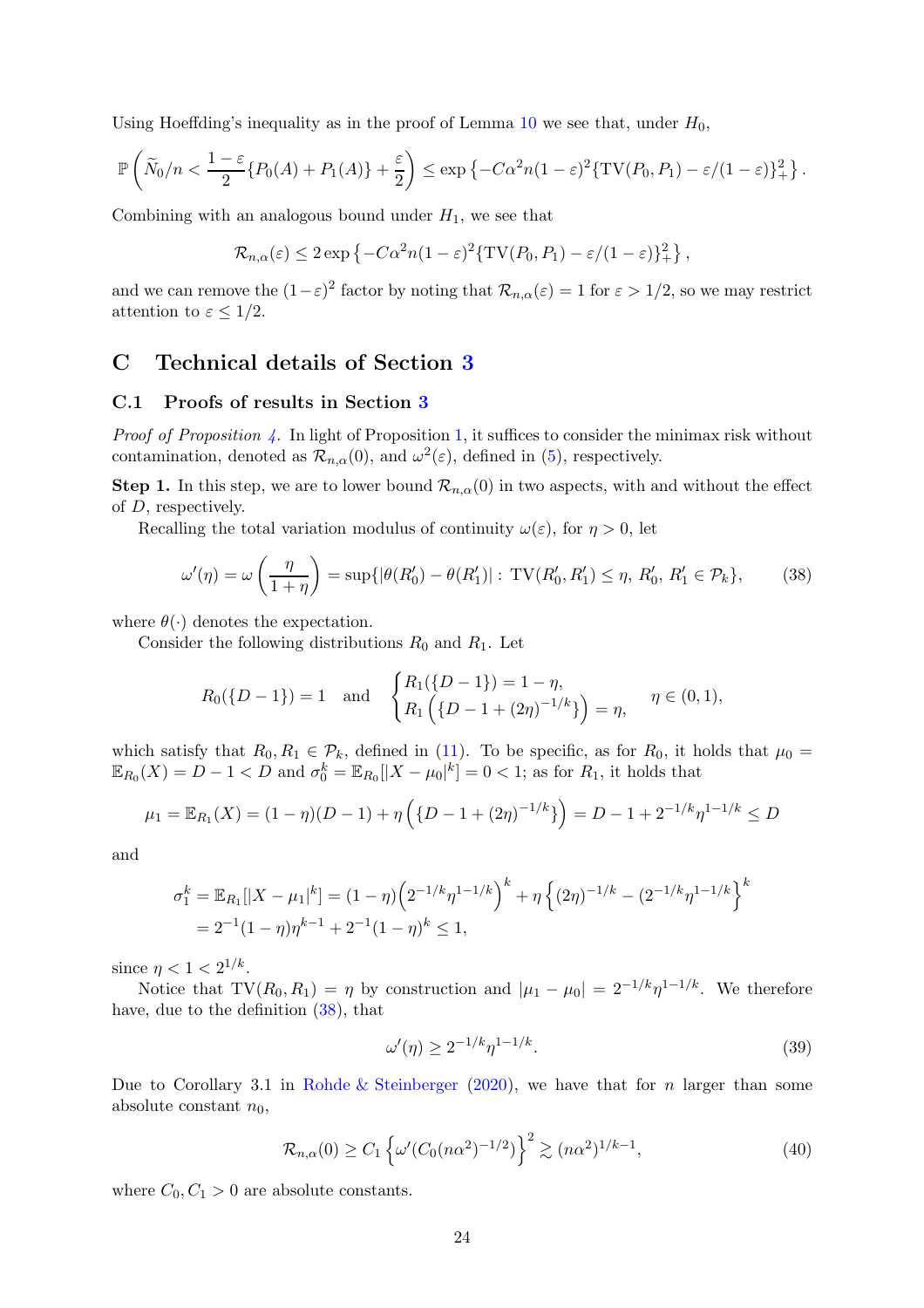It follows from Lemma [11,](#page-24-0) we have that

<span id="page-24-1"></span>
$$
\mathcal{R}_{n,\alpha}(0) \ge \frac{D^2}{32 \exp\left(64n\alpha^2\right)}.\tag{41}
$$

Combining  $(40)$  and  $(41)$ , we have that

<span id="page-24-2"></span>
$$
\mathcal{R}_{n,\alpha}(0) \gtrsim (n\alpha^2)^{1/k-1} \vee \frac{D^2}{\exp(64n\alpha^2)}.
$$
\n(42)

**Step 2.** To apply Proposition [1,](#page-4-2) it suffices to lower bound  $\omega^2(\epsilon/2)$ . We have that

<span id="page-24-3"></span>
$$
\omega^2(\epsilon/2) = \omega' \left(\frac{\epsilon}{2-\epsilon}\right) \gtrsim \epsilon^{2-2/k},\tag{43}
$$

where the inequality is due to  $(39)$ .

Combining  $(42)$  and  $(43)$ , in light of Proposition [1,](#page-4-2) we complete the proof.

<span id="page-24-0"></span>**Lemma 11.** Under the same settings as those in Proposition [4](#page-8-0) and assuming  $\varepsilon = 0$ , it holds that

$$
\mathcal{R}_{n,\alpha}(0) \ge \frac{D^2}{32 \exp{(64n\alpha^2)}}
$$

Proof. Let  $M(\delta)$  denote the δ-packing number of the interval  $[-D, D]$ , i.e. the maximal cardinality of a set  $\{\mu_1, \ldots, \mu_M\} \subseteq [-D, D]$  such that  $|\mu_i - \mu_j| > \delta$  for all distinct  $i, j \in \{1, \ldots, M\}$ . Let *J* be uniformly distributed on  $\{1, \ldots, M(\delta)\}\$  and  $P_i \in \mathcal{P}_k$  be distribution with mean  $\mu_i$ , for  $i = 1, \ldots, M(\delta)$ . We use  $QP_i^n$  to denote the marginal distribution of the private data  $Z_1, \ldots, Z_n$ , and define the mixture distribution  $\overline{Q} = \{M(\delta)\}^{-1} \sum_{i=1}^{M(\delta)} Q P_i^n$ . Then using (15) in [Duchi et al.](#page-18-4) [\(2018](#page-18-4)), we can upper bound the mutual information  $I(Z_1^n; J)$  as

<span id="page-24-4"></span>
$$
I(Z_1^n; J) = \frac{1}{M(\delta)} \sum_{i=1}^{M(\delta)} \text{KL}(QP_i^n, \overline{Q}) \le 4n(e^{\alpha} - 1)^2 \frac{1}{\{M(\delta)\}^2} \sum_{i, i'=1}^{M(\delta)} \text{TV}(P_i, P_{i'}) \le 4n(e^{\alpha} - 1)^2, \tag{44}
$$

where the last inequality holds from upper bounding the total variation distance by 1. Then, applying Fano's inequality (e.g. Proposition 15.12 in [Wainwright 2019](#page-20-11)) together with [\(44\)](#page-24-4), we have that

$$
\mathcal{R}_{n,\alpha}(0) \ge \frac{\delta^2}{4} \inf_{Q \in \mathcal{Q}_{\alpha}} \left\{ 1 - \frac{I(Z_1^n; J) + \log(2)}{\log(M(\delta))} \right\} \ge \frac{\delta^2}{4} \left\{ 1 - \frac{4n(e^{\alpha} - 1)^2 + \log(2)}{\log(M(\delta))} \right\}.
$$

Writing  $M^{-1}(x) = \inf \{ \delta \in (0, \delta_0) : M(\delta) < x \}$ , for some  $\delta_0 > 0$  and  $x > 1$ , and note that when  $D < \infty$ ,  $M^{-1}(x) = 2D/([x] - 1) \ge 2D/x$ . Therefore, it holds that when  $\alpha \in (0, 1)$ 

$$
\mathcal{R}_{n,\alpha}(0) \ge \frac{1}{8} \left( M^{-1} \left( 4e^{8n(e^{\alpha}-1)^2} \right) \right)^2 \ge \frac{D^2}{32 \exp(16n(e^{\alpha}-1)^2)} \ge \frac{D^2}{32 \exp(64n\alpha^2)},
$$

where the last inequality is due to  $e^{\alpha} - 1 < 2\alpha$  when  $\alpha \in (0, 1)$ .

*Proof of Theorem [5.](#page-9-0)* For notational simplicity, in this proof, we assume that  $2D$  is a multiple of  $r = 100^{1/k}$ . The proof consists of three step: in **Step 1**, we show an implication of the condition  $(15)$  - which will be used in the rest of the proof; in **Steps 2** and 3, we control the initial estimator  $J$  and the final estimator  $\hat{\mu}$ , respectively.

**Step 1.** In this step, we are to show  $(45)$  is a consequence of  $(15)$ , for n sufficiently large,

<span id="page-24-5"></span>
$$
\varepsilon + C_0 \sqrt{\frac{\log(Dn\alpha^2)}{n\alpha^2}} < 0.16. \tag{45}
$$

 $\Box$ 

 $\Box$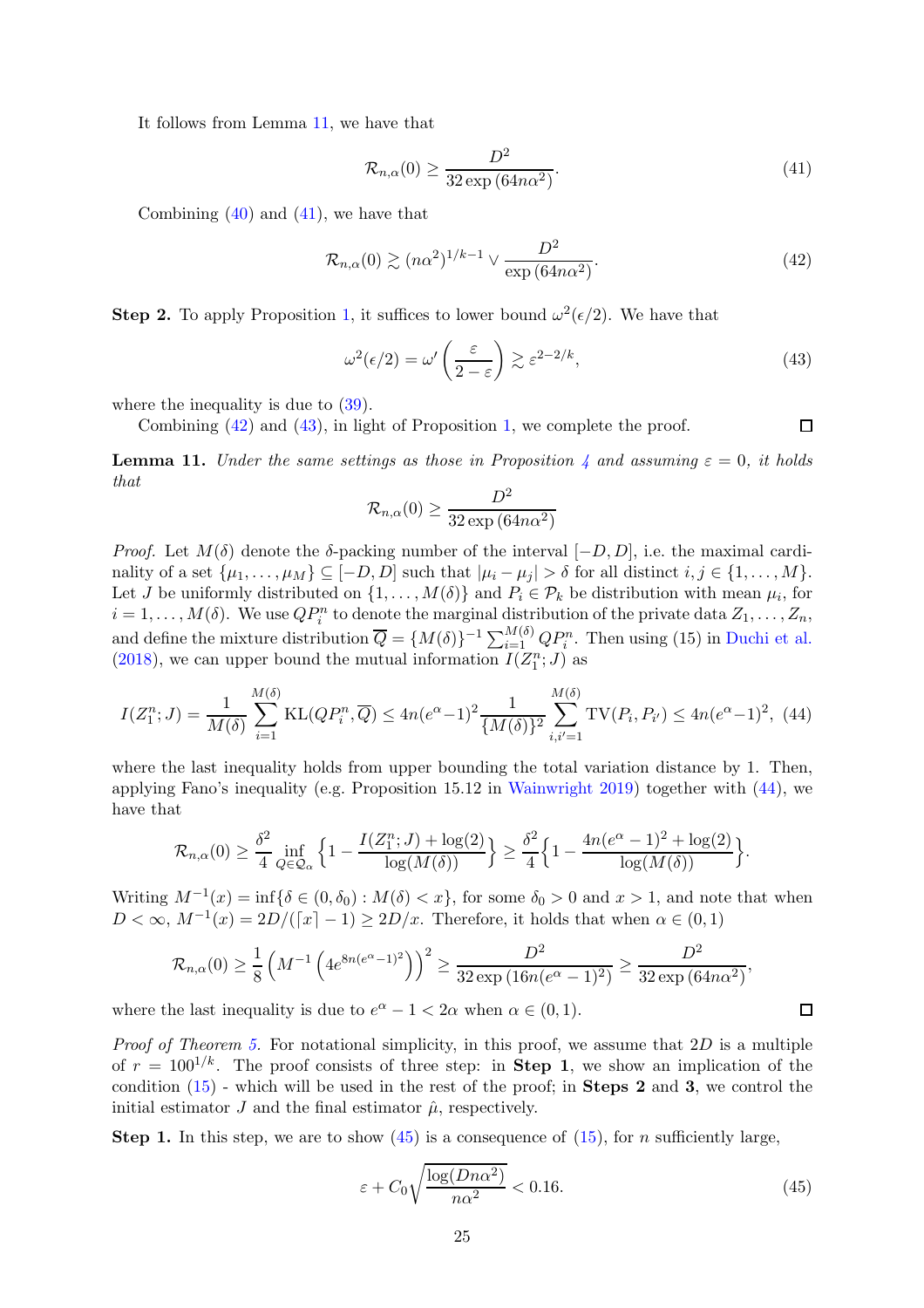Noticing that  $\sqrt{a+b} \leq \sqrt{a} + \sqrt{b}$ , for all  $a, b \in \mathbb{R}_+$ , it suffices to show that

$$
\varepsilon + C_0 \sqrt{\frac{\log(D)}{n\alpha^2}} + C_0 \sqrt{\frac{\log(n\alpha^2)}{n\alpha^2}} < 0.16,
$$

which, due to [\(15\)](#page-9-3), holds provided that

<span id="page-25-0"></span>
$$
C_0 \sqrt{\frac{\log(n\alpha^2)}{n\alpha^2}} < 0.16 - C_1. \tag{46}
$$

Since  $\log(x)/x$  is a decreasing function when  $x > 3$  and  $\alpha \gg n^{-1/2}$ , [\(46\)](#page-25-0) holds for large enough n and we conclude the proof of  $(45)$ .

**Step 2.** In this step, we are to upper bound  $|J - \mu|$  with large probability. Note that  $\mathbb{E}[Z_{ii}] =$  $P_{\varepsilon}^{k}(A_j)$ , where  $P_{\varepsilon}^{k}(A_j)$  denotes  $\mathbb{P}(X_i \in A_j)$  when  $X_i \sim P_{\varepsilon}^{k}$ . We write  $W_j = (n\alpha)^{-1} \sum_{i=1}^{n} 2W_{ij}$ , which is a sub-exponential random variable with parameter  $(4/\sqrt{n\alpha^2}, 4/(n\alpha))$ , since each  $2W_{ij}/(n\alpha)$  is a sub-exponential random variable with parameter  $(4/(n\alpha), 4/(n\alpha))$  by the definition of sub-Exponential random variables and linear combination preserves sub-exponential property (e.g. Theorem 2.8.2 in [Vershynin 2018](#page-20-12)). Then, for any fixed  $j \in \{-D, -D + r, -D +$  $2r \dots, D - r$  and  $t > 0$ , we have that

$$
\mathbb{P}\left(\left|\frac{1}{n}\sum_{i=1}^{n}Z_{ij} - \mathbb{P}(X_i \in A_j)\right| > t\right) = \mathbb{P}\left(\left|\frac{1}{n}\sum_{i=1}^{n}\mathbb{1}\{X_i \in A_j\} - P_{\varepsilon}^k(A_j) + W_j\right| > t\right)
$$
  

$$
\leq \mathbb{P}\left(\left|\frac{1}{n}\sum_{i=1}^{n}\mathbb{1}\{X_i \in A_j\} - P_{\varepsilon}^k(A_j)\right| > t/2\right)
$$
  

$$
+ \mathbb{P}(|W_j| > t/2)
$$
  

$$
\leq 2 \exp\left(-\frac{nt^2}{8}\right) + 2 \exp\left(-\frac{1}{8}\min\left\{\frac{n\alpha^2 t^2}{4}, n\alpha t\right\}\right),
$$

where the last inequality follows from Hoeffding's inequality (e.g. Theorem 2.26 in [Vershynin](#page-20-12) [2018\)](#page-20-12) and Bernstein's inequality (e.g. Theorem 2.8.1 in [Vershynin 2018](#page-20-12)). By a union bound argument over j and since  $2D/r \leq 2D$ , we further have

$$
\mathbb{P}\left(\max_{j\in\mathcal{J}}\left|\frac{1}{n}\sum_{i=1}^n Z_{ij} - P_{\varepsilon}^k(A_j)\right| > t\right) \le 2D\left(2\exp\left(-\frac{nt^2}{8}\right) + 2\exp\left(-\frac{1}{8}\min\left\{\frac{n\alpha^2t^2}{4}, n\alpha t\right\}\right)\right).
$$

For a to-be-specified  $\delta \in (0,1)$ , such that  $\log(D/\delta) < n\alpha^2$ , we choose  $t = \sqrt{\frac{\log(D/\delta)}{n\alpha^2}}$  which equals max  $\bigg\{\sqrt{\frac{\log(D/\delta)}{n}}\bigg\}$  $\frac{\overline{D/\delta}}{n}, \sqrt{\frac{\log(D/\delta)}{n\alpha}}, \frac{\log(D/\delta)}{n\alpha}$ , since  $0 < \alpha < 1$ . We then have with probability at least  $1-\tilde{\delta}$ 

<span id="page-25-1"></span>
$$
\max_{j \in \mathcal{J}} \left| \frac{1}{n} \sum_{i=1}^{n} Z_{ij} - P_{\varepsilon}^{k}(A_{j}) \right| \le C \sqrt{\frac{\log(D/\delta)}{n\alpha^{2}}},\tag{47}
$$

where  $C > 1$  is an absolute constant. In the rest of the proof, we use  $\delta \approx D^{-2} (n \alpha^2)^{-1}$  and our condition [\(45\)](#page-24-5) guarantees that  $\log(D/\delta) \lesssim n\alpha^2$ .

Now, write the interval that  $\mu$  belongs to as  $A_{j^*}$  and consider three consecutive intervals  $B_{j^*} = A_{j^*-r} \cup A_{j^*} \cup A_{j^*+r}$  with  $A_{j^*-r} = (-D-r, -D)$  if  $j^* = -D$ , and  $A_{j^*+r} = (D, D+r)$  if  $j^* = D - r$ . By construction and the choice of  $r = 100^{1/k}$ , we have

<span id="page-25-2"></span>
$$
P_k(B_{j^*}) = P_k(A_{j^*-r}) + P_k(A_{j^*}) + P_k(A_{j^*+1}) \ge P_k((\mu - r, \mu + r)) \ge 1 - \frac{\mathbb{E}[|X - \mu|^k]}{r^k} = 0.99, \tag{48}
$$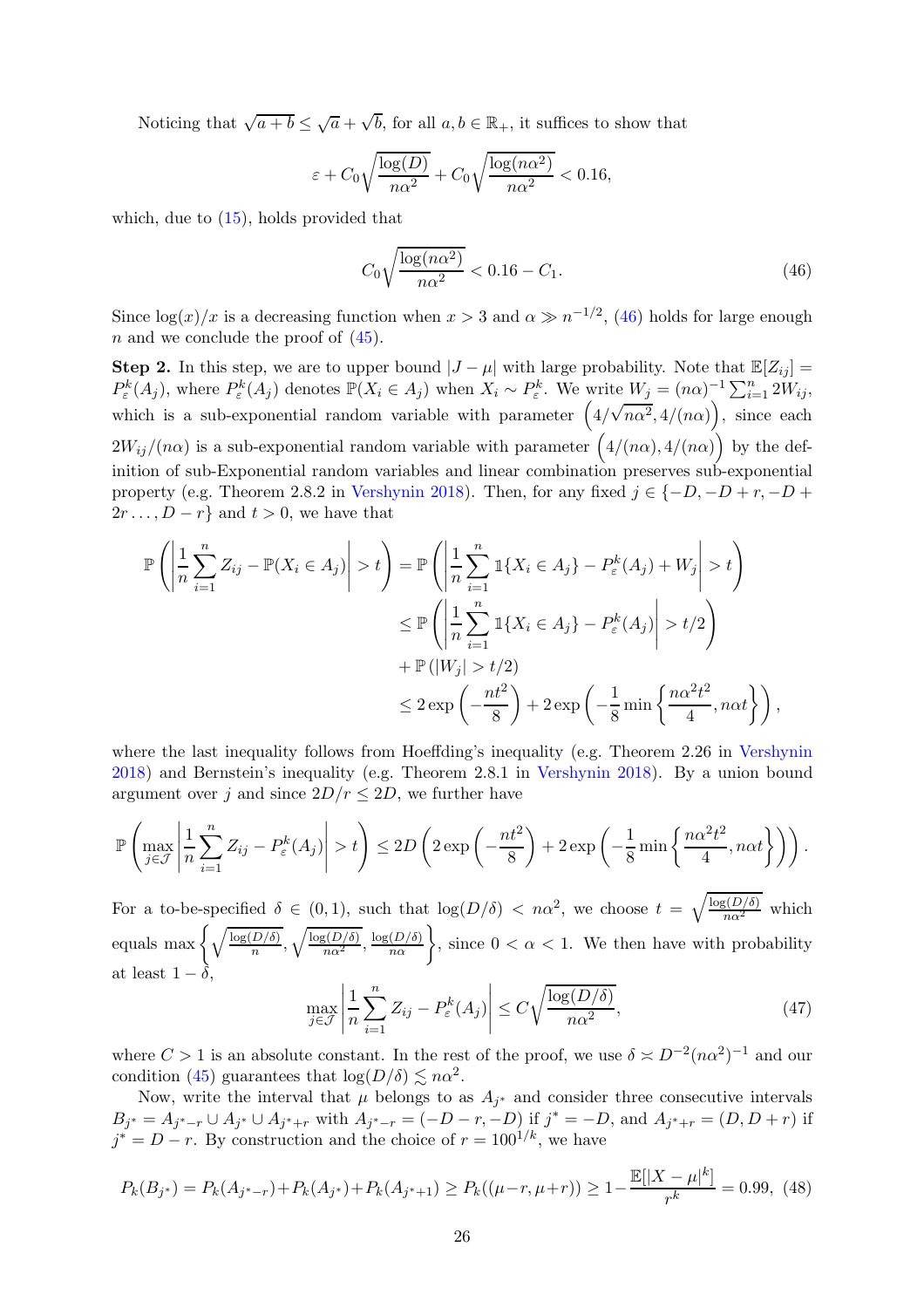using Markov's inequality and the assumption that  $\sigma^k = \mathbb{E}[|X - \mu|^k] \leq 1$ . The notation  $P_k(B_{j^*})$ denotes  $\mathbb{P}(X \in B_{j^*})$  when  $X \sim P_k$ . Also, we have

<span id="page-26-0"></span>
$$
|P_k(E) - P_{\varepsilon}^k(E)| \le \varepsilon,\tag{49}
$$

for any  $E \subseteq \mathbb{R}$ , since  $\text{TV}(P^k_{\varepsilon}, P_k) \leq \varepsilon$ . On the event  $(47)$ , we have for any  $j \notin \{j^* - r, j^*, j^* + r\}$ ,

$$
\frac{1}{n} \sum_{i=1}^{n} Z_{ij} \le P_{\varepsilon}^{k}(A_{j}) + C \sqrt{\frac{\log(D/\delta)}{n\alpha^{2}}}
$$
  

$$
\le 1 - P_{k}(B_{j^{*}}) + \varepsilon + C \sqrt{\frac{\log(D/\delta)}{n\alpha^{2}}}
$$
  

$$
\le 0.01 + \varepsilon + C \sqrt{\frac{\log(D/\delta)}{n\alpha^{2}}}
$$
  

$$
< 0.17,
$$

where the second inequality uses  $(49)$ , the third inequality uses  $(48)$ , and the last inequality uses our assumption [\(45\)](#page-24-5). On the other hand, since  $P_k(B_{j^*}) \geq 0.99$ , there must exist some  $j \in \{j^* - r, j^*, j^* + r\}$  such that  $P_k(A_j) \geq 0.33$ . Therefore, on the same event [\(47\)](#page-25-1), which happens with probability at least  $1 - \delta$ , we have

$$
\frac{1}{n}\sum_{i=1}^{n} Z_{ij} \ge P_{\varepsilon}^{k}(A_{j}) - C\sqrt{\frac{\log(D/\delta)}{n\alpha^{2}}} \ge 0.33 - \varepsilon - C\sqrt{\frac{\log(D/\delta)}{n\alpha^{2}}} > 0.33 - 0.16 = 0.17
$$

using [\(45\)](#page-24-5), which implies  $J \in \{j^* - r, j^*, j^* + r\}$ . We then have

$$
|J - \mu| \le 2r \quad \text{with probability at least} \quad 1 - \delta. \tag{50}
$$

**Step 3.** In this step, we are to upper bound  $\mathbb{E}[|\hat{\mu} - \mu|^2]$ , where the operator  $\mathbb{E}$  in below denotes the unconditional expectation, i.e.  $\mathbb{E}[|\hat{\mu} - \mu|^2] = \mathbb{E}_{X_i \sim P_{\varepsilon}^k, J, L_i} [|\hat{\mu} - \mu|^2]$  for  $i = n+1, \ldots, 2n$ . Since  $D > 1$  and  $r \ge 1$ , and recall that  $\delta \asymp D^{-2} (n \alpha^2)^{-1} \le D^{-2}$ , we have

<span id="page-26-3"></span><span id="page-26-1"></span>
$$
\mathbb{E}[|J-\mu|^a] \le 2^a r^a + 2^a D^a \delta \lesssim r^a. \tag{51}
$$

for  $a = 1, 2$ . Also, note that

$$
\mathbb{E}[\|\hat{\mu} - \mu\|^2] = \mathbb{E}\left[\left(J + \frac{1}{n} \sum_{i=n+1}^{2n} [X_i - J]_M + \frac{2M}{n\alpha} \sum_{i=n+1}^{2n} L_i - \mu\right)^2\right] \\
\lesssim \mathbb{E}\left[\left(J + \frac{1}{n} \sum_{i=n+1}^{2n} [X_i - J]_M - \mu\right)^2\right] + \frac{M^2}{n\alpha^2} \\
= \mathbb{E}\left[\left(\frac{1}{n} \sum_{i=1}^n S_i\right)^2\right] + \frac{M^2}{n\alpha^2} \tag{52}
$$

where  $S_i = [X_{n+i} - J]_M + (J - \mu)$ . By expanding the square and noting that  $S_i$ 's are exchangeable, we have

$$
\mathbb{E}\left[\left(\frac{1}{n}\sum_{i=1}^{n}S_{i}\right)^{2}\right]=\frac{\mathbb{E}[S_{1}^{2}]}{n}+\frac{n(n-1)}{n^{2}}\mathbb{E}[S_{1}S_{2}].
$$

For the first term, we have

<span id="page-26-2"></span>
$$
\mathbb{E}[S_1^2] \lesssim \mathbb{E}[|[X_1 - J]_M|^2] + \mathbb{E}[|J - \mu|^2] \lesssim M^2 + r^2,
$$
\n(53)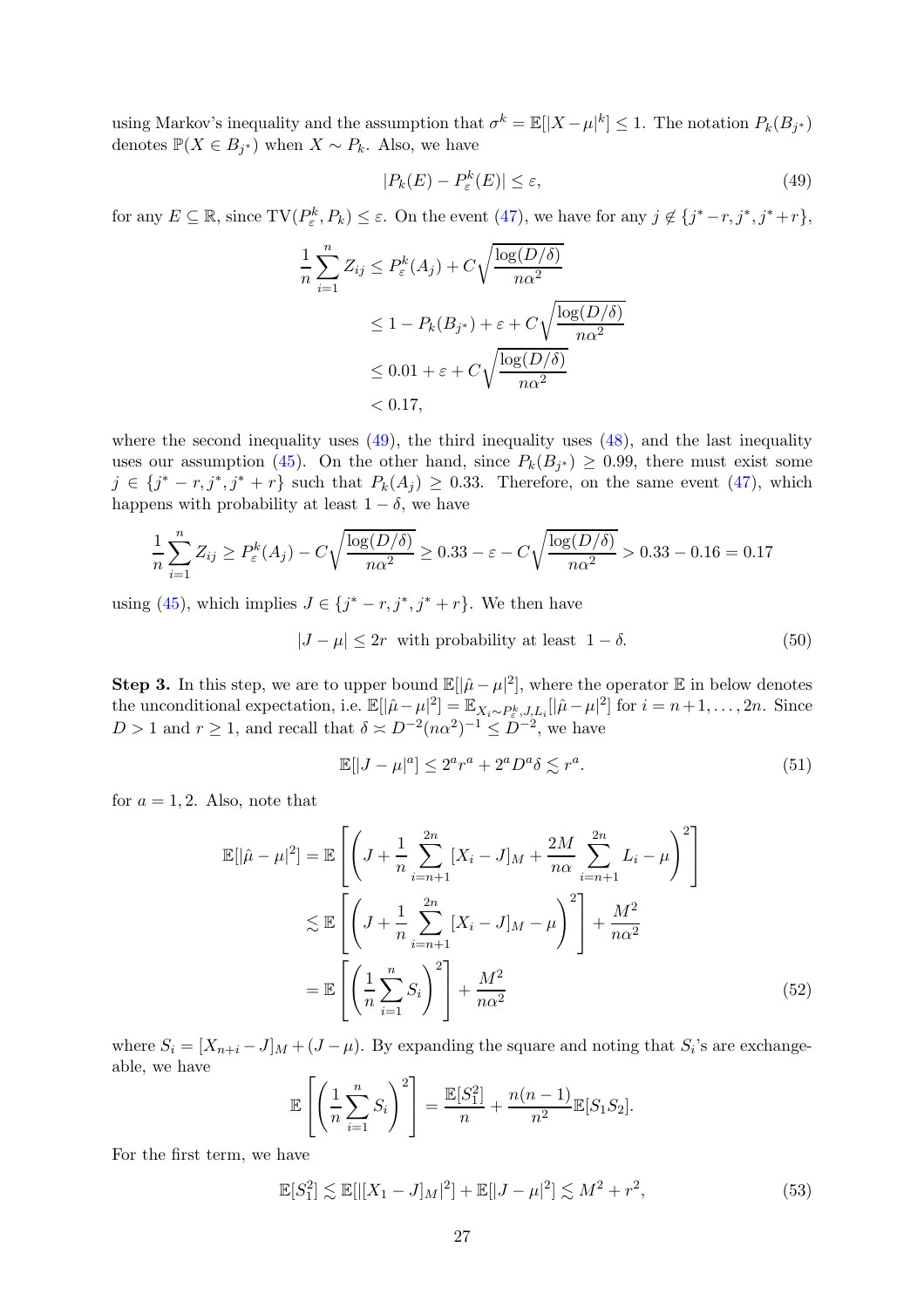by using [\(51\)](#page-26-1). As for the cross term  $\mathbb{E}[S_1S_2]$ , we first deal with contamination by defining the following events and consider their corresponding probabilities

$$
\mathcal{A} = \{\{X_1 \sim P_k\} \cap \{X_2 \sim P_k\}\}, \qquad \mathbb{P}(\mathcal{A}) = (1 - \varepsilon)^2
$$
  
\n
$$
\mathcal{B} = \{\{X_1 \sim P_k\} \cap \{X_2 \sim G\}\}\}, \qquad \mathbb{P}(\mathcal{B}) = \varepsilon (1 - \varepsilon)
$$
  
\n
$$
\mathcal{C} = \{\{X_1 \sim G\} \cap \{X_2 \sim P_k\}\}, \qquad \mathbb{P}(\mathcal{C}) = \varepsilon (1 - \varepsilon)
$$
  
\n
$$
\mathcal{D} = \{\{X_1 \sim G\} \cap \{X_2 \sim G\}\}, \qquad \mathbb{P}(\mathcal{D}) = \varepsilon^2
$$

When  $X_i \sim G$ , we use the bound via truncation  $|[X_i - J]_M| \leq M$  and obtain

$$
\mathbb{E}_{X_1 \sim P_{\varepsilon}^k, X_2 \sim P_{\varepsilon}^k, J} [S_1 S_2]
$$
  
\n
$$
\leq 2\varepsilon^2 \mathbb{E}_{X_1 \sim G, X_2 \sim G, J} [M^2 + |J - \mu|^2] + 2\varepsilon (1 - \varepsilon) \mathbb{E}_{X_1 \sim P_k, X_2 \sim G, J} [S_2 S_1]
$$
  
\n
$$
+ (1 - \varepsilon)^2 \mathbb{E}_{X_1 \sim P_k, X_2 \sim P_k, J} [S_1 S_2]
$$
  
\n
$$
= (I) + (II) + (III).
$$

Term (I) comes from event  $\mathcal D$  and using [\(51\)](#page-26-1), we have

<span id="page-27-1"></span>
$$
(I) \lesssim \varepsilon^2 (M^2 + r^2). \tag{54}
$$

Term (II) comes from event B and C, since  $\mathbb{E}_{X_1 \sim P_k, X_2 \sim G, J}[S_2S_1] = \mathbb{E}_{X_1 \sim G, X_2 \sim P_k, J}[S_2S_1]$ . Using the fact that  $S_1$  and  $S_2$  are conditionally independent given  $J$ , we can write

$$
\begin{split} \text{(II)}&=2\varepsilon(1-\varepsilon)\mathbb{E}_{J}\Big[\mathbb{E}_{X_{1}\sim P_{k},X_{2}\sim G}\Big[S_{2}S_{1}\Big|J\Big]\Big] \\ &=2\varepsilon(1-\varepsilon)\mathbb{E}_{J}\Big[\mathbb{E}_{X_{2}\sim G}\Big[S_{2}\Big|J\Big]\mathbb{E}_{X_{1}\sim P_{k}}\Big[S_{1}\Big|J\Big]\Big] \\ &\leq 2\varepsilon(1-\varepsilon)\mathbb{E}_{J}\Bigg[\Big|\mathbb{E}_{X_{2}\sim G}\Big[S_{2}\Big|J\Big]\Big|\Big|\mathbb{E}_{X_{1}\sim P_{k}}\Big[S_{1}\Big|J\Big]\Big|\Bigg] \\ &\lesssim \varepsilon\mathbb{E}_{J}\Bigg[\big(|J-\mu|+M)\Big|\mathbb{E}_{X_{1}\sim P_{k}}\Big[S_{1}\Big|J\Big]\Big|\Bigg]. \end{split}
$$

Lastly, term (III) comes from event  $A$ , and we have

 $\text{(III)} \leq \mathbb{E}_{J}\Big[\mathbb{E}_{X_{1} \sim P_{k}, X_{2} \sim P_{k}}[S_{1}S_{2}|J]\Big] = \mathbb{E}_{J}\Big[\mathbb{E}_{X_{1} \sim P_{k}}[S_{1}|J]\mathbb{E}_{X_{2} \sim P_{k}}[S_{2}|J]\Big] = \mathbb{E}_{J}\Big[(\mathbb{E}_{X_{1} \sim P_{k}}[S_{1}|J])^{2}\Big],$ since  $\mathbb{E}_{X_1 \sim P_k}[S_1 | J] = \mathbb{E}_{X_2 \sim P_k}[S_2 | J]$ . Due to Lemma [12,](#page-28-0) we have that

<span id="page-27-0"></span>
$$
|\mathbb{E}_{X_1 \sim P_k}[S_1|J]| \lesssim \max\{1, |J - \mu|\} \left( \frac{1}{(M - 2r)^{k-1}} 1_{|J - \mu| < 2r} + 1_{|J - \mu| > 2r} \right),\tag{55}
$$

Therefore, plugging  $(55)$  into  $(II)$  and  $(III)$ , we obtain

$$
\begin{split} \text{(II)} &\lesssim \mathbb{E}_{J} \Bigg[ \varepsilon (|J - \mu| + M) \left( \frac{\max\{1, |J - \mu|\}}{(M - 2r)^{k - 1}} \mathbbm{1}_{|J - \mu| < 2r} + \max\{1, |J - \mu|\} \mathbbm{1}_{|J - \mu| > 2r} \right) \Bigg] \\ &\lesssim \varepsilon \left( \frac{r^2}{(M - 2r)^{k - 1}} + D^2 \delta + \frac{Mr}{(M - 2r)^{k - 1}} + \delta MD \right) \\ \text{(III)} &\leq \mathbb{E}_{J} \Bigg[ \left( \frac{\max\{1, |J - \mu|\}}{(M - 2r)^{k - 1}} \mathbbm{1}_{|J - \mu| < 2r} + \max\{1, |J - \mu|\} \mathbbm{1}_{|J - \mu| > 2r} \right)^2 \Bigg] \\ &\lesssim \frac{r^2}{(M - 2r)^{2k - 2}} + D^2 \delta \end{split}
$$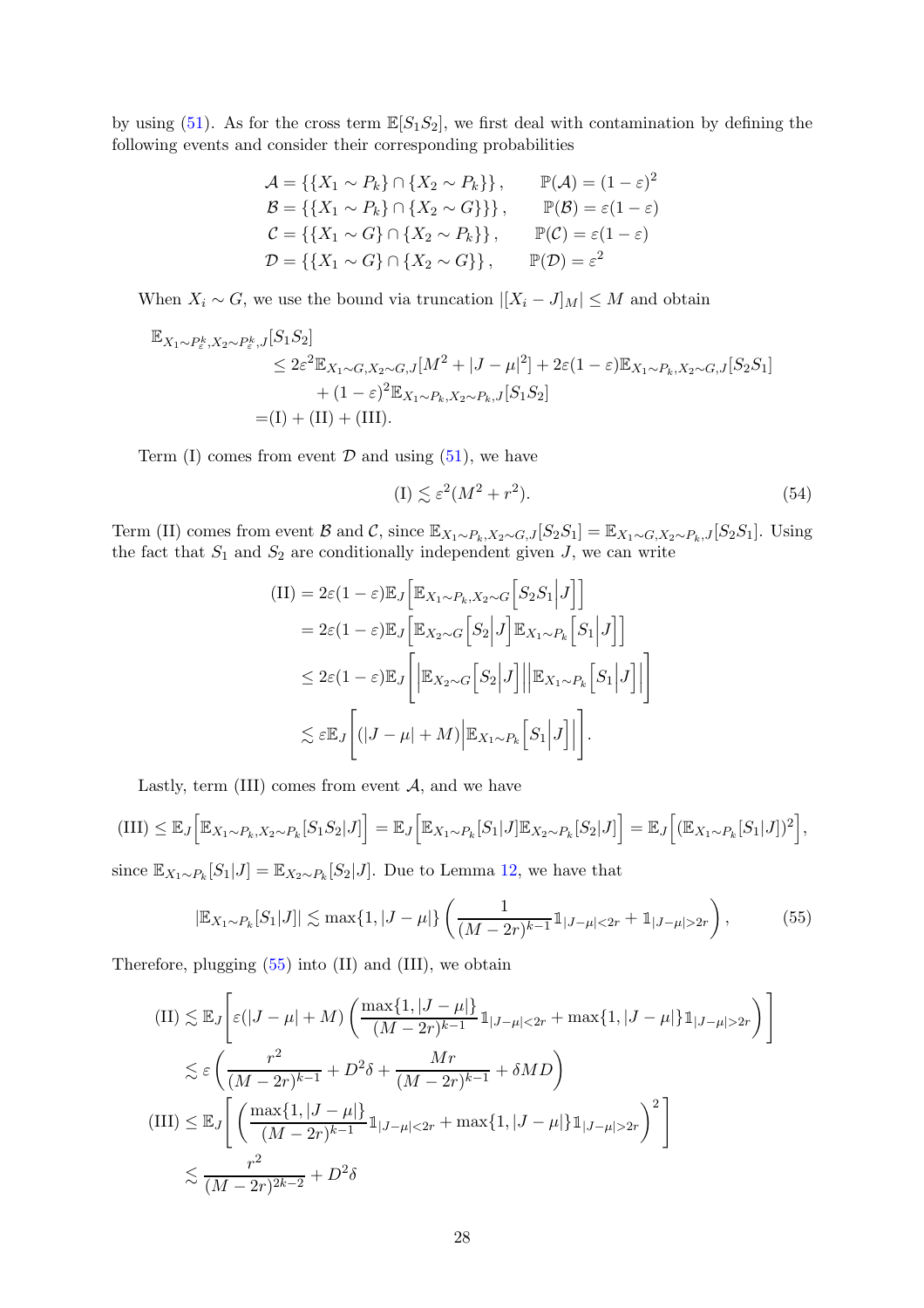Recall that  $\delta \asymp D^{-2}(n\alpha^2)^{-1}$ , and for any  $M > 4r$ , which gives that  $M - 2r > M/2$ , we can simplify the bounds on (II) and (III) as

<span id="page-28-1"></span>(II) 
$$
\lesssim \frac{\varepsilon}{M^{k-2}} + \frac{M}{n\alpha^2}
$$
 and (III)  $\lesssim \frac{1}{M^{2k-2}} + \frac{1}{n\alpha^2}$ , (56)

where we use that  $\varepsilon \delta M D \leq \delta M D^2 \approx M/(n\alpha^2)$ . Using [\(53\)](#page-26-2) with the bounds on (I), (II), (III) as in equations  $(54)$  and  $(56)$  yields

$$
\mathbb{E}\left[\left(\frac{1}{n}\sum_{i=n+1}^{2n}S_i\right)^2\right] \lesssim \frac{M^2}{n} + \varepsilon^2 M^2 + \frac{\varepsilon}{M^{k-2}} + \frac{1}{M^{2k-2}} + \frac{M}{n\alpha^2}.
$$

Finally, for  $\alpha \in (0,1)$ , using  $(52)$  we have that

$$
\mathbb{E}[|\hat{\mu} - \mu|^2] \lesssim \frac{M^2}{n\alpha^2} + \varepsilon^2 M^2 + \frac{\varepsilon}{M^{k-2}} + \frac{1}{M^{2k-2}}.
$$

With the choice of truncation parameter  $M \approx \varepsilon^{-1/k} \wedge (n\alpha^2)^{1/(2k)}$ , we have

$$
\mathbb{E}[|\hat{\mu} - \mu|^2] \lesssim (n\alpha^2)^{1/k - 1} \vee \varepsilon^{2 - 2/k}
$$

as claimed.

<span id="page-28-0"></span>**Lemma 12.** With the notation  $\mathbb{E}[S_1|J] = \mathbb{E}_{X_{n+1} \sim P_k}[S_1|J]$ , and assumption  $M > 2r$ , it holds that

$$
|\mathbb{E}[S_1|J]| \le \left(2^{1-1/k} + 2^{1-1/k}|J-\mu|\right) \left(\frac{1}{(M-2r)^{k-1}}1_{|J-\mu|<2r} + 1_{|J-\mu|>2r}\right)
$$

Proof. We start with a control on the conditional tail probability

$$
\mathbb{P}_{X \sim P_k}(|X - J| > M|J) = \mathbb{P}_{X \sim P_k} \Big( \{|X - J| > M\} \cap \{|J - \mu| < 2r\} \Big| J \Big) \n+ \mathbb{P}_{X \sim P_k} \Big( \{|X - J| > M\} \cap \{|J - \mu| > 2r\} \Big| J \Big) \n\leq \mathbb{P}_{X \sim P_k} \Big( |X - \mu| > M - 2r \Big) \mathbb{1}_{|J - \mu| < 2r} + \mathbb{1}_{|J - \mu| > 2r} \n\leq \frac{1}{(M - 2r)^k} \mathbb{1}_{|J - \mu| < 2r} + \mathbb{1}_{|J - \mu| > 2r},
$$
\n(57)

where the first inequality is due to  $|X - \mu| > |X - J| - |\mu - J| > M - 2r$  and we use Markov's inequality and  $\sigma^k \leq 1$  in the last inequality. Now for the quantity that is of our interest, we have

$$
\begin{aligned} \left| \mathbb{E}[S_1|J] \right| &= \left| \mathbb{E}\left[ [X_{n+1} - J]_M + (J - \mu) \Big| J \right] \right| \\ &= \left| \mathbb{E}\left[ [X_{n+1} - J]_M \Big| J \right] - \mathbb{E}[X_{n+1} - J|J] \right| \\ &= \left| \mathbb{E}\left[ [X_{n+1} - J]_M - (X_{n+1} - J) \Big| J \right] \right| \\ &\leq \mathbb{E}\left[ \left| [X_{n+1} - J]_M - (X_{n+1} - J) \Big| J \right]. \end{aligned}
$$

In below, we write  $Z = X_{n+1} - J$ , and the above continues as

$$
\begin{aligned} \left| \mathbb{E}[S_1|J] \right| &\leq \mathbb{E}\Big[ |[Z]_M - Z| \Big| J \Big] \\ &= \mathbb{E}\Big[ |M - Z| \mathbb{1}_{Z > M} \Big| J \Big] + \mathbb{E}\Big[ |M + Z| \mathbb{1}_{Z < -M} \Big| J \Big] \end{aligned}
$$

<span id="page-28-2"></span> $\Box$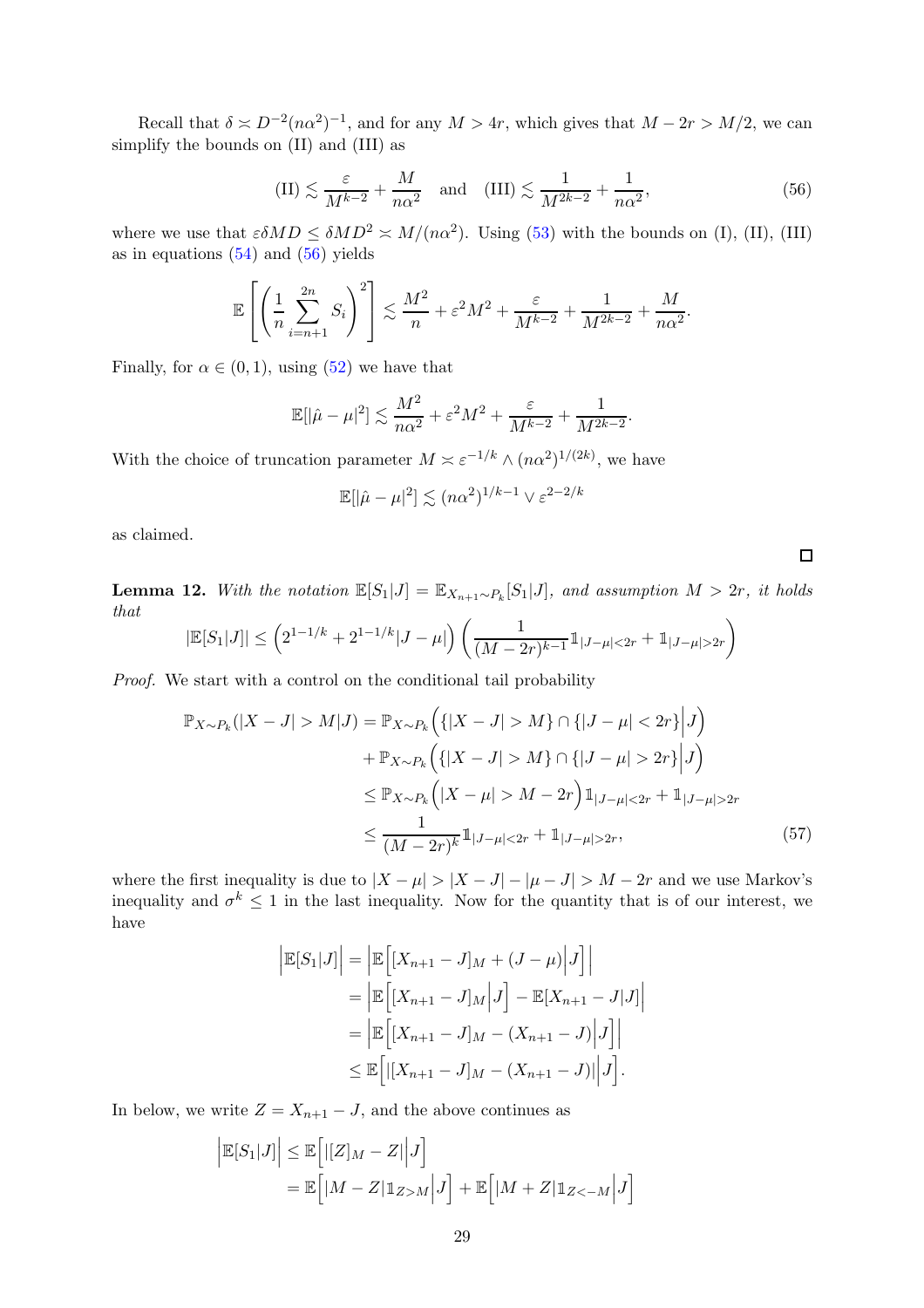$$
\leq \mathbb{E}\left[|Z|\mathbb{1}_{Z>M}\Big|J\right] + \mathbb{E}\left[|Z|\mathbb{1}_{Z<-M}\Big|J\right]
$$
  

$$
\leq \mathbb{E}\left[|Z|^k\Big|J\right]^{1/k} \left(\mathbb{P}(Z>M|J)^{1/k'} + \left(\mathbb{P}(Z<-M|J)^{1/k'}\right),\right.
$$

where k' satisfies that  $1/k' + 1/k = 1$ , and we use Hölder's inequality in the last line. Using  $(57)$ , we have

$$
\mathbb{P}(Z > M|J) + \mathbb{P}(Z < -M|J) = \mathbb{P}(|Z| > M|J) \le \frac{1}{(M - 2r)^k} \mathbb{1}_{|J-\mu| < 2r} + \mathbb{1}_{|J-\mu| > 2r}.
$$

It follows from the fact that  $\sup_{a+b\leq c} \{a^{1/k'} + b^{1/k'}\} = 2^{1/k}c^{1/k'}$  for  $k \geq 1$ 

<span id="page-29-2"></span>
$$
\left| \mathbb{E}[S_1|J] \right| \le \mathbb{E} \left[ |Z|^k \middle| J \right]^{1/k} \left( \frac{1}{(M - 2r)^{k-1}} \mathbb{1}_{|J-\mu| < 2r} + \mathbb{1}_{|J-\mu| > 2r} \right). \tag{58}
$$

Finally, we note

<span id="page-29-3"></span>
$$
\mathbb{E}[|Z|^k|J] \le 2^{k-1} \mathbb{E}\Big[|X - \mu|^k + |J - \mu|^k\Big|J\Big] \le 2^{k-1} + 2^{k-1}|J - \mu|^k,\tag{59}
$$

where we use our assumption  $\sigma^k = \mathbb{E} \Big[ |X - \mu|^k \Big] = \mathbb{E} \Big[ |X - \mu|^k \Big| J \Big] \leq 1$  in the last inequality. Combining [\(58\)](#page-29-2) and [\(59\)](#page-29-3), we complete the proof.  $\Box$ 

#### <span id="page-29-1"></span>C.2 Additional results

We conclude this section by an analysis of the robustness property of the following mean esti-mation procedure proposed by [Duchi et al.](#page-18-4) [\(2018](#page-18-4)). For a truncation level  $M > 0$  to be chosen, the privatised data  $Z_i$ 's are obtained by

$$
Z_i = [X_i]_M + \frac{2M}{\alpha} W_i,
$$

where  $W_i$ ,  $i = 1 \ldots, n$  are i.i.d. standard Laplace random variables, and the mean is estimated by

$$
\hat{\mu} = n^{-1} \sum_{i=1}^{n} Z_i.
$$

<span id="page-29-0"></span>**Proposition 13.** Given i.i.d random variables  $X_1, \ldots, X_n \sim P_{\varepsilon}^k = (1 - \varepsilon)P_k + \varepsilon G$ , where  $P_k \in \mathcal{P}_k$ . Suppose that  $M > 2D$ , then for  $\alpha \in (0,1)$ , it holds that

$$
\mathbb{E}[\left|\hat{\mu} - \mu\right|^2] \lesssim \frac{M^2}{n\alpha^2} + \varepsilon^2 M^2 + \frac{D^2}{M^{2k - 2}}.\tag{60}
$$

With the choice of truncation parameter  $M = D^{1/k} \left( \varepsilon^{-1/k} \wedge (n \alpha^2)^{1/(2k)} \right)$ , we have

$$
\mathbb{E}[|\hat{\mu} - \mu|^2] \lesssim D^{2/k} \left( (n\alpha^2)^{1/k - 1} \vee \varepsilon^{2 - 2/k} \right).
$$

**Remark 3.** From Proposition [13,](#page-29-0) we have when D is of constant order,  $\hat{\mu}$  matches the minimax lower bound, but when  $D$  increases with  $n$ , it is sub-optimal.

*Proof.* We use the bias and variance decomposition  $\mathbb{E}[\hat{\mu} - \mu]^2] = (\mathbb{E}[\hat{\mu} - \mu])^2 + \text{Var}(\hat{\mu})$  to bound the mean squared error. Due to the truncation, the variance of  $\hat{\mu}$  can be bounded by

$$
\text{Var}(\hat{\mu}) \le \frac{1}{n} \text{Var}([X_i]_M]) + \frac{8M^2}{n\alpha^2} \le \frac{9M^2}{n\alpha^2}.
$$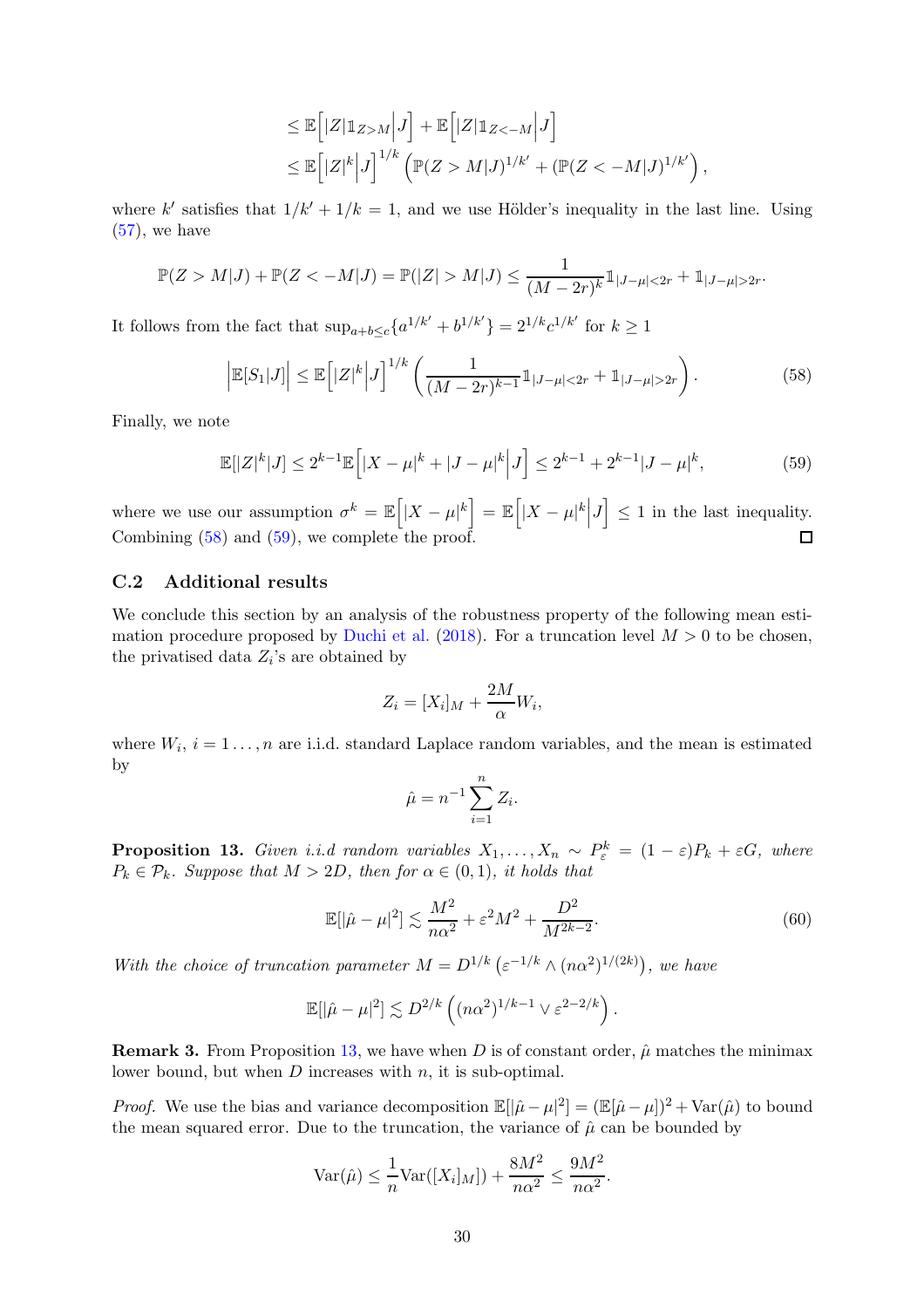As for the bias term, since  $W_i$ 's have mean zero, it holds that

$$
|\mathbb{E}[\hat{\mu}-\mu]|=|\mathbb{E}[[X_1]_M-\mu]|\leq \varepsilon(M+|\mu|)+(1-\varepsilon)|\mathbb{E}_{P_k}[[X]_M]-\mu|\leq \varepsilon|M+D|+|\mathbb{E}_{P_k}[[X]_M]-\mu|.
$$

The final term is controlled in a way that is similar to equation (45) in [Duchi et al.](#page-18-4) [\(2018](#page-18-4)). Provided that  $M > 2D$ , we have

$$
|\mathbb{E}_{P_k}[[X]_M] - \mu| \leq \mathbb{E}_{P_k} |[[X]_M - X]| \leq 2^{1/k} \mathbb{E}_{P_k} [|X|^k]^{1/k} \mathbb{P}(|X| > M)^{1/k'}
$$
  

$$
\leq 2^{1+1/k} (1+|\mu|)(M-\mu)^{1-k} \leq \frac{8D}{(M-D)^{k-1}} \lesssim \frac{D}{M^{k-1}}.
$$

where  $k' = k/(k-1)$ , and in the third inequality we used

$$
\mathbb{E}_{P_k}[|X|^k]^{1/k} = \mathbb{E}_{P_k}[|X - \mu + \mu|^k]^{1/k} \le 2(\mathbb{E}_{P_k}|X - \mu|^k + |\mu|^k)^{1/k} \le 2(1+D)
$$

and

$$
\mathbb{P}(|X| > M)^{1/k'} = \mathbb{P}(|X - \mu| > M - \mu)^{1/k'} \le (M - \mu)^{1-k}
$$

by Markov's inequality. Therefore, we have finally

$$
\mathbb{E}[|\hat{\mu} - \mu|^2] \lesssim \frac{M^2}{n\alpha^2} + \varepsilon^2 M^2 + \frac{D^2}{M^{2k-2}}.
$$

## D Technical details of Section [4](#page-11-0)

#### D.1 Proofs of results in Section [4](#page-11-0)

Proof of Proposition [6.](#page-12-0) In light of Proposition [1,](#page-4-2) it suffices to consider the minimax risks without contamination, denoted as  $\mathcal{R}_{n,\alpha}(\mathcal{F}_{\beta}, \|\cdot\|_2^2,0)$  and  $\mathcal{R}_{n,\alpha}(\mathcal{F}_{\beta}, \|\cdot\|_{\infty},0)$ ; and  $\omega^2(\varepsilon)$ , defined in  $(5)$ .

Step 1. When  $\varepsilon = 0$ , claims [\(20\)](#page-12-2) and [\(21\)](#page-12-3) follow from Corollary 2.1 (or equation (1.6)) in [Butucea et al.](#page-17-2) [\(2020](#page-17-2)) since Sobolev space is a special case of Besov space studied therein. Specifically, with s replaced by  $\beta$  and  $p = 2$  in their result, we have

<span id="page-30-0"></span>
$$
\mathcal{R}_{n,\alpha}(\mathcal{F}_{\beta}, \|\cdot\|_{2}^{2},0) \gtrsim (n\alpha^{2})^{-\frac{2\beta}{2\beta+2}} \quad \text{and} \quad \mathcal{R}_{n,\alpha}(\mathcal{F}_{\beta}, \|\cdot\|_{\infty},0) \gtrsim \left\{ \frac{\log(n\alpha^{2})}{n\alpha^{2}} \right\}^{\frac{2\beta-1}{4\beta+2}} \quad (61)
$$

Note that although the statement of Corollary 2.1 in [Butucea et al.](#page-17-2) [\(2020](#page-17-2)) does not include the case  $r = \infty$ , an inspection of the proof suggests that the  $r = \infty$  case follows exactly the same arguments and corresponding result holds by first taking r-th root and then choose  $r = \infty$ .

**Step 2.** To obtain a lower bound on  $\omega(\varepsilon)$ , due to its definition, it suffices to have a lower bound on different losses of a particular pair of densities, satisfying the total variation distance upper bound. To be specific, we consider the densities  $f_0 \in \mathcal{F}_{\beta}$  and  $f_1 = f_0 + \gamma \psi_{jk}$ , where the  $f_0 \in \mathcal{F}_{\beta}$ satisfies  $f_0 = c_0 > 0$  on some interval  $[a, b] \subseteq [0, 1]$  and the function  $\psi_{ik}(x) = 2^{j/2}\psi(2^{j}x - k)$  is a wavelet basis function that is support on  $[a, b]$ . Note that  $f_1$  is a indeed a density function: (1)  $\int_0^1 \psi_{jk}(x) dx = 0$ , since [\(26\)](#page-14-1); and (2)  $f_1 \ge 0$ , since with  $\beta > 1/2$  and  $c > 0$  sufficiently small, it holds that

$$
f_1 \ge c_0 - \gamma \|\psi_{jk}\|_{\infty} = c_0 - c2^{-j(\beta - 1/2)} \|\psi\|_{\infty} \ge c_0 - c \|\psi\|_{\infty} \ge 0.
$$

In addition, due to the characterisation [\(28\)](#page-14-3) of Sobolev space and the fact that  $2^{j\beta}\gamma = c < \infty$ , we have that  $f_1 \in \mathcal{F}_{\beta}$ .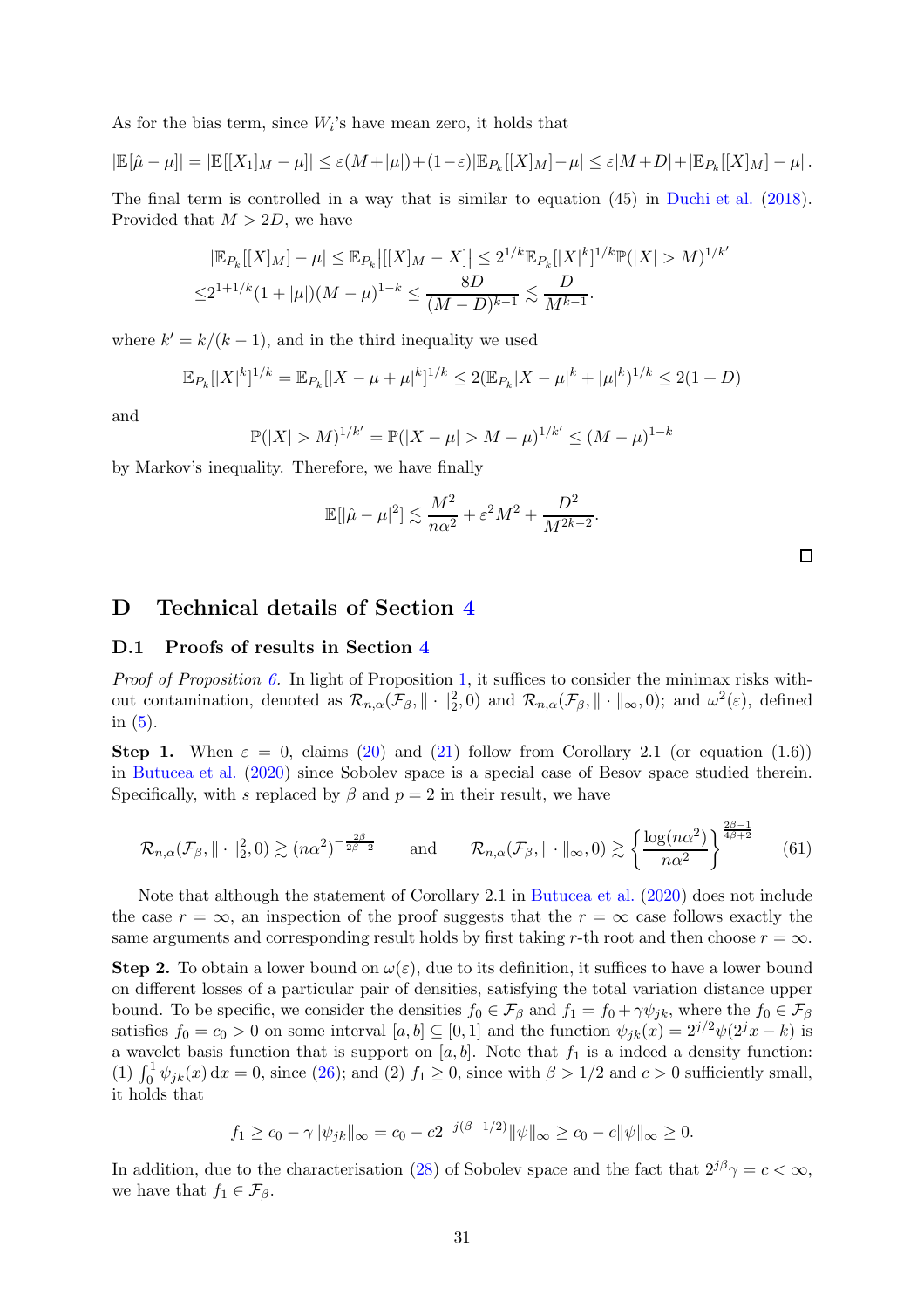Given that  $f_0, f_1 \in \mathcal{F}_{\beta}$ , we also have that

<span id="page-31-0"></span>
$$
TV(P_{f_0}, P_{f_1}) = \frac{1}{2} \int_0^1 |f_0(x) - f_1(x)| dx = \frac{\gamma}{2} \int_0^1 |\psi_{jk}(x)| dx = \frac{c}{2} ||\psi||_1 2^{-j(\beta + 1/2)}.
$$
 (62)

Note that  $\|\psi\|_t = \left(\int_{-t}^A f_t\right)$  $\int_{-A}^{A} |\psi(x)|^t \mathrm{d}x \Big)^{1/t} < \infty \text{ for any integer } t \geq 1 \text{ due to our assumption } \|\psi\|_{\infty} < \infty$  $\infty$  in [\(26\)](#page-14-1) and  $\psi$  is compactly supported on [-A, A]. With the choice  $2^j = c_1 \varepsilon^{-1/(\beta + 1/2)}$ , for some absolute constant  $c_1$  large enough, [\(62\)](#page-31-0) leads to that  $TV(P_{f_0}, P_{f_1}) \leq \varepsilon/(1-\varepsilon)$ . Then for the  $t$ -th norm, with  $t$  to be specified, we have that

<span id="page-31-1"></span>
$$
||f_1 - f_0||_t = \gamma 2^{j(1/2 - 1/t)} ||\psi||_t \asymp \varepsilon^{\beta/(\beta + 1/2)} \varepsilon^{(1/t - 1/2)/(\beta + 1/2)} = \varepsilon^{(\beta + 1/t - 1/2)/(\beta + 1/2)},
$$
(63)

which serves as a lower bound on  $\omega(\varepsilon)$  with  $\rho = || \cdot ||_t$ .

Setting  $t = 2$ , [\(63\)](#page-31-1) leads to

<span id="page-31-2"></span>
$$
\omega(\varepsilon/2) \gtrsim \begin{cases} \varepsilon^{\frac{4\beta}{2\beta+1}}, & \text{for the squared-}L_2\text{-loss}, \\ \varepsilon^{\frac{2\beta-1}{2\beta+1}}, & \text{for the } L_\infty\text{-loss}. \end{cases}
$$
 (64)

Step 3. Combining [\(61\)](#page-30-0) and [\(64\)](#page-31-2), due to Proposition [1,](#page-4-2) we conclude the proof.  $\Box$ 

*Proof of Theorem [7.](#page-13-0)* To simplify notation, let  $\mathbb{E}$  denote the unconditional expectation  $\mathbb{E}_{P_{f_{\varepsilon}},Q}$ . Using the Sobolev ellipsoid characterisation  $(23)$  with trigonometric functions  $(22)$ , we write

$$
f = \sum_{j=1}^{\infty} \theta_j \varphi_j = \sum_{j=1}^{\infty} \left\{ \int_{[0,1]} f(x) \varphi_j(x) dx \right\} \varphi_j.
$$

Due to the orthonormality of the basis functions, we have that

<span id="page-31-3"></span>
$$
\|\hat{f} - f\|_2^2 = \sum_{j=1}^k (\theta_j - \overline{Z}_j)^2 + \sum_{j>k} \theta_j^2 = (I) + (II). \tag{65}
$$

For term  $(II)$ , using  $(23)$ , we have that

<span id="page-31-4"></span>
$$
\sum_{j>k} \theta_j^2 = \sum_{j>k} j^{2\beta} \frac{\theta_j^2}{j^{2\beta}} \le \frac{1}{k^{2\beta}} \sum_{j>k} j^{2\beta} \theta_j^2 \le r^2 k^{-2\beta}.
$$
 (66)

For term  $(I)$ , note that

$$
\mathbb{E}(Z_{i,j}) = \mathbb{E}\Big\{\mathbb{E}_{Q}(Z_{i,j}|X_i)\Big\} = \mathbb{E}_{P_{f_{\varepsilon}}} \{\varphi_j(X_i)\} = (1-\varepsilon)\theta_j + \varepsilon \mathbb{E}_{G} \{\varphi_j(X_i)\}.
$$

Since  $\sup_{1 \leq j \leq k} ||\varphi_j(\cdot)||_{\infty} \leq B_0 = \sqrt{2}$ , we have that

$$
\left|\mathbb{E}\left(\overline{Z}_j-\theta_j\right)\right|=\left|\frac{1}{n}\sum_{i=1}^n\varepsilon\left(\mathbb{E}_g[\varphi_j(X_i)]-\theta_j\right)\right|\leq\varepsilon(B_0+|\theta_j|).
$$

Since  $|Z_{i,j}| = B$ , by the construction of privacy mechanism detailed in Appendix [D.2,](#page-34-0) for any  $i = 1, \ldots, n$  and  $j = 1, \ldots, k$ , we have that  $\text{Var}[Z_{i,j}] \leq B^2$ . The independence of  $Z_{1,j}, \ldots, Z_{n,j}$ leads to that

<span id="page-31-5"></span>
$$
\mathbb{E}[(\theta_j - \overline{Z}_j)^2] = \left(\mathbb{E}[\overline{Z}_j] - \theta_j\right)^2 + \text{Var}(Z_{i,j})/n \le 2\varepsilon^2 (B_0^2 + \theta_j^2) + B^2/n. \tag{67}
$$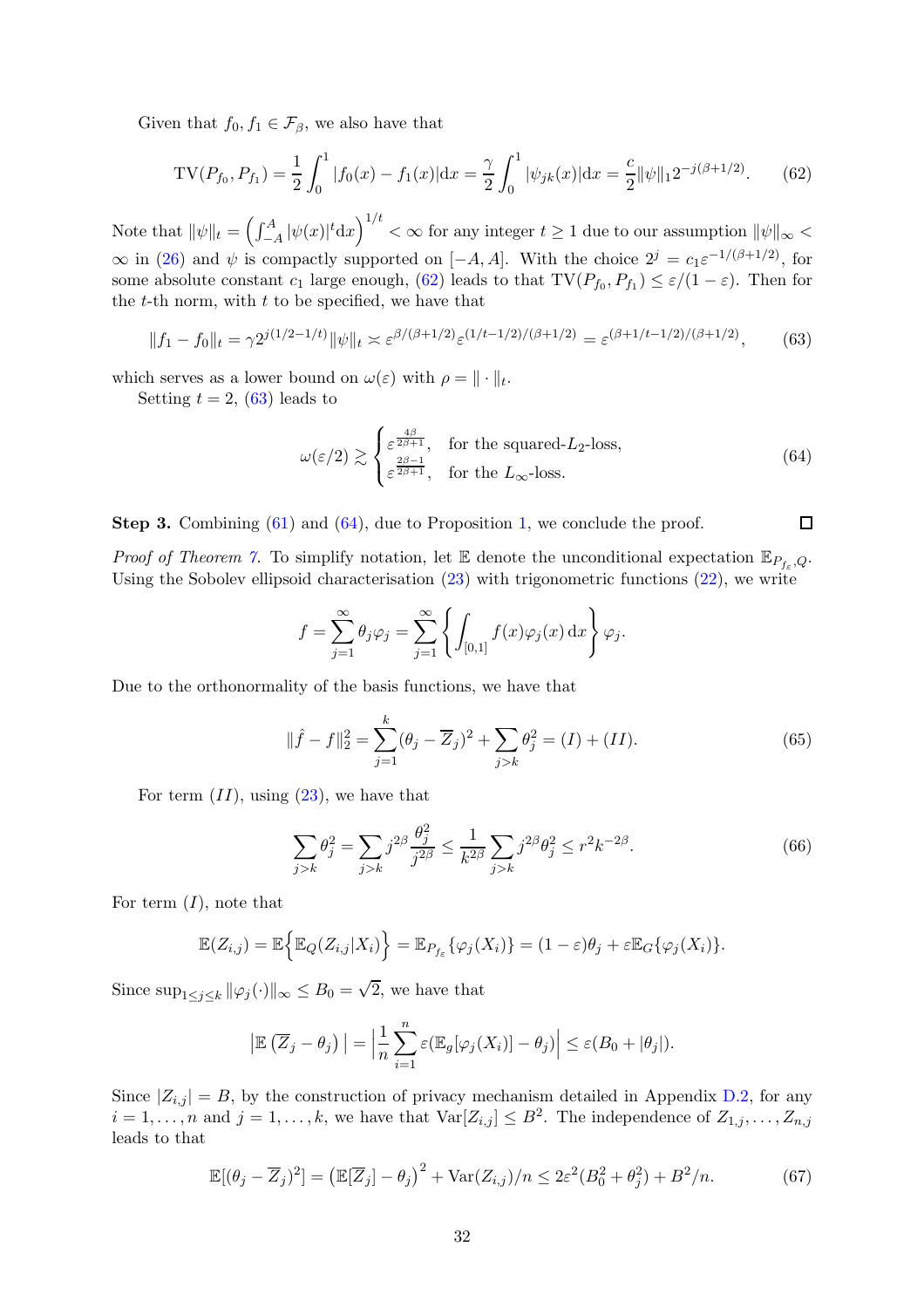Combining  $(65)$ ,  $(66)$  and  $(67)$ , we have that

$$
\mathbb{E}(\|\hat{f} - f\|_2^2) \le \sum_{j=1}^k \left\{ 2\varepsilon^2 (B_0^2 + \theta_j^2) + \frac{B^2}{n} \right\} + \frac{r^2}{k^{2\beta}} \n\lesssim k\varepsilon^2 B_0^2 + \varepsilon^2 r^2 + \frac{B_0^2 k^2}{n\alpha^2} + \frac{r^2}{k^{2\beta}} \asymp k\varepsilon^2 + \frac{k^2}{n\alpha^2} + \frac{1}{k^{2\beta}},
$$
\n(68)

where the second inequality is due to  $(23)$  and the choice of B in the privacy mechanism, and the final derivation is due to  $B_0 = \sqrt{2} \times r$ .

With the choice  $k \approx \varepsilon^{-\frac{2}{2\beta+1}} \wedge (n\alpha^2)^{\frac{1}{2\beta+2}}$ , the upper bound in [\(68\)](#page-32-0) reads as

$$
\mathbb{E}[\|\hat{f} - f\|_2^2] \lesssim \varepsilon^{\frac{4\beta}{2\beta+1}} \vee (n\alpha^2)^{-\frac{2\beta}{2\beta+2}},
$$

which concludes the proof.

*Proof of Theorem [8.](#page-14-0)* In this proof, to simplify notation, let  $\hat{f}$  denote the estimator  $\hat{f}_{\text{Lap}}$  and let  $\mathbb{E}_W$  be the expectation with respect to the Laplace random variables and  $\mathbb E$  for the unconditional expectation  $\mathbb{E}_{P_{f_{\varepsilon}},Q}$ .

In order to upper bound the  $L_{\infty}$ -loss assuming the true density function  $f \in \mathcal{F}_{\beta}$ , in this proof, we upper bound the loss for a larger space of  $f$ . To be specific, by the Sobolev embedding theorem (Corollary 9.2 in Härdle et al. 2012), it holds that  $\mathcal{F}_{\beta} \subseteq D_{\infty}^{\beta-1/2,\infty}$ , where

$$
D_{\infty}^{\beta-1/2,\infty} = \left\{ f \in B_{\infty}^{\beta-1/2,\infty}, \, f \ge 0, \, \text{supp}(f) \subseteq [0,1], \, \int_{[0,1]} f(x) \, dx = 1 \right\},\,
$$

with  $B_{\infty}^{\beta-1/2,\infty}$  being a Besov space

<span id="page-32-1"></span>
$$
B_{\infty}^{\beta - 1/2, \infty} = \left\{ f = \sum_{j \ge -1} \sum_{k \in \mathcal{N}_j} \beta_{jk} \psi_{jk}, \, \sup_{j,k} 2^{j\beta} |\beta_{jk}| < \infty \right\}.
$$
\n(69)

It then suffices to upper bound  $\sup_{f \in D^{\beta-1/2, \infty}} \mathbb{E}(\|\hat{f} - f\|_{\infty}).$ 

Since  $f \in D_{\infty}^{\beta-1/2,\infty}$  is a density, using the representation in [\(69\)](#page-32-1), the coefficients  $\beta_{jk}$ 's can only be non-zero if  $-A \leq -k \leq 2^j - k \leq A$ , and so  $|\mathcal{N}_j| \leq 2^j + 2A + 1$ . For each fixed value of x there are at most  $2A + 1$  values of k for which  $\psi_{ik}(x)$  is non-zero.

It follows from Lemma [14](#page-33-0) with  $p = \infty$  that

$$
\|\hat{f} - f\|_{\infty} \le \sum_{j=-1}^{J} \sup_{x \in [0,1]} \left| \sum_{k \in \mathcal{N}_j} (\hat{\beta}_{jk} - \beta_{jk}) \psi_{jk}(x) \right| + \sum_{j>J} \sup_{x \in [0,1]} \left| \sum_{k \in \mathcal{N}_j} \beta_{jk} \psi_{jk}(x) \right|
$$
  

$$
\lesssim \sum_{j=-1}^{J} 2^{j/2} \max_{k \in \mathcal{N}_j} |\hat{\beta}_{jk} - \beta_{jk}| + \sum_{j=-1}^{J} 2^{j/2} \max_{k \in \mathcal{N}_j} |\beta_{jk}|.
$$

In Lemma [16,](#page-33-1) we show that

$$
\mathbb{E}\left[\max_{-1\leq j\leq J,k\in\mathcal{N}_j}\left|\hat{\beta}_{jk}-\beta_{jk}\right|\right]\lesssim \sigma_J\sqrt{\frac{J}{n}}+2^{J/2}\sqrt{\frac{J}{n}}+\varepsilon2^{J/2},
$$

which then leads to that

$$
\mathbb{E}[\|\hat{f} - f\|_{\infty}] \lesssim \sum_{j=-1}^{J} 2^{j/2} \mathbb{E}\left[\max_{k \in \mathcal{N}_j} |\hat{\beta}_{jk} - \beta_{jk}|\right] + \sum_{j>J} 2^{j/2} \max_{k \in \mathcal{N}_j} |\beta_{jk}|
$$

<span id="page-32-0"></span> $\Box$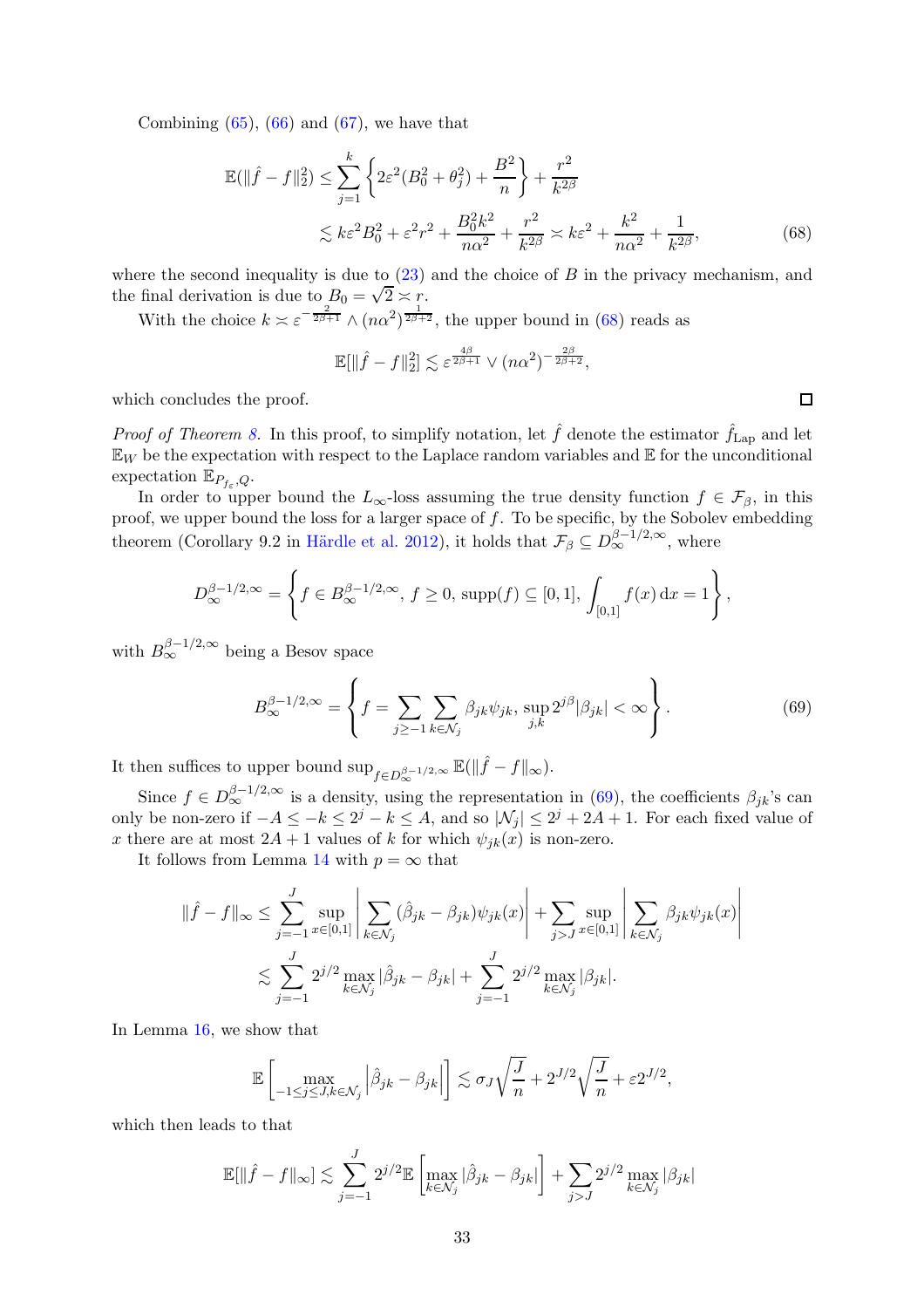$$
\lesssim 2^{J/2} \left( \sigma_J \sqrt{\frac{J}{n}} + 2^{J/2} \sqrt{\frac{J}{n}} + \varepsilon 2^{J/2} \right) + \sum_{j>J} 2^{j(1/2 - \beta)}
$$
  

$$
\lesssim \frac{2^J}{\alpha} \sqrt{\frac{J}{n}} + \varepsilon 2^J + 2^{J(1/2 - \beta)},
$$

where the second line uses [\(69\)](#page-32-1) and the last line is due to the choice  $\sigma_J$  in [\(29\)](#page-14-5) and  $\beta > 1/2$ . With the choice of  $2^J \n\asymp \left(\frac{\log(n\alpha^2)}{n\alpha^2}\right)$  $n\alpha^2$  $\int_{0}^{-\frac{1}{2\beta+1}} \wedge \varepsilon^{-\frac{2}{2\beta+1}},$  we have for any  $f \in D_{\infty}^{\beta-1/2,\infty}$ 

$$
\mathbb{E}[\|\hat{f} - f\|_{\infty}] \lesssim \frac{2^J}{\alpha} \sqrt{\frac{\log(n\alpha^2)}{n}} \sqrt{\frac{J}{\log(n\alpha^2)}} + \varepsilon 2^J + 2^{J(1/2-\beta)}
$$

$$
\lesssim \frac{2^J}{\alpha} \sqrt{\frac{\log(n\alpha^2)}{n}} + \varepsilon 2^J + 2^{J(1/2-\beta)} \lesssim \left(\frac{n\alpha^2}{\log(n\alpha^2)}\right)^{-\frac{2\beta-1}{4\beta+2}} \vee \varepsilon^{\frac{2\beta-1}{2\beta+1}},
$$

since  $2^J \lesssim (n\alpha^2)^{\frac{1}{2\beta+1}}$  and  $J \lesssim \log(n\alpha^2)$ . We then conclude the proof.

<span id="page-33-0"></span>**Lemma 14** (Lemma 1 in [Donoho et al.](#page-18-17) [\(1996](#page-18-17))). Let  $\theta(x) = \theta_{\psi}(x) = \sum_{k \in \mathbb{Z}} |\psi(x - k)|$  and  $f(x) = \sum_{k \in \mathbb{Z}} \lambda_k 2^{j/2} \psi(2^j x - k)$ . For  $1 \le p \le \infty$ , then

$$
2^{j(1/2-1/p)} \|\lambda\|_{l_p} \lesssim \|f\|_p \lesssim 2^{j(1/2-1/p)} \|\lambda\|_{l_p}
$$

<span id="page-33-2"></span>Lemma 15. Let  $\tilde{\beta}_{jk} = \frac{1}{n}$  $\frac{1}{n} \sum_{i=1}^{n} \psi_{jk}(X_i)$ , then

$$
\mathbb{E}_W \left[ \max_{-1 \le j \le J, k \in \mathcal{N}_j} \left| \hat{\beta}_{jk} - \tilde{\beta}_{jk} \right| \right] \lesssim \sigma_J \sqrt{\frac{J}{n}}
$$

*Proof.* Note that  $\hat{\beta}_{jk} - \tilde{\beta}_{jk} = \frac{1}{n}$  $\frac{1}{n} \sigma_J \sum_{i=1}^n W_{ijk}$  and  $\sigma_J W_{ijk}$  is a sub-exponential random variable with parameters  $(2\sigma_J, 2\sigma_J)$  according to the definition of sub-Exponential random variables. Since linear combination preserves sub-exponential property (e.g. Theorem 2.8.2 in [Vershynin](#page-20-12) [2018\)](#page-20-12), we have for each fixed  $-1 \leq j \leq J, k \in \mathcal{N}_j$ ,  $\hat{\beta}_{jk} - \tilde{\beta}_{jk}$  is a sub-exponential random variable with parameters  $\left(\frac{2\sigma_J}{\sqrt{n}}, \frac{2\sigma_J}{n}\right)$  . Now, applying standard maximal inequality for sub-exponential random variables (e.g. Corollary 2.6 in [Boucheron et al. 2013\)](#page-17-17) yields

$$
\mathbb{E}_{W}\left[\max_{-1 \leq j \leq J, k \in \mathcal{N}_{j}}\left|\hat{\beta}_{jk} - \tilde{\beta}_{jk}\right|\right] \lesssim \sigma_{J} \sqrt{\frac{\log(S)}{n}} + \sigma_{J} \frac{\log(S)}{n}
$$

where  $S = \sum_{j \leq J} |\mathcal{N}_j|$  is the total number of terms considered. Since each  $|\mathcal{N}_j| \leq 2^j + 2A + 1$ we have  $S \lesssim 2^J$ , which leads to the claimed result.  $\Box$ 

#### <span id="page-33-1"></span>Lemma 16.

$$
\mathbb{E}\left[\max_{-1\leq j\leq J,k\in\mathcal{N}_j}\left|\hat{\beta}_{jk}-\beta_{jk}\right|\right]\lesssim \sigma_J\sqrt{\frac{J}{n}}+2^{J/2}\sqrt{\frac{J}{n}}+\varepsilon2^{J/2}
$$

Proof. A direct decomposition leads to

$$
\max_{-1 \leq j \leq J, k \in \mathcal{N}_j} \left| \hat{\beta}_{jk} - \beta_{jk} \right|
$$
\n
$$
\leq \max_{-1 \leq j \leq J, k \in \mathcal{N}_j} \left| \hat{\beta}_{jk} - \tilde{\beta}_{jk} \right| + \max_{-1 \leq j \leq J, k \in \mathcal{N}_j} \left| \tilde{\beta}_{jk} - \mathbb{E}[\tilde{\beta}_{jk}] \right| + \max_{-1 \leq j \leq J, k \in \mathcal{N}_j} \left| \mathbb{E}[\tilde{\beta}_{jk}] - \beta_{jk} \right|.
$$

The first term is dealt with in Lemma [15.](#page-33-2) For the second term, we notice that for each  $\tilde{\beta}_{jk}$ , it has sub-Gaussian parameter bounded by  $\frac{2^{j/2}}{j}$  $\frac{\ell \|\psi\|_{\infty}}{\sqrt{n}} \vee \frac{\|\phi\|_{\infty}}{\sqrt{n}}$ . We assume without loss of generality that

 $\Box$